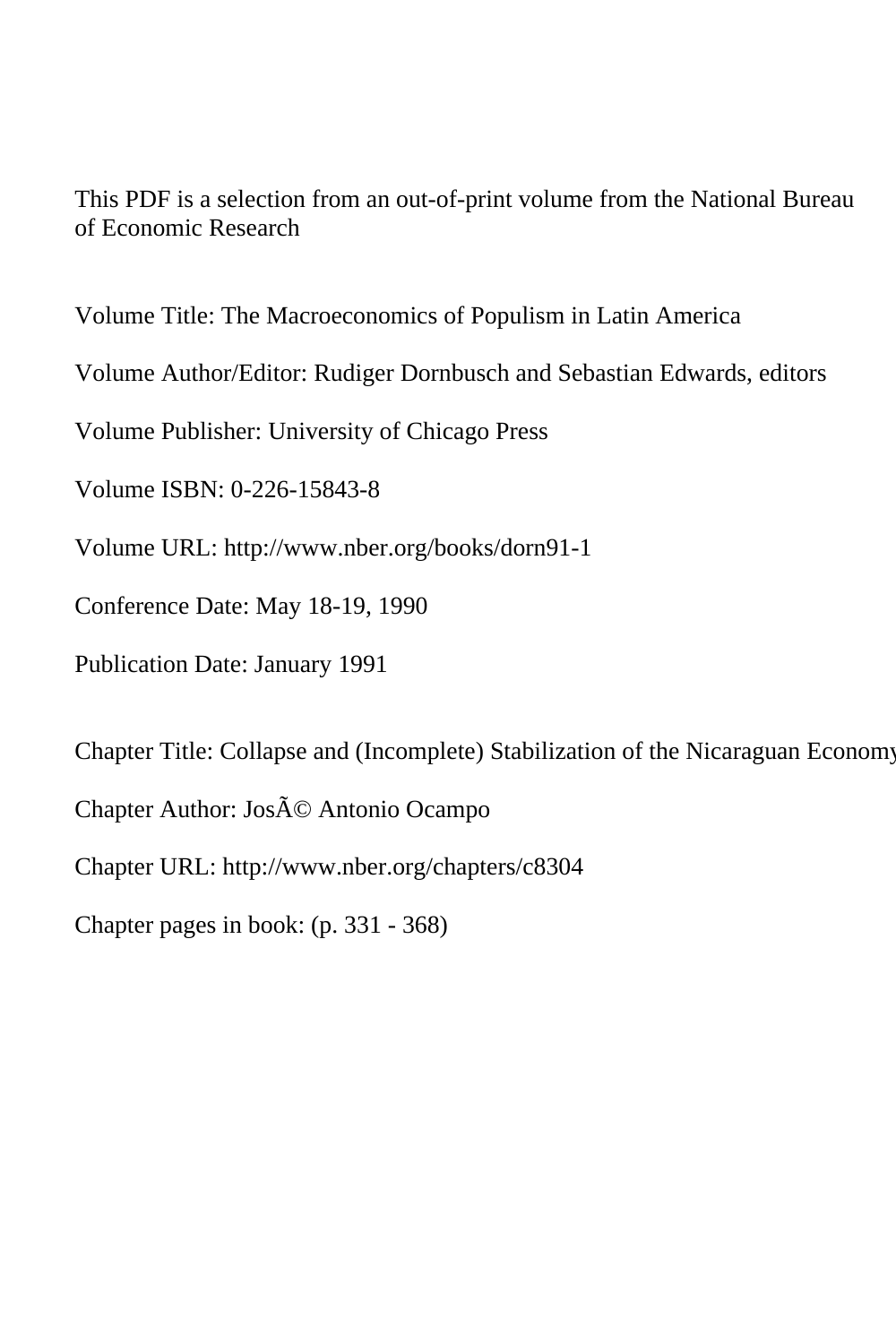# 10 Collapse and (Incomplete) Stabilization of the Nicaraguan Economy

José Antonio Ocampo

# **10.1 Introduction**

In the 1980s, the Nicaraguan economy faced massive macroeconomic disequilibria. Economic activity never recovered the large losses incurred during the 1979 revolution that brought the Sandinistas to power. Moreover, GDP fell steadily from 1983 to 1989. **As** a result of production losses and rapid population growth, by the latter year GDP per capita had returned to levels comparable to the 1940s. Due to the financial needs generated by a continuing war effort, private consumption per capita and real wages fell even more.

This process was accompanied by massive external disequilibria. **As** a result of these imbalances, the country had accumulated at the end of 1989 a foreign debt of \$9,741 million, equivalent to 33 times the exports of goods, and more than four times the GDP, the worst debt ratios in the heavily indebted region (República de Nicaragua 1990). Finally, the collapse of real economic activity has been accompanied by equally massive domestic financial disequilibria, which exploded into hyperinflation in 1988. From January I988 to January 1989, when this process was at its peak, inflation reached an astonishing 43 ,OOO%, the record so far in Latin America and one of the highest in world history.

Macroeconomic management faced a complex set of constraints, quite different from those confronted by other Latin American countries in the 1980s. Through the decade, Nicaragua continued to receive massive financing from abroad. Also, according to ECLAC estimates, the terms of trade did not fare badly, either. **I** However, these favorable events were overwhelmed by the impacts on production and resource availability of the revolution and the Contra

José Antonio Ocampo is senior researcher at Fedesarrollo, in Bogotá, Colombia, and head of the **WIDER/SIDA** Mission to Nicaragua.

I. This is not true according to alternative estimates **by** Bulrner-Thomas (1987, table **A.** 14).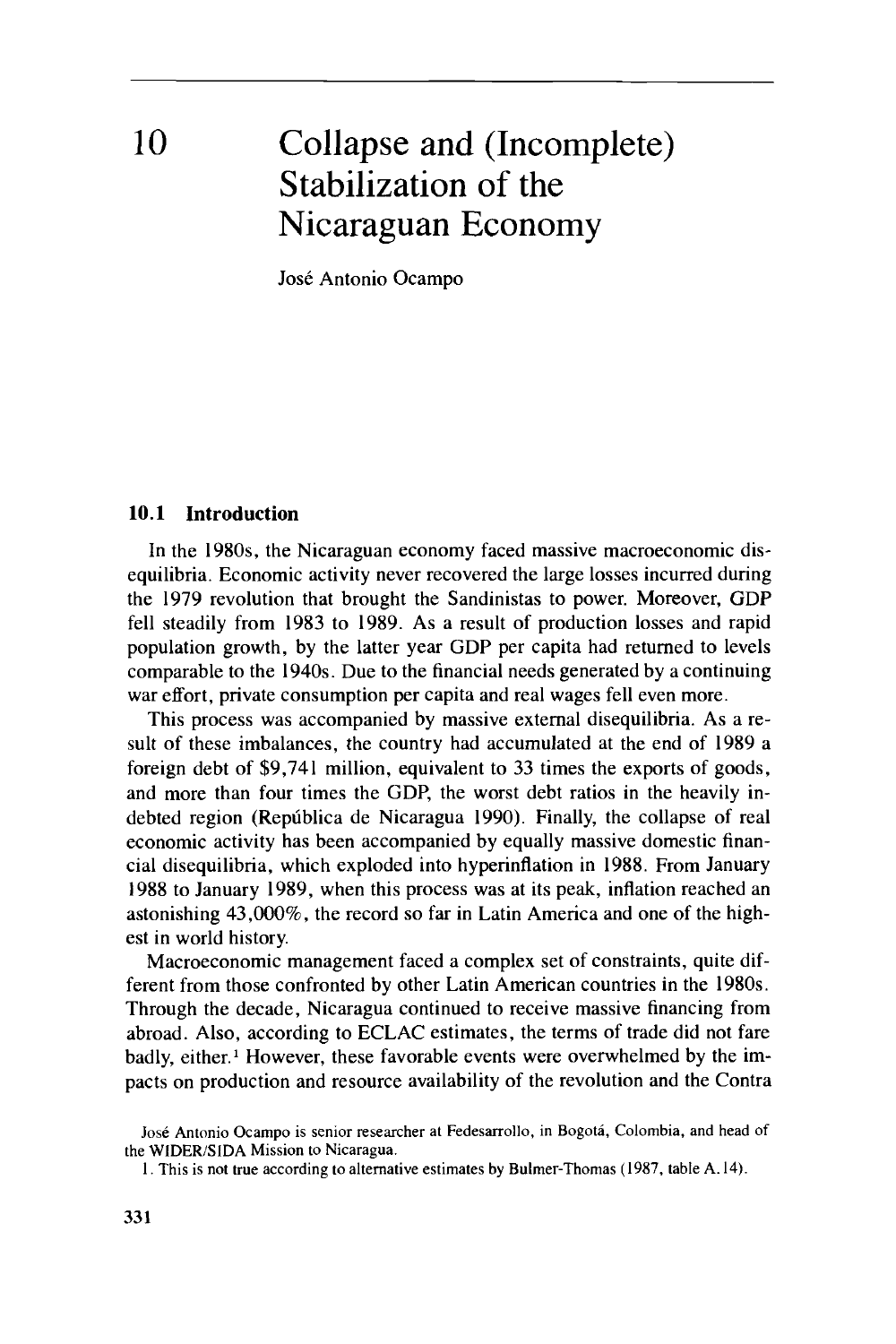war, the U.S. trade embargo and veto on multilateral lending, excessive reliance on relatively inflexible bilateral assistance from the socialist countries, and a series of natural disasters.

The buildup of macroeconomic disequilibria was also closely associated with economic policy. In the first years of the revolution, the government adopted an expansionary public expenditure program to improve the poor social record inherited from the Somoza years and to accelerate economic growth. These goals, particularly the latter, were sacrificed when the government was forced to increase defense expenditure to face the Contra war. Up to 1988, the central government ran massive budget deficits. Monetary financing of the deficit, together with equally massive subsidies on the use of foreign exchange and credit resulted, with a lag, in hyperinflation.

The magnitude of existing disequilibria forced the government to adopt more ambitious adjustment programs in 1988 and 1989. In the former year, the program emphasized the correction of relative price distortions, particularly the simplification of the inefficient and costly multiple exchange rate system. In 1989, continuing efforts to correct exchange rate overvaluation were combined with a contractionary fiscal policy.

As this general characterization indicates, macroeconomic events in Nicaragua over the 1980s largely coincide with the concept of "populism," as defined by Dornbusch and Edwards (1990). In particular, following their definition, the approach of the Sandinistas to macroeconomic policy emphasized growth and income distribution and disregarded "the risks of inflation and deficit finance, external constraints and the reaction of economic agents to aggressive non-market policies." The sequence of events from expansionary aggregate demand policies to collapse and orthodox adjustment was also similar to the prototypical phases defined by these authors.

Nonetheless, the term "populism" seems somewhat inadequate to characterize the Sandinista period. Most important, some of the structural reforms adopted in the first years of the revolution and the very nature of political mobilization were typical of socialist rather populist regimes. On the other hand, contrary to Dombusch and Edwards's definition, the major constraints faced by the Sandinistas were U.S. intervention and the Contra war rather than external financing. Finally, some of the typical policies of "populist" regimes were absent in the Nicaraguan experience. In particular, the Sandinistas never adopted an expansionary wage policy, and a series of tax reforms increased the domestic resources made available to the central government to finance the expansion of social services and investment.

This paper analyzes macroeconomic policies and performance in Nicaragua in the 1980s. It is divided in six sections, the first of which is this introduction. The second summarizes some features of the Nicaraguan economy prior to the revolution. The third considers the effects of revolution and the period of recovery which followed it. The fourth analyzes the buildup of macroeconomic disequilibria during the transition to and full-fledged war economy. The fifth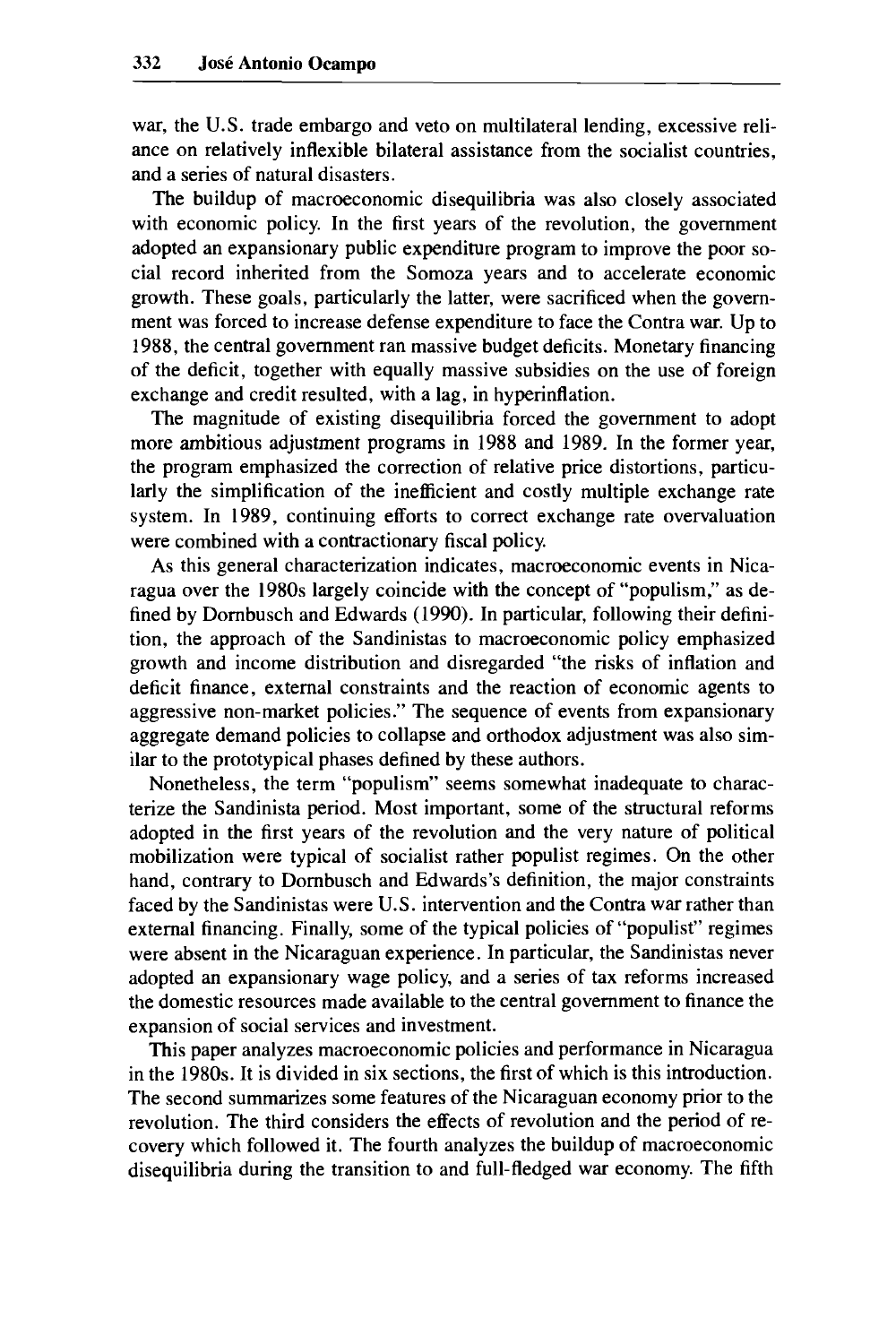

Fig. 10.1 Per capita income of Nicaragua,  $1920-89$  ( $1977 = 100$ )

shows the characteristics of the 1988 adjustment program and the hyperinflation that accompanied it. The paper ends with a close look at the 1989 stabilization program. The defeat of the Sandinistas in the February 1990 elections is taken as the closing date of the analysis.

### **10.2 The Nicaraguan Economy prior to the Revolution**

The recent study by Bulmer-Thomas (1987) indicates that there was little growth in GDP per capita in Nicaragua from the 1920s to the late 1940s (see fig. 10.1). This period of relative stagnation was followed, however, by an export-led boom from the 1950s to just before the revolution. GDP per capita multiplied by 2.5 during this period. As this process was matched by rapid population growth, GDP expanded at an average rate of some 6% a year, the fastest in Central America. The rapid growth of cotton exports was the initial basis for expansion. Later on, the process was reinforced by new primary exports (beef, sugar, shellfish, etc.) and a boom of agroindustrial and other manufacturing exports to members of the Central American Common Market, or CACM (Bulmer-Thomas 1987; CEPAL 1981; Gibson 1987a).

Rapid economic expansion was not translated into an equally rapid improvement of social indicators. At the end of the boom, illiteracy, child mortality, and life-expectancy levels were among the worst in Latin Americacomparable, however, to other Central American countries, excluding Costa Rica and Panama.2 Income distribution remained highly skewed, at levels also similar to Nicaragua's Central American neighbors (Brundenius 1987, table 2). There is little evidence on how distribution evolved during the period of expansion. However, available data on labor incomes indicate that real wages

<sup>2.</sup> **See CEPAL (1988a. pp.** 13,45,50) **and n.** 4 **below**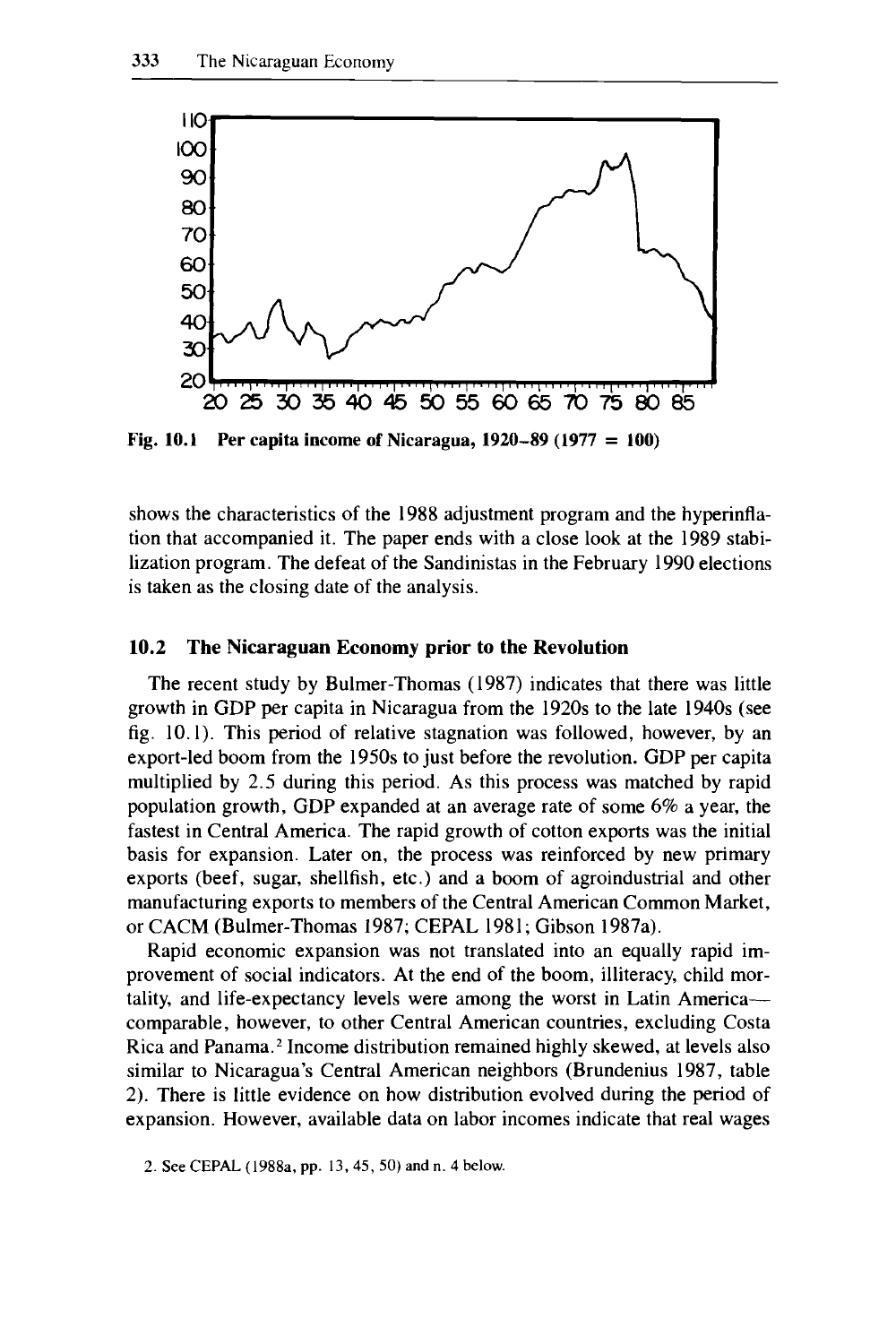were basically trendless in the 1960s and 1970s.<sup>3</sup> As this was accompanied by widespread and growing informality in the labor market (Gibson 1987a, table *2),* it may indicate that income distribution deteriorated in the last phases of the boom. On the other hand, the concentration of wealth in hands of the Somoza family and his political clique was remarkable, as the data on nationalizations following the revolution later revealed.

Economic management was fairly orthodox throughout the boom. From the late 1950s to just before the revolution, the exchange rate was pegged at a rate of seven cordobas per **U.S.** dollar. Since 1963, the currency was freely convertible. Orthodox fiscal and monetary policies guaranteed low inflation rates but also the transmission of external shocks to the domestic economy. As a reflection of limited fiscal and current account deficits, foreign indebtedness remained within close bounds (Gibson 1987a, 1987b).

The economy and economic management experienced, however, increasing hardships in the 1970s (CEPAL 1981). Reconstruction efforts after the 1972 earthquake broke the tradition of fiscal conservatism. In the last years of the Somoza regime, budget deficits increased to an average of over 5% of GDP (see table 10.2 below). This was also reflected in increasing foreign indebtedness. According to ECLAC estimates, the external public-sector debt quadrupled from 1972 to 1979 (from \$230 to \$961 million). The counterpart of this process was persistent current-account disequilibria, enhanced by the adverse effects of the 1973 oil shock, the slowing down of growth of trade within the CACM, growing overvaluation of the cordoba, and capital flight in the months before the victory of the Sandinistas (see below). To face growing disequilibria, the Somoza government established mild exchange controls in late 1978. In April, 1979, it devalued the basic exchange rate **to** 10 cordobas per dollar and introduced a multiple rate system.

#### **10.3 Revolution and Recovery, 1979-81**

The economic legacy of the last years of the Somoza regime and the **revo**lutionary uprising was complex. Economic activity severely contracted in 1978 and 1979, by an accumulated 34.4% (table 10. I). The capital stock was also severely affected. Losses associated with the destruction of buildings, equipment, and stocks, the looting of inventories, the slaughter of immature beef cattle, and the smuggling of herds were estimated by ECLAC at \$381 million (CEPAL 1981), equivalent to 18% of 1980 GDP. National Accounts records indicate that the loss of inventories in 1978-79 was equivalent to 14.4% of GDP (see table 10.1). To these, we must add capital flight for \$535 million in the 18 months preceding the revolution (CEPAL 1981), portfolio

<sup>3.</sup> Using the average wage estimated by INSSBII, and the GDP deflator as a price index, real wages (1981 = 100) increased slightly from 1960-64 **to** 1965-69 (from 100.2 to 107.0) but then stagnated and declined (106.0 in 1970-74 and 103.2 and 1975-79).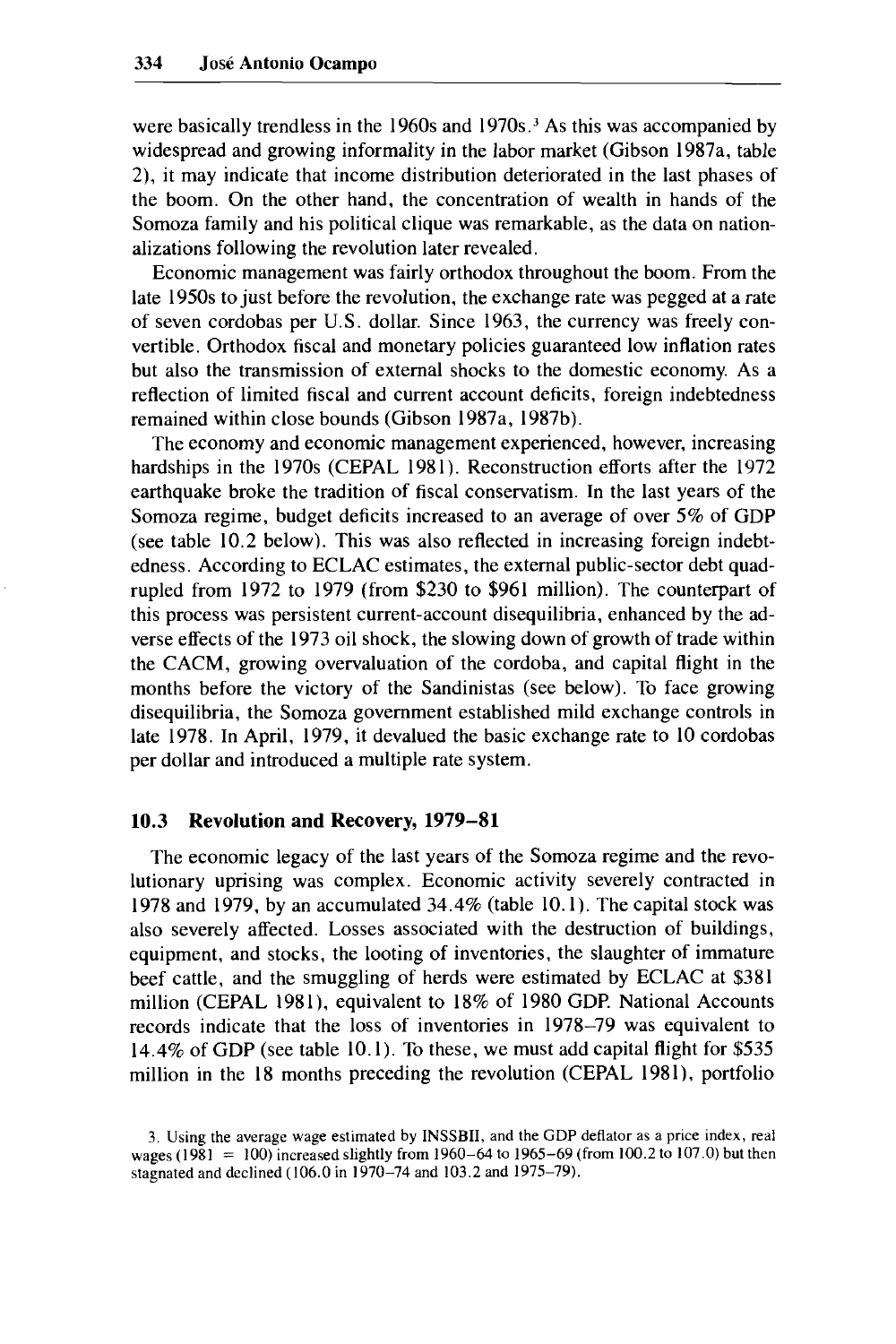|      | <b>GDP Growth</b> |                              | GDP per Capita        | Investment as<br>% of GDP | Fixed                | Change of             | Private<br>Consumption per | <b>Real Wages</b><br>$(1985 = 100)$ |           | Average<br>Monthly        |  |
|------|-------------------|------------------------------|-----------------------|---------------------------|----------------------|-----------------------|----------------------------|-------------------------------------|-----------|---------------------------|--|
|      | Rate<br>$(\%)$    | <b>GDP</b><br>$(1977 = 100)$ | $(1977 = 100)$<br>(%) | (Constant<br>Prices)      | Investment<br>$(\%)$ | Inventories<br>$(\%)$ | Capita<br>$(1977 = 100)$   | Using GDP<br>Deflator               | Using CP1 | Inflation (CPI)<br>$(\%)$ |  |
| 1978 | $-7.9$            | .92.1                        | 89.4                  | 10.7                      | 12.7                 | $-2.0$                | 93.2                       | 139.9                               |           | $\cdot$ 4                 |  |
| 1979 | $-26.5$           | 67.7                         | 65.0                  | $-6.4$                    | 6.1                  | $-12.4$               | 67.9                       | 126.7                               |           | 4.5                       |  |
| 1980 | 4.6               | 70.9                         | 64.9                  | 16.8                      | 14.6                 | 2.2                   | 80.0                       | 119.4                               |           | 1.9                       |  |
| 1981 | 5.4               | 74.7                         | 66.2                  | 24.4                      | 22.2                 | 2.2                   | 68.7                       | 120.8                               | 186.0     | 1.8                       |  |
| 1982 | $-.8$             | 74.1                         | 63.6                  | 20.2                      | 18.0                 | 2.2                   | 59.9                       | 116.9                               | 165.5     | 1.7                       |  |
| 1983 | 4.6               | 77.5                         | 64.3                  | 21.0                      | 18.1                 | 3.0                   | 56.5                       | 114.6                               | 142.9     | 2.4                       |  |
| 1984 | $-1.6$            | 76.3                         | 61.2                  | 21.6                      | 18.7                 | 2.8                   | 53.6                       | 112.0                               | 135.9     | 3.4                       |  |
| 1985 | $-4.1$            | 73.1                         | 56.7                  | 22.3                      | 19.8                 | 2.6                   | 49.3                       | 100.0                               | 100.0     | 13.0                      |  |
| 1986 | $-1.0$            | 72.4                         | 54.3                  | 22.3                      | 18.7                 | 3.5                   | 45.3                       | 101.4                               | 59.5      | 19.5                      |  |
| 1987 | $-.7$             | 71.9                         | 52.1                  | 22.1                      | 19.1                 | 3.0                   | 42.9                       | 73.9                                | 24 6      | 24.9                      |  |
| 1988 | $-10.9$           | 64.0                         | 44.9                  | 24.9                      | 21.0                 | 3.9                   | 33.8                       | 50.5                                | 14.9      | 62.4                      |  |
| 1989 | $-2.9$            | 62.2                         | 42.1                  | 22.7                      | 14.0                 | 8.7                   | 41.7                       | 33.3                                | 11.6      | 27.2                      |  |

# **Table 10.1 Macroeconomic Indicators, 1978-89**

*Sources:* SPP, **INSBII,** and INEC.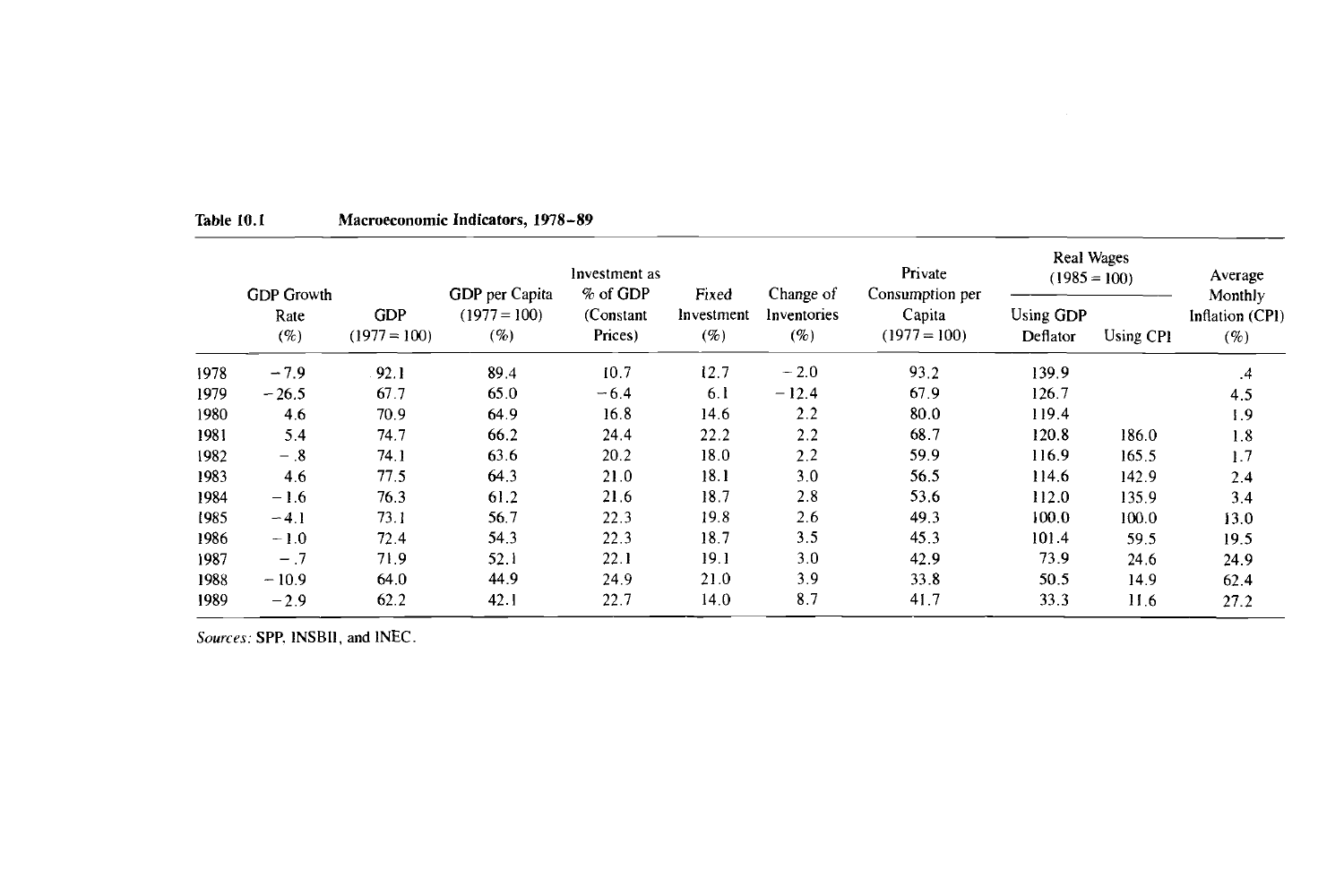losses by industrial and commercial firms and, of course, the casualties inflicted by the war.

The revolutionary government brought with it some emergency measures and a plan for economic recovery but, above all, an agenda for structural change. The latter was presented as a program for a "mixed economy," in which the state would assume control of the properties of the Somoza family and his clique and some "key" economic sectors and considerably expand social expenditure and its contribution to capital accumulation. The state would also encourage the organization of the popular classes through unionization in urban areas and cooperativization in the countryside. As a result of the enhanced role of the public sector, new rules of the game for the private sector would be designed.

One of the first decrees issued by the government after the military victory on 19 July 1979 was the nationalization of the properties of the Somoza family and their allies who fled the country. It was followed by the nationalization of the financial system, foreign trade, large-scale (particularly gold) mining, forestry, and fishing. Few other important nationalizations took place in the following years, but the government periodically exercised the right to confiscate the properties of capitalists suspected of counterrevolutionary activities or practices that led to the decapitalization of their businesses (Stahler-Sholk et al. 1989). Government's share in GDP rose from 15% to 40% in the early 1980s, but then stabilized. The private sector retained a dominant share of agriculture, manufacturing, domestic commerce, and most services (World Bank 1981; Baumeister and Neira 1986; Ruccio 1987; Brundenius 1987).

The initial nationalization decrees also brought some 20% of land property under state control. Land redistribution accelerated as a result of the Agrarian Reform Decree issued at the second anniversary of the revolution. As a result of both measures, more that 50% of rural property was affected in the years following the revolution. During its first phases, the government emphasized the development of parastatals and cooperatives, but soon evolved into encouraging small-scale farming. The redirection of agrarian policy was largely induced by the need to erode peasant support for the Contras in some regions of the country. Nonetheless, it also reflected the social programs of the revolution and the policy of self-sufficiency in food staples (Enriquez and Spalding 1987; Neira 1988; Wheelock 1989).

The initial nationalizations created a large parastatal sector. As in most countries undergoing similar processes, the management problems generated by such a sudden expansion of the state sector were costly (Colborn 1990). On the other hand, the redesign of new rules of the game for the private sector proved difficult and in fact led, rather early in the process, to violent confrontations (Vilas 1987). At a purely economic level, the private sector resented excessive state intervention in their businesses and government predilection for public-sector enterprises. More important, however, the exclusion of the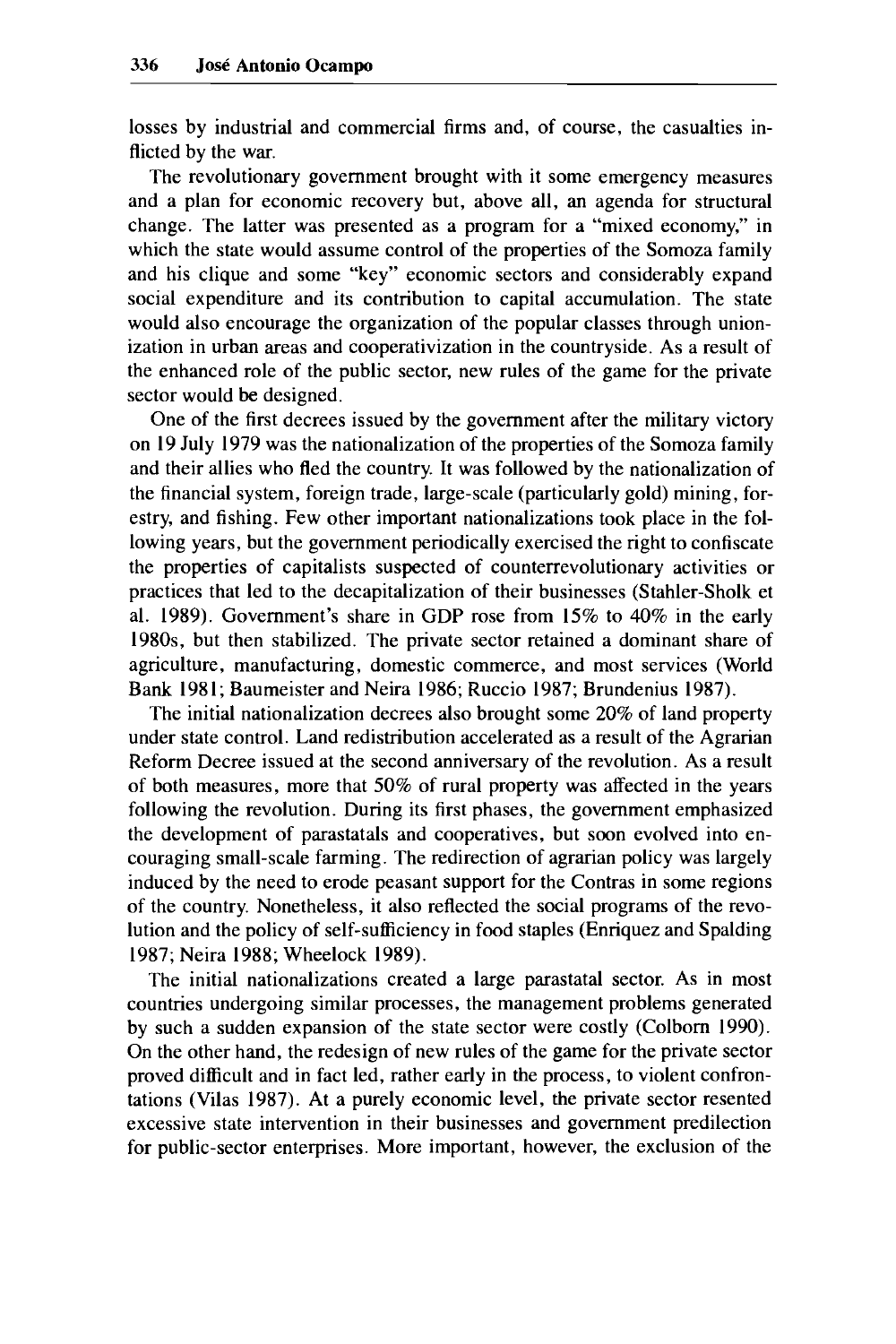bourgeoisie from political power and the practice of intermittent political confiscations generated a general sense of insecurity about property rights.

The inadequate functioning of state enterprises and confrontations with the private sector may explain the failure of economic activity to recover rapidly in the years following the revolution. A partial recovery was, nonetheless, experienced, based on an expansionary demand policy and an ample supply of external financing (Fitzgerald 1989). By 1981, central government expenditure, as a share of GDP, had doubled with respect to levels typical before the revolution. The initial fiscal expansion included many social programs which induced a rapid improvement in key social indicators<sup>4</sup>—but also defense and general bureaucratic expenditures. A large part of this expansion was financed by rising taxes. The resulting deficit, of some 9% of GDP, was, nonetheless, reasonable in the short run, given the ample supply of external financing (table 10.2).

In fact, other domestic macroeconomic indicators were not particularly troublesome. As a result of the disruption of the domestic distribution network during the last stage of the revolutionary uprising, inflation peaked at 70% in 1979. As supplies stabilized, this price surge was followed by moderate inflation in the early 1980s-some  $20\%$  a year (see table 10.1). Domestic liquidity ratios increased with respect to those typical before the revolution, $5$ but were stable (table 10.2). finally, nominal wages increased, but there was no attempt to raise them in real terms (see table 10.1 and n. 3 above). This required, in fact, a significant political effort by the Sandinistas to control labor demands (Vilas 1987). The policy strategy adopted by the government thus implied that workers would receive increasing real income through government services-a "social wage", as it was called-but would contribute, through wage restraint, to the recovery of economic activity.

The core external sector indicators moved, however, in the wrong direction. Neither traditional nor nontraditional exports ever reached prerevolutionary levels (table 10.3). The reduction of exports as combined in the early years with a deterioration of the terms of trade. On the other hand, the revolutionary government inherited a clearly overvalued cordoba and a rate of inflation clearly incompatible with a fixed exchange rate. There was no attempt to correct such imbalances. A steady real appreciation of the cordoba then ensued. It was accompanied by a strong depreciation of the black market rate (fig. 10.2

**<sup>4.</sup> Life expectancy at birth increased from 56.3 years in 1975-80 to 62.3 years in 1985-90, as child mortality fell from 9.3% to 6.2%. At the same time, the illiteracy rate fell from 42.5% in 1970 (and a similar figure just before the revolution) to 13.0% in 1985 (see CEPAL 1988a. pp. 13,45,50).** 

<sup>5.</sup> **Estimated on the basis of end-of-year monetary aggregates, the ratio MllGDP increased from 13.1% in 1974-1978 to 22.6% in 1980, whereas M2/GDP increased** from **20.7 to 30.5%**  (see IMF, *International Financial Statistics*). The methodology used in table 10.2 puts such li**quidity indicators at 20.9% and 33.0% in 1980.**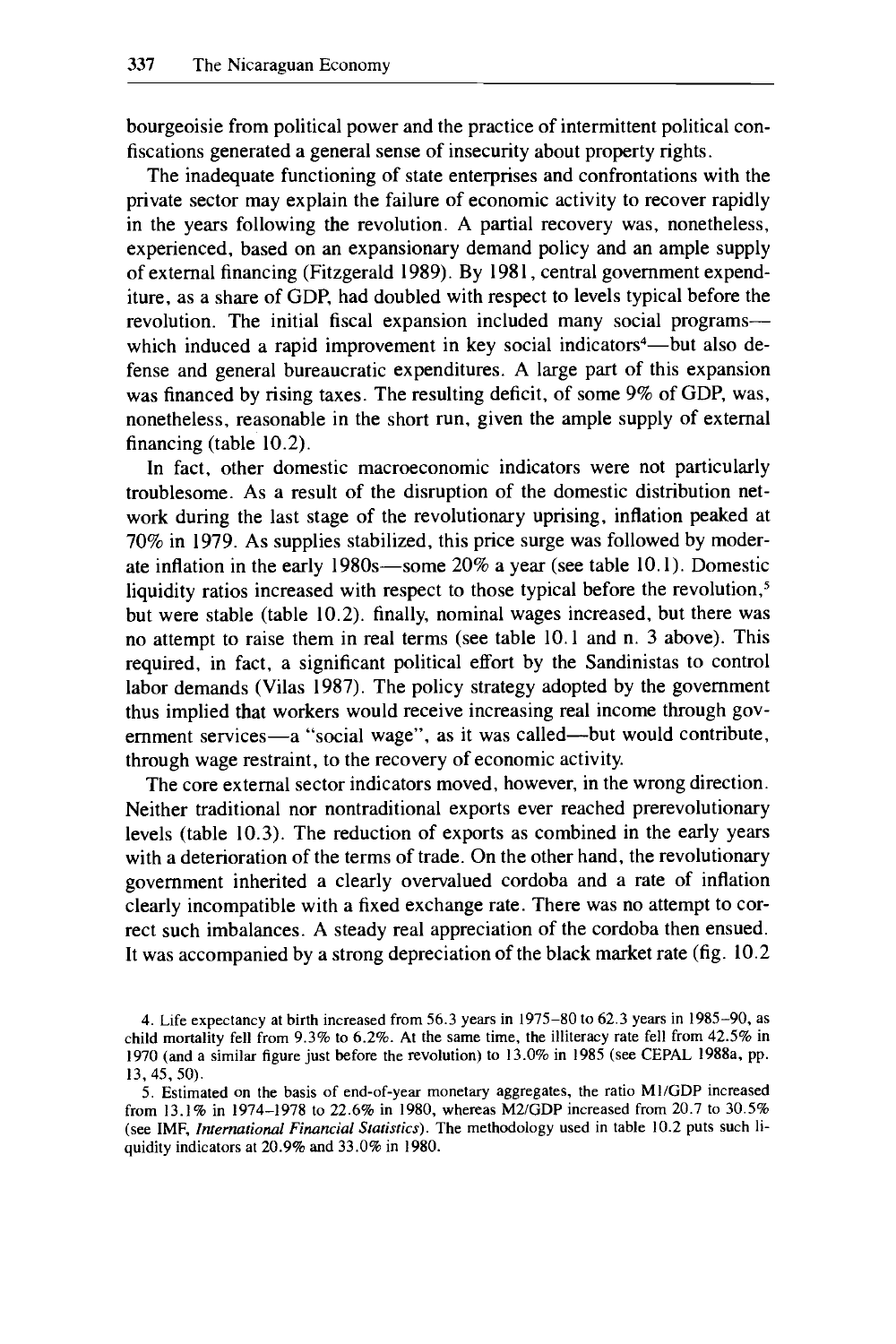|                                                    | 1974-78 | 1979   | 1980   | 1981   | 1982    | 1983    | 1984    | 1985    | 1986    | 1987    | 1988    | 1989    |
|----------------------------------------------------|---------|--------|--------|--------|---------|---------|---------|---------|---------|---------|---------|---------|
| Central government accounts:                       |         |        |        |        |         |         |         |         |         |         |         |         |
| Current income <sup>2</sup>                        | 12.5    | 14.0   | 22.2   | 24.4   | 25.7    | 31.2    | 35.2    | 32.3    | 32.4    | 27.7    | 20.6    | 18.9    |
| Total expenditure                                  | 17.7    | 21.2   | 31.2   | 33.3   | 38.1    | 52.9    | 58.7    | 54.8    | 49.6    | 44.2    | 46.4    | 21.4    |
| Deficit                                            | $-5.2$  | $-7.2$ | $-9.0$ | $-8.9$ | $-12.4$ | $-21.7$ | $-23.5$ | $-22.5$ | $-17.2$ | $-16.5$ | $-25.8$ | $-2.5$  |
| Central government expenditure <sup>b</sup>        |         |        |        | 34.5   | 39.2    | 61.0    | 59.7    | 55.6    | 50.0    | 44.3    | 46.4    | 19.6    |
| Social services                                    |         |        |        | 10.2   | 9.5     | 11.4    | 13.0    | 12.1    | 11.9    | 10.9    | 11.2    | 4.8     |
| Infrastructure and production                      |         |        |        | 7.6    | 10.1    | 24.7    | 16.9    | 9.5     | 6.7     | 4.8     | 4.9     | 2.1     |
| Defense                                            |         |        |        | 7.6    | 7.4     | 11.0    | 12.4    | 17.6    | 18.5    | 18.1    | 18.5    | 8.0     |
| Public administration                              |         |        |        | 9.1    | 12.2    | 14.0    | 17.4    | 16.5    | 12.9    | 10.5    | 11.7    | 4.6     |
| Consolidated public sector deficit                 |         |        |        |        |         |         |         |         |         |         |         |         |
| (IMF)                                              |         |        |        |        |         | $-25.1$ | $-26.6$ | $-25.0$ | $-21.0$ | $-21.7$ | $-31.3$ | $-10.2$ |
| Public-sector enterprises, ex-                     |         |        |        |        |         |         |         |         |         |         |         |         |
| cluding utilities                                  |         |        |        |        |         | $-10.7$ | $-5.3$  | $-13.1$ | $-11.2$ | $-10.1$ | $-6.7$  | $-10.1$ |
| Unpaid foreign interest                            |         |        |        |        |         | $-4.1$  | $-4.4$  | $-5.3$  | $-5.8$  | $-4.6$  | $-6.8$  | $-5.7$  |
| Monetary stocks as proportion of GDP <sup>-d</sup> |         |        |        |        |         |         |         |         |         |         |         |         |
| Means of payment                                   |         |        | 20.9   | 20.0   | 21.8    | 27.2    | 36.4    | 36.8    | 35.0    | 28.2    | 16.6    | 7.5     |
| Quasi money                                        |         |        | 12.1   | 12.5   | 11.9    | 12.7    | 15.4    | 10.4    | 5.9     | 3.6     | 1.2     | 1.1     |

**Table 10.2 Fiscal and Monetary Indicators** (% **of GDP at current prices)** 

*Sources:* Ministry of Finance, SPP. IMF, and Central Bank.

'Excludes foreign transfers.

<sup>b</sup>Total expenditure according to these figures is apparently based on budgets and, thus, does not coincide with expenditure according to the central government accounts. ?Excludes unpaid foreign interest and deficit **of** public sector enterprises (excluding utilities).

dAverage monthly ratio between aggregate and annual GDP.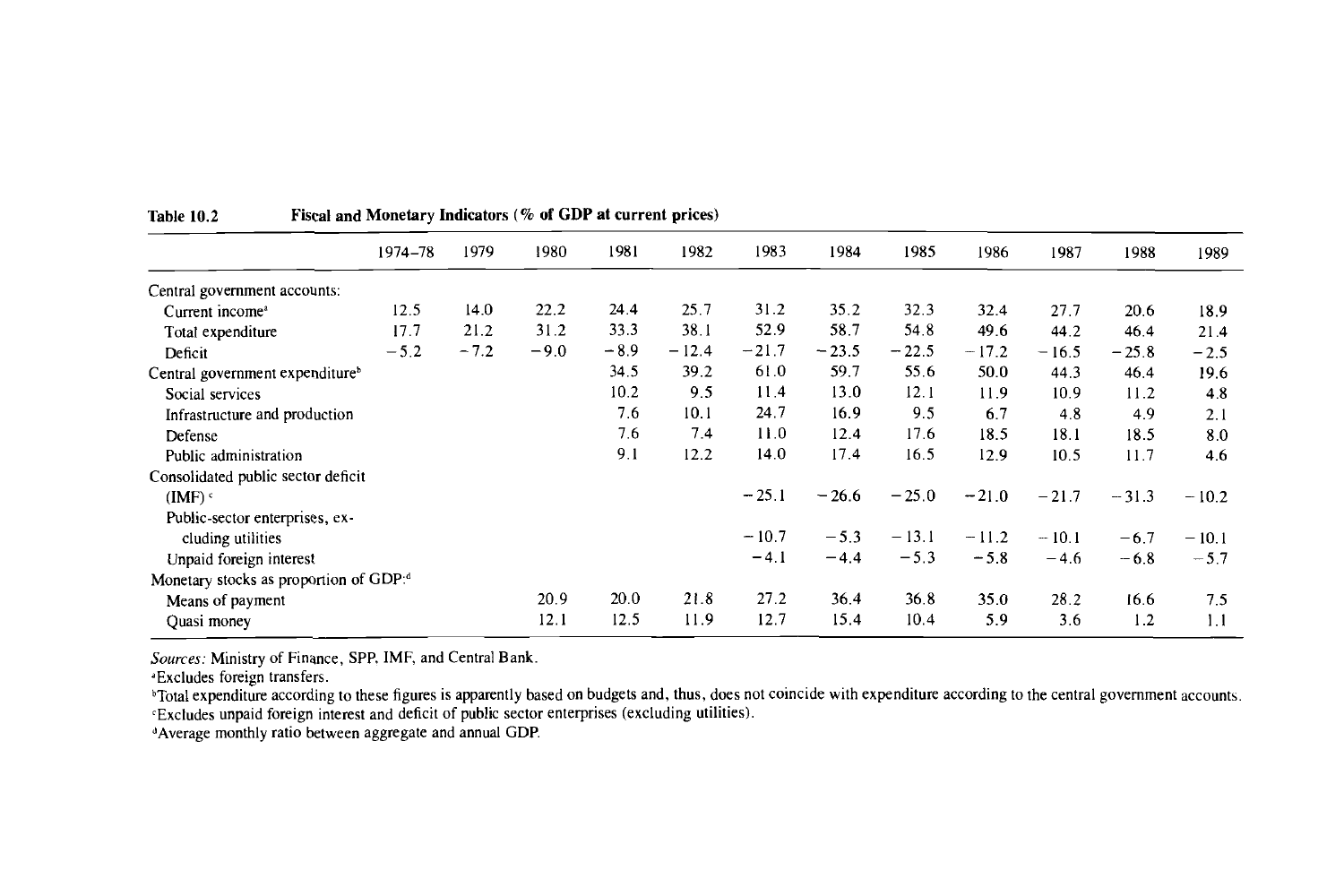|                                       | 1974     | 1975     | 1976    | 1977     | 1978    | 1979   | 1980     | 1981     |
|---------------------------------------|----------|----------|---------|----------|---------|--------|----------|----------|
| Exports:                              |          |          |         |          |         |        |          |          |
| Traditional <sup>a</sup>              | 236.8    | 240.8    | 370.6   | 449.5    | 459.4   | 449.0  | 354.1    | 418.5    |
| Nontraditional                        | 144.1    | 134.3    | 168.3   | 187.3    | 186.6   | 117.6  | 91.0     | 95.3     |
| Total                                 | 380.9    | 375.2    | 538.9   | 636.8    | 646.0   | 566.6  | 445.1    | 513.8    |
| Real exports of goods and services    |          |          |         |          |         |        |          |          |
| $(1977 = 100)$                        | 92.2     | 99.0     | 102.9   | 100.0    | 109.0   | 124.8  | 74.1     | 85.1     |
| Import coefficient                    | 30.6     | 22.7     | 22.1    | 27.5     | 22.6    | 24.9   | 43.3     | 39.3     |
| Current account balance:              |          |          |         |          |         |        |          |          |
| Global                                | $-257.2$ | $-185.0$ | $-39.3$ | $-181.9$ | $-24.9$ | 180.2  | $-430.1$ | $-590.6$ |
| Excluding unpaid interest             |          |          |         |          |         |        | $-397.8$ | $-504.$  |
| External debt (ECLAC) <sup>c</sup>    | 456.0    | 598.0    | 655.0   | 864.0    | 961.0   | 1136.0 | 1825.0   | 2566.0   |
| External resources contracted         |          |          |         |          |         | 363.2  | 678.7    | 803.0    |
| % from socialist countries            |          |          |         |          |         | 1.8    | 25.6     | 23.0     |
| Terms of trade (ECLAC, $1980 = 100$ ) | 109.9    | 92.0     | 113.5   | 129.8    | 118.1   | 107.0  | 100.0    | 90.2     |
| Real exchange rate $(1980 = 100)^d$   |          |          |         |          |         |        |          |          |
| Official                              |          |          |         |          |         |        | 100.0    | 85.2     |
| <b>Black</b>                          |          |          |         |          |         |        | 100.0    | 139.7    |
| Ratios:                               |          |          |         |          |         |        |          |          |
| Black/official rate                   |          |          |         |          |         |        | 1.73     | 2.85     |
| Parallel/official rate                |          |          |         |          |         |        |          |          |

| <b>External Sector Indicators (Millions of dollars unless otherwise indicated)</b><br>Table 10.3 |  |
|--------------------------------------------------------------------------------------------------|--|
|--------------------------------------------------------------------------------------------------|--|

*(continued)*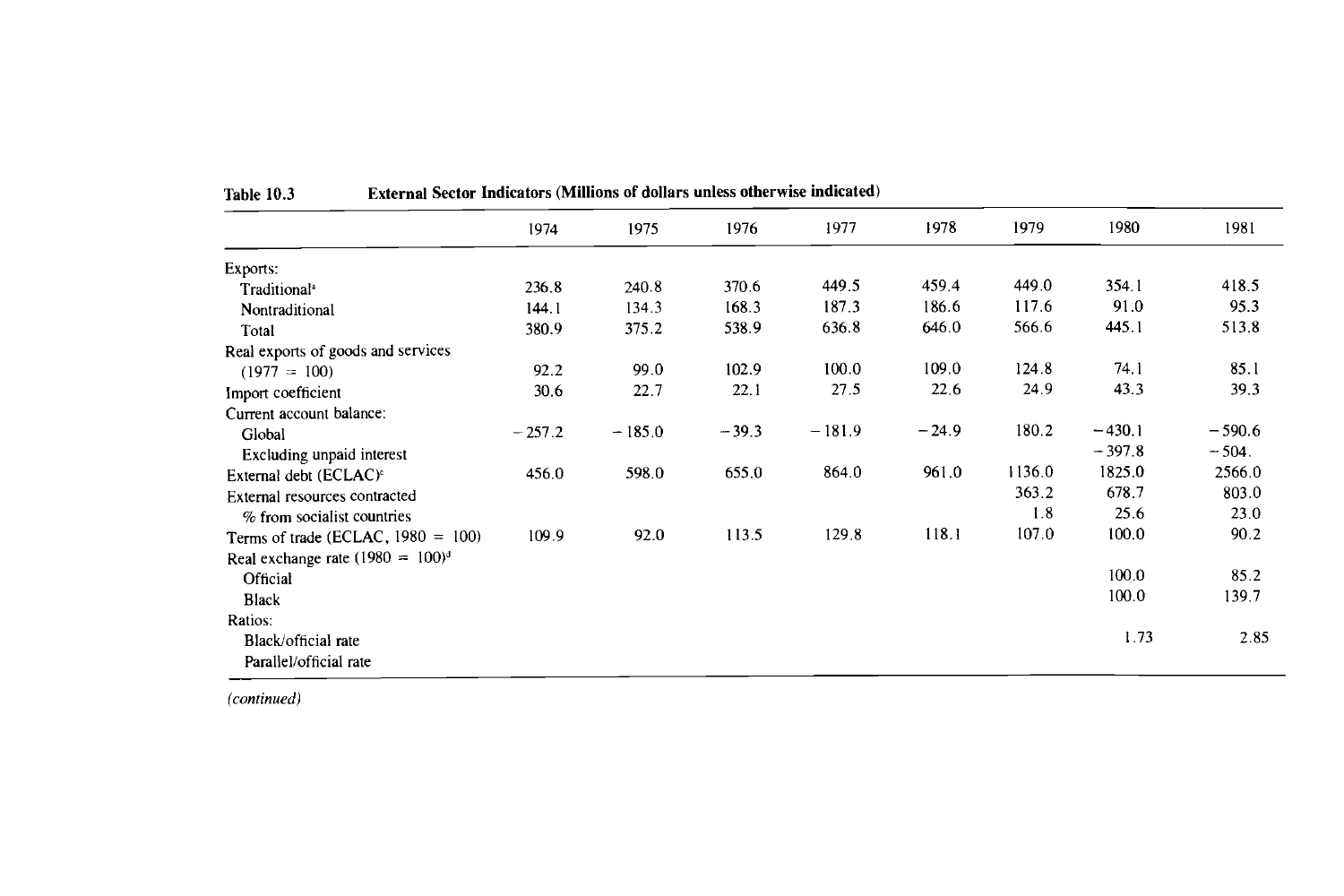|                                       | 1982     | 1983     | 1984     | 1985     | 1986     | 1987     | 1988     | 1989               |
|---------------------------------------|----------|----------|----------|----------|----------|----------|----------|--------------------|
| Exports:                              |          |          |          |          |          |          |          |                    |
| Traditional <sup>®</sup>              | 339.5    | 387.8    | 355.0    | 268.5    | 217.9    | 254.9    | 201.3    | 232.0              |
| Nontraditional                        | 69.1     | 64.1     | 57.4     | 36.6     | 39.3     | 40.1     | 34.4     | 47.1 <sup>b</sup>  |
| Total                                 | 408.6    | 451.9    | 412.4    | 305.1    | 257.2    | 295.0    | 235.7    | 279.1 <sup>b</sup> |
| Real exports of goods and services    |          |          |          |          |          |          |          |                    |
| $(1977 = 100)$                        | 78.3     | 83.8     | 66.4     | 58.6     | 48.3     | 47.2     | 41.5     | 56.3               |
| Import coefficient                    | 28.8     | 32.2     | 32.3     | 33.8     | 29.2     | 30.5     | 32.3     | 28.2               |
| Current account balance:              |          |          |          |          |          |          |          |                    |
| Global                                | $-491.6$ | $-507.4$ | $-596.8$ | $-725.7$ | $-687.8$ | $-679.1$ | $-594.9$ | $-455.3$           |
| Excluding unpaid interest             | $-448.4$ | $-353.6$ | $-378.8$ | $-500.1$ | $-461.5$ | $-450.7$ | $-359.8$ | $-249.7$           |
| External debt $(ECLAC)^c$             | 3139.0   | 3788.0   | 4362.0   | 4936.0   | 5760.0   | 6270.0   | 7220.0   | 7570.0             |
| External resources contracted         | 597.7    | 619.2    | 772.5    | 1196.6   | 517.9    | 386.3    | 801.6    |                    |
| % from socialist countries            | 48.1     | 50.6     | 77.3     | 89.3     | 75.0     | 69.2     | 65.3     |                    |
| Terms of trade (ECLAC, $1980 = 100$ ) | 85.1     | 82.0     | 102.8    | 94.0     | 99.4     | 95.6     | 94.6     | 87.0               |
| Real exchange rate $(1980 = 100)^d$   |          |          |          |          |          |          |          |                    |
| Official                              | 74.1     | 63.7     | 48.8     | 52.1     | 35.3     | 9.8      | 69.4     | 105.2              |
| <b>Black</b>                          | 236.9    | 443.8    | 753.8    | 819.2    | 631.2    | 556.7    | 202.1    | 81.9               |
| Ratios                                |          |          |          |          |          |          |          |                    |
| Black/official rate                   | 5.54     | 12.29    | 27.58    | 27.43    | 32.83    | 177.14   | 4.61     | 1.28               |
| Parallel/official rate                |          |          |          |          | 19.61    | 93.93    | 3.44     | 1.22               |
|                                       |          |          |          |          |          |          |          |                    |

'Coffee, cotton, sugar, meat, shellfish, bananas, sesame seeds, molasses and gold

bExcluding re-exports.

**Table 10.3 (continued)** 

cExcludes interest arrears and some short-term debt.

dUsing GDP deflator.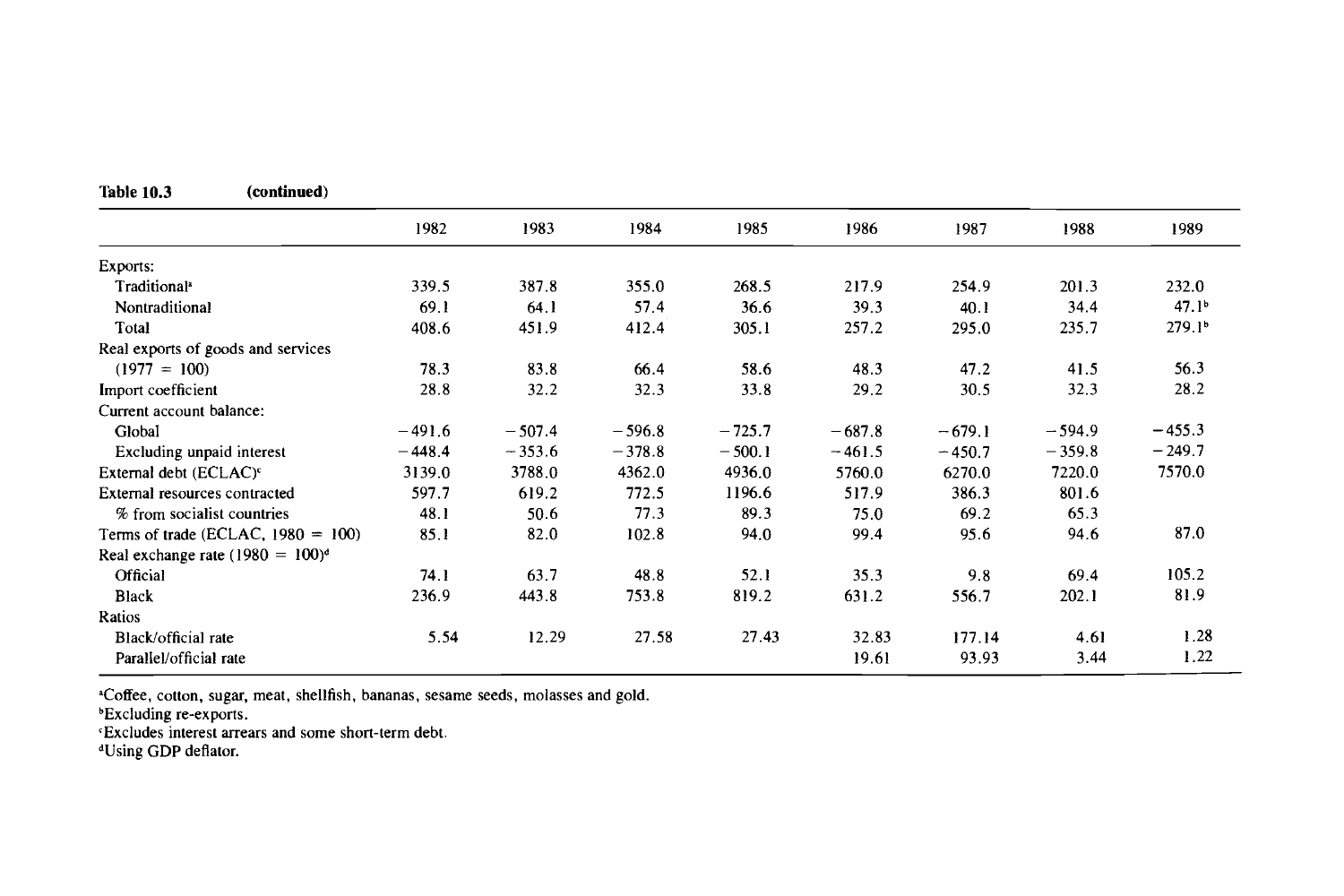





**Fig. 10.2 Exchange rate policy, 1980-89**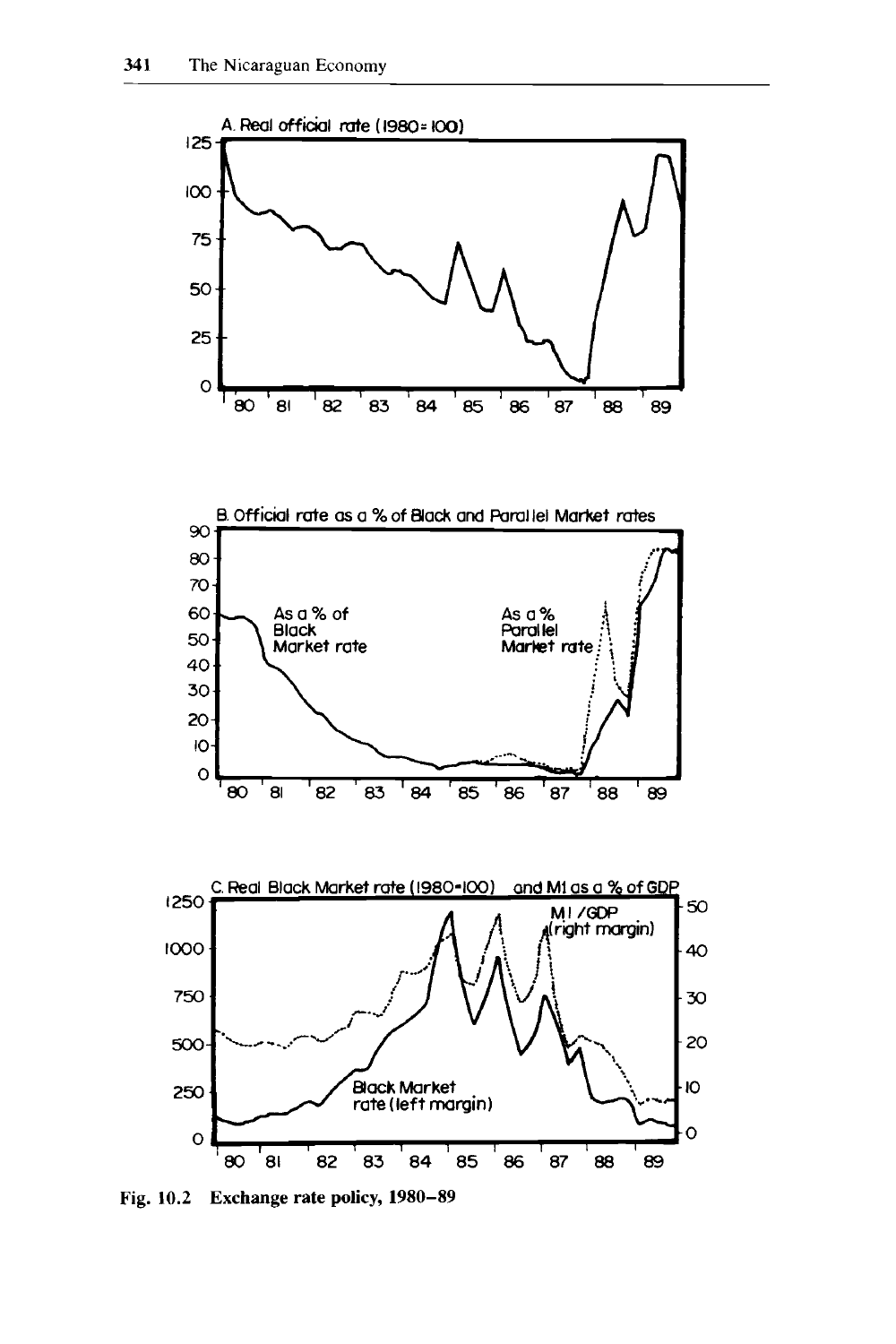and table 10.3). The political climate generated by growing confrontations between the Sandinistas and the private sector accentuated this trend.

Although strong import and exchange controls became a central feature of external sector management during the first years of the revolutionary government, the former were not particularly harsh. Indeed, the import coefficient reached a historical peak in 1980 and 1981 (table 10.3). Growing external imbalances generated by record imports and weakening exports were financed by record capital inflows. Thus, as outstanding debts were renegotiated, the country had ample access to new financing. Resources came from multilateral agencies and bilateral sources, both in the developed countries (including the United States) and the Third World (Mexico in particular), and only secondarily from socialist countries (see Stahler-Sholk 1987; Arana et al. 1987; and table 10.3). The result of this strategy was, of course, the rapid growth of the external debt. By 1981, the debt had already reached extremely critical levels (table 10.3).

#### **10.4 War Economy and Macroeconomic Disequilibria, 1982-87**

10.4.1 General Features of Macroeconomic Management<sup>6</sup>

The expansionary demand policy adopted during the first years of the revolutionary government could be defended on the grounds that the access to external financing should be used to ensure a fast turnaround of economic activity and an equally rapid improvement in key social indicators. On the other hand, as we have seen, the macroeconomic package typical of the first years revealed some prudence on behalf of the government, as reflected in its wage and tax policies. Nonetheless, by itself, external disequilibria would have called for a significant policy shift as early as 1981.

The government did not grasp the urgent need for action. Indeed, the systematic lag in the adoption of the stabilization policies and the partial nature of such efforts once they were adopted became central features of Sandinista macroeconomic management early in the postrevolutionary period. "Voluntarism" and economic ideologies go a long way to explain some of these features-particularly the strong preference for intricate government intervention rather than traditional orthodox macroeconomic management. However, political dynamics played an equally important role.

As one would expect, the government was unwilling to give up what **it**  thought to be the essential goals of the revolution or to adopt policies that it thought would affect the economic recovery and, even more, risk military

<sup>6.</sup> For a more extensive analysis of this period, see Arana et al. (1987). Fitzgerald (1989), Gibson (1987b), IMF (1988), Medal (1988), Pizarro (1987). Taylor et al. (1989), and the World **Bank** (1986). Stahler-Sholk et al. (1989) presents also a very useful chronology, which would be extensively used below.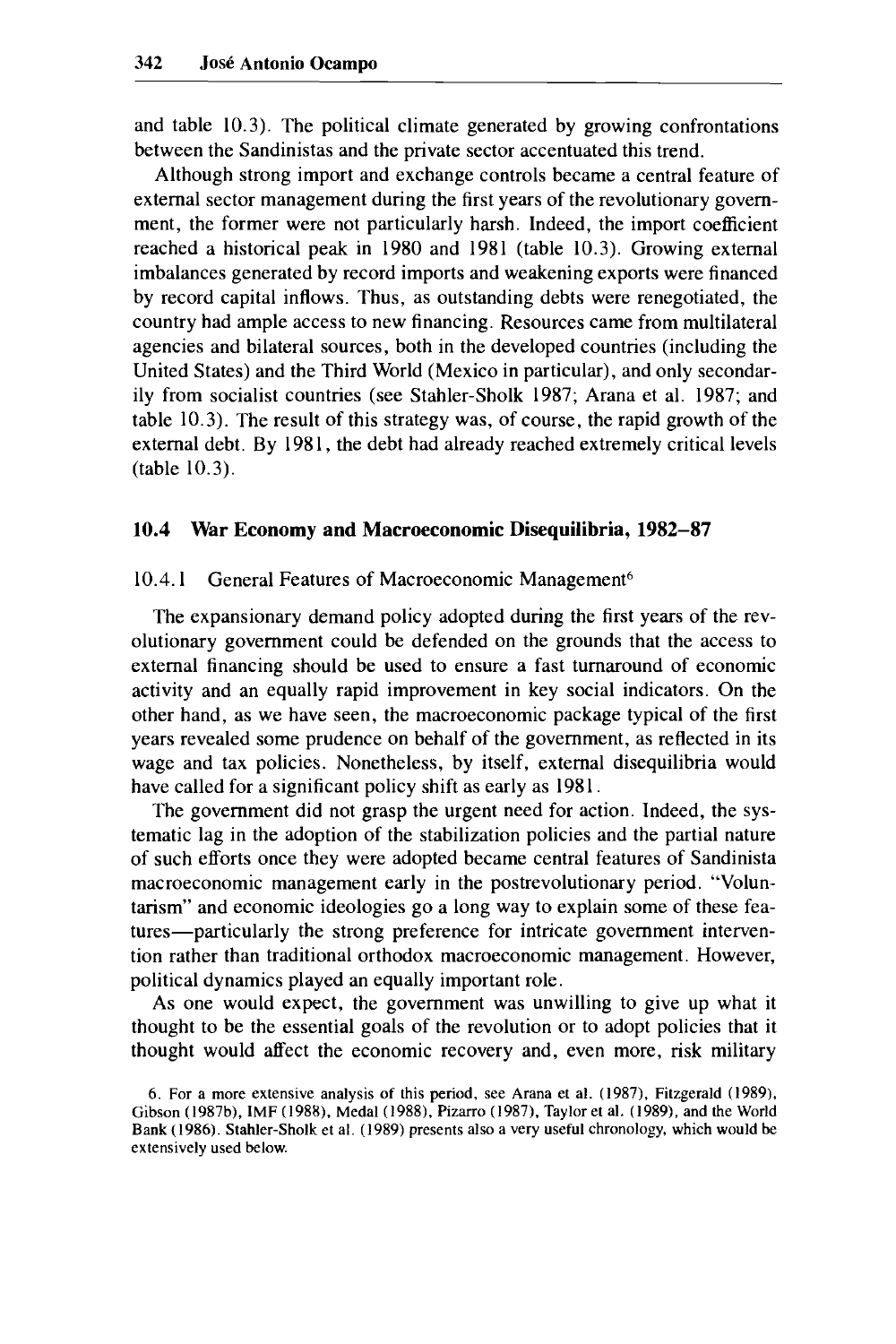defeat. Nonetheless, the political process worked in peculiar directions. Understandably, defense and social expenditure became the most inflexible components of the budget. Paradoxically, however, the government was, at the end, more willing to sacrifice real wages and capital accumulation than to reduce the massive subsidies to the productive sector. Its strong political control of the labor movement and public-sector enterprises and, on the contrary, its feeble relations with the private sector and the need to guarantee the support of the peasants in the Contra war, go a long way to explain this paradox.

Although the first signs of government concern for the balance of payments—the adoption of export-promotion policies—came as early as 1982; the "populist" dynamics of expenditure policies were in full swing up to 1984. By then, domestic disequilibria had reached clearly explosive levels. Forced by the circumstances, the government adopted the first important stabilization measures in 1985, including cuts in nondefense expenditure, readjustment of government-regulated prices, and devaluation. This was followed by similar steps in the subsequent years. However, the inconsistency of the stabilization packages implemented from 1985 to 1987 enhanced macroeconomic disequilibria. Particularly, rising inflation eroded the tax base, and attempts to repress inflation and defend exporters against official exchange rate overvaluation led to massive relative price distortions and booming black markets. As a consequence of these imbalances, the government was finally forced to adopt more drastic stabilization measures in 1988 and 1989.

On top of the dynamics generated by "populist" expenditure policies and inconsistent macroeconomic management, the revolutionary government also had to face during this period the destabilizing impact of the Contra war and the U.S. anti-Sandinista campaign. The war had additional demand effects, as it forced a further expansion of government expenditure. However, the war and the U.S. campaign had also significant supply effects (Fitzgerald 1987; Gibson 1987b). Aside from the destruction of resources and production generated by the war, it created multiple labor shortages associated with the diversion of young workers into military service, rural-urban migration, scarcity of labor in some crucial (particularly coffee-producing) regions, and the flight of skilled workers abroad. On the other hand, the 1985 U.S. embargo forced an inefficient substitution of trading partners. Finally, the suspension of direct U.S. aid soon after Reagan was inaugurated in 1981 and the American veto on multilateral lending in the following years, forced the country to rely increasingly on inflexible bilateral assistance from socialist countries (table 10.3; see also Stahler-Shock 1987).

# 10.4.2 Fiscal and Monetary Disequilibria and

the First Stabilization Efforts

As a reflection of policy decisions and defense needs, central government expenditure continued to increase rapidly after 1981, peaking at 58.7% in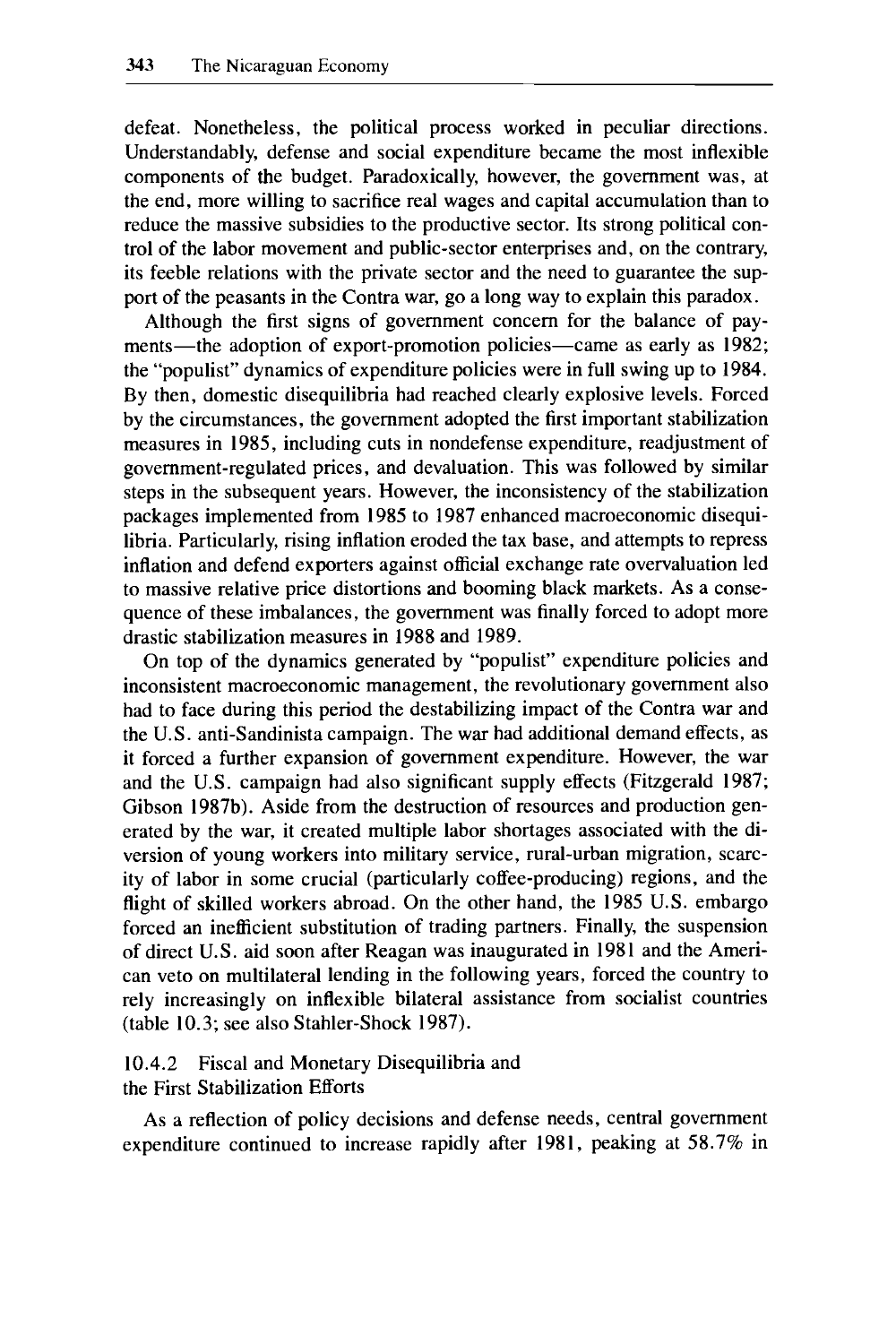1984.' **As** table 10.2 indicates, the most dynamic element from 1982 to 1984 was the expenditure in infrastructure and production (largely investment outlays). However, all components of central government expenditure continued to increase at rapid rates. Efforts to raise government revenues were successful, and by 1984 the country had one of the highest tax rates of Latin America. Nonetheless, the growth of expenditure clearly outstripped the tax effort. In the same year, the central government deficit reached 23.5% of GDP-26.6% for the consolidated public-sector deficit, according to a partial estimate using IMF data.\*

Growing pressures generated by macroeconomic disequilibria and the Contra war led the government to undertake significant expenditures cuts starting in 1985. However, the war forced a further increase in defense expenditure, which peaked over 18% of GDP in 1986-88. Thus, the government was forced to concentrate cuts in civil expenditure. From 1984 to 1987, expenditure on infrastructure and production fell to very modest levels, and foreign interest payments were all but suspended, as the expansion of public administration costs earlier in the decade was reversed. Expenditure in social services was maintained, however, at historically peak levels.

Overall, central government expenditure was reduced from 58.7% to 44.1% of GDP from 1984 to 1987. Noninterest civil expenditure fell even more, by some 18% of GDP, but remained slightly above 1980-81 levels. Unfortunately, most of the expenditure cuts were defeated by the adverse Olivera-Tanzi effect on government revenues.<sup>9</sup> Thus, the central government deficit remained at 16.5% of GDP in 1987. **As** we will see shortly, other major components of the public-sector deficit, particularly Central Bank losses, were even more inflexible. Thus, the overall public-sector deficit never fell below 20% of GDP, even if unpaid interests on the external debt and the deficit of several public-sector enterprises are excluded.

The monetary impact of deficit financing was dramatic. However, up to 1984, the economy absorbed it through an impressive increase in liquidity,

7. **As** pointed out in note b of table 10.2, total expenditure according to central government accounts does not coincide with data on destination of expenditure by ministries, which is used to make up the breakdown shown in the second part of the same table. The former figures are used in the text when referring to total spending.

8. We have excluded from this figure both unpaid foreign interest and deficit estimates for the "rest of the public sector." The former are unlikely to ever be paid. The latter have been estimated by the IMF on the basis of domestic lending, which is a poor approach in a highly inflationary economy. The estimates of central bank losses in recent years are also subject to controversy.

9. This was the dominant element in the erosion of tax revenues in 1984-87 and through 1988. Given a month's lag in the collection of tax and other current incomes (a lag that seems to have been reached by the end of this period), the 1984 share of current government income in GDP would have fallen to 29.1% in 1987 and 22.4% in 1988 as a result of faster inflation. Thus, additional effects on government income, such as domestic recession, had a secondary role in the erosion of the tax base. They may be important, however, as an explanation of the recent stabilization of the tax rate at fairly low levels.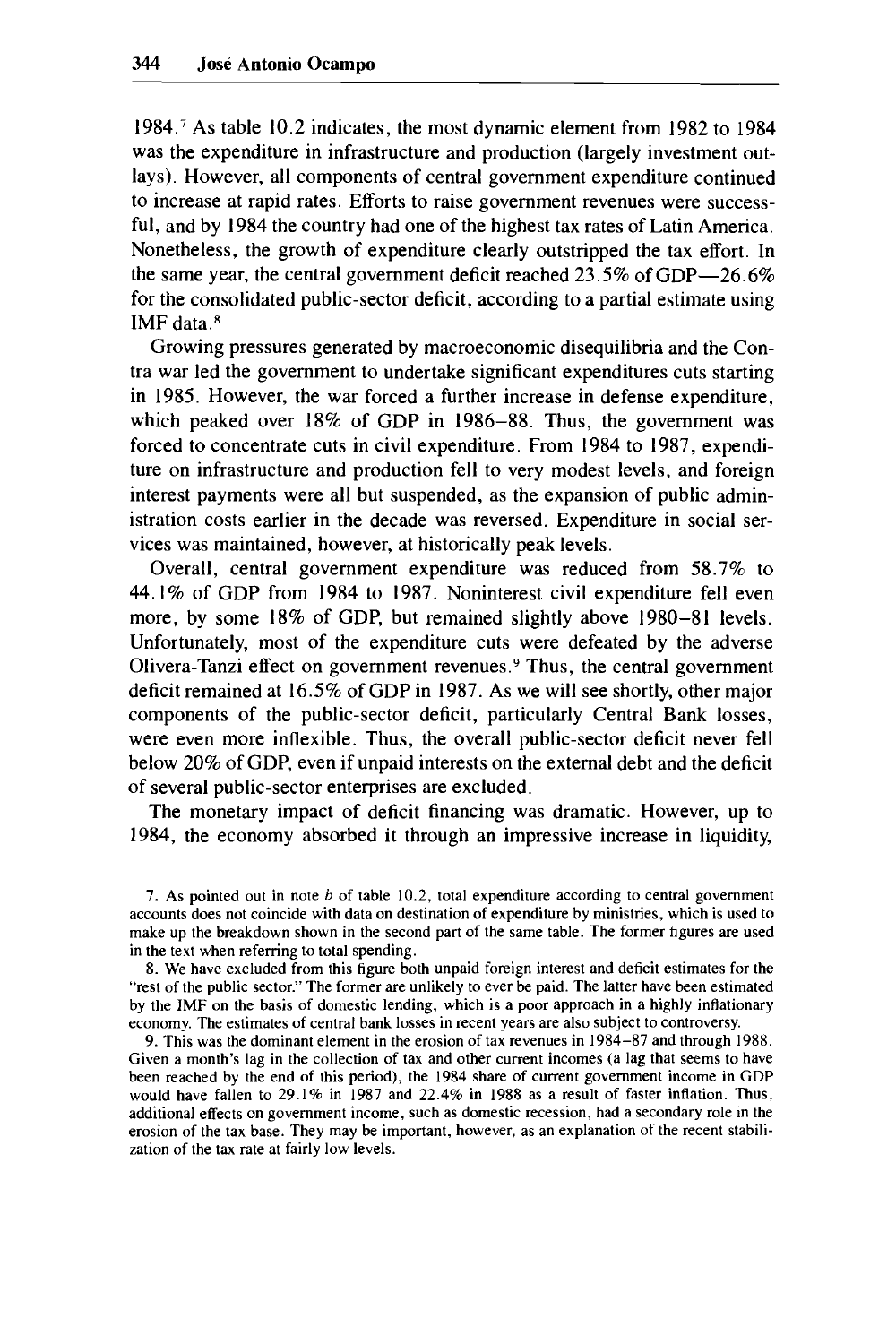with only a modest acceleration of inflation (see tables 10.1 and 10.2). Although the lack of an inflationary tradition goes a long way to explain this result, it was also supported by a fixed exchange rate and strong price controls. The importance of these latter factors is supported by the significant role played by explicit adjustments in the official exchange rate and other controlled prices in the inflationary dynamics after 1985 (see below).

Oddly enough, the demand for money grew faster than that for term deposits up to 1984 (table 10.2). Several factors may explain this result. First of all, nominal interest rates were hardly readjusted with inflation up to late 1988.1° With rising inflation, this meant that term deposits became a close, *though illiquid,* substitute for money. In a more orthodox pattern, excess domestic liquidity was reflected in the increasing demand for black market dollars, as the evolution of the relevant real exchange rate indicates (fig. 10.2, part C). The demand for dollars was enhanced by political instability and the growing overvaluation of the official exchange rate (fig. 10.2, part **A,** and table 10.3). The role of political factors may explain why devaluation in the black market overshot the rapid increase in liquidity levels and monetary aggregates actually collapsed in terms of (black) dollars (table 10.3).

By 1984 the official exchange rate was only a minimal fraction of the black market rate (table 10.3 and fig. 10.2, part B). This finally convinced the government to devalue the official rate from 10 to 28 cordobas per dollar in February 1985. As we have seen, the devaluation was accompanied by some austerity measures in the fiscal area. The need for fiscal austerity also led the government to massively readjust controlled prices (basic consumer goods and gasoline) at the same time.

In an attempt to regulate the wage structure, the government decreed in 1984 a complete wage scale (SNOTS), to which, theoretically, public and private firms were to abide. As a result of the price adjustments adopted in the first months of 1985, the government then attempted to defend them against inflation, and thus adjusted the scale three times from February to May 1985, increasing the average wage by 146%. The adjustment was slightly higher than inflation during these months, but not enough to compensate for the fall in real wages in previous years. Nonetheless, returning to its otherwise "unpopulist" wage policy, this attempt to index wages was soon abandoned. In the following months and years, wage policy was ineffective and in fact did not seriously try to avert the collapse in real wages that accompanied the explosive inflationary dynamics (table 10.1). Under these conditions, and with the increased demand for labor generated by growing black markets, incentives to work in the "formal" sector (including the government) were reduced.

<sup>10.</sup> **The most important increase in interest rates took place in early 1986. Most lending rates were then established in the 20%-30% range. The highest rate (for loans to commercial firms)**  was **then placed at 45% a year (Medal 1988, table 32).**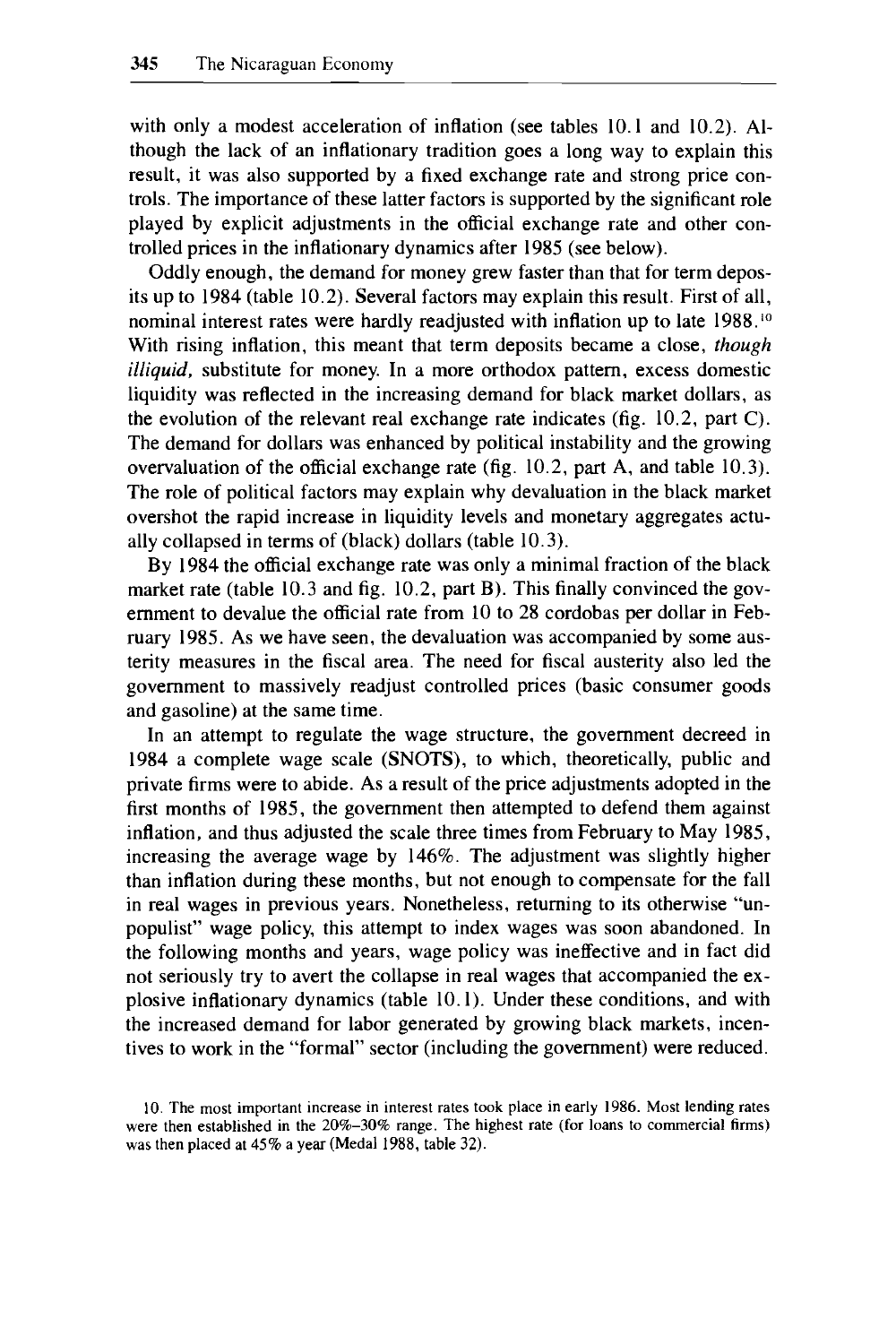The result of this process was a general fall in labor productivity, high labor rotation, and growing payments in kind."

#### 10.4.3 The Outburst of Inflationary Pressures

The stabilization package adopted in early 1985 clearly induced a "regime" change: from an "atypical" excess liquidity/low domestic inflation/rapidly rising black-official exchange rate differentials, to a more "classical" flight against the currency and explosive inflationary effects of monetary expansion. The former regime was undoubtedly one of "repressed inflation" (cum foreign exchange speculation). The "fundamentals" were thus bound to prevail at some point. However, in the *transition* from one regime to the other, the *explicit* pricing decisions adopted by the government in the first months of 1985 played the crucial role. In fact, as figure 10.3 shows, the first dramatic acceleration of inflation in the postrevolutionary period came as the direct effect of these policy decisions.

After this turning point, the price-monetary dynamics became explosive. The average monthly inflation rate constantly accelerated until it reached hyperinflation in 1989 (table 10.1). Under these conditions, price controls became totally ineffective and only led to widening differentials between the legal and the free markets for goods subject to regulation.<sup>12</sup> The monetary fuel was provided by the budget deficit, but also by the losses of the Central Bank in foreign exchange transactions and the need to finance most of the nominal expansion in domestic credit through money creation. The latter was made necessary by the decision to fix nominal interest rates at artificially low levels. Moreover, as the official exchange rate was only devaluated once more during the period under analysis (in February 1986, when the official rate was devalued to 70 cordobas per dollar), the costs of dollardenominated domestic debts (foreign trade financing) were also kept at very modest levels.

Accelerating inflation was accompanied by a great variability in monthly rates. Moreover, as figure 10.3 indicates, rather than the stepwise acceleration typical of "inertial" inflationary processes, it adopted a neat cyclical pattern. The length of the cycle was annual from 1985 to 1987. Hyperinflation was basically associated with the dramatic shortening in the length of the cycle to some four to five months in 1989. What is more interesting, *some* turning points, *but not the intensity of the cycles,* were associated with explicit deci-

**<sup>11.</sup>** In **1986 labor rotation in the central government was 50%. As a result, 44% of government employees in 1987 had** one **year** or **less in service (Secreteria de Planification y Presupuesto 1989). For payments in kind in the government, see** n. **18 below. In mid-1989, some private entrepreneurs informed the SIDA Mission that the costs of different payments in kind were three times the costs**  of **the nominal wage bill.** 

**<sup>12.</sup> In May 1989, just before the major liberalization of domestic prices (see sec. 10.5). the ratio of black market to official market prices was the following for some important consumer goods: rice 5.5, kidney beans 5.2, soap 12.7, detergent 16.6, and toilet paper 2.4 (Secreteria de Planification y Presupuesto 1988b).**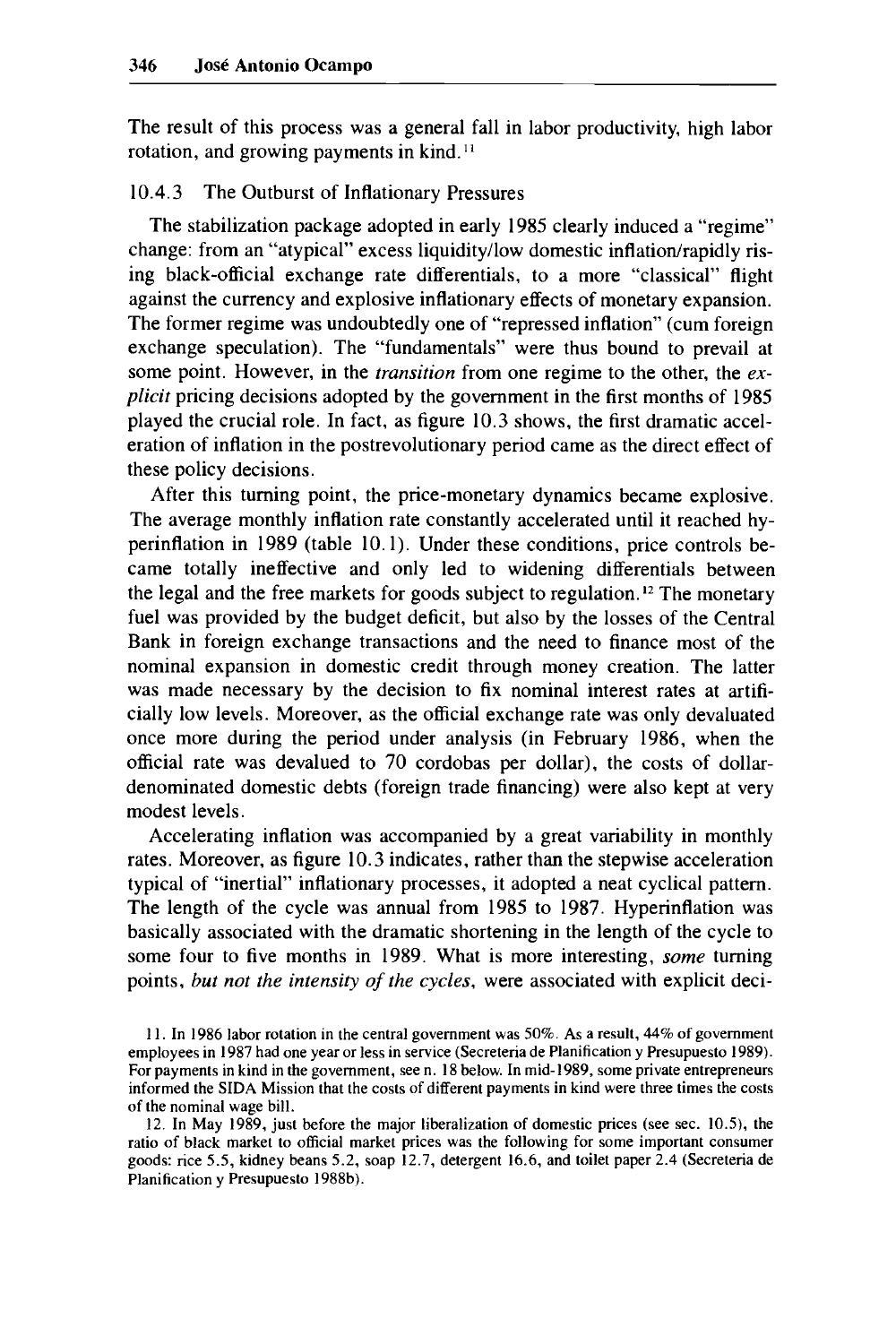

**Fig. 10.3 Monthly inflation rate, 1984-90** 

sions to correct basic pricing imbalances: February 1985, the same month in 1986 and, as we will see below, February and June 1988.

**As** traditional monetary theory predicts, accelerating inflation was accompanied by falling demand for domestic liquid assets. For reasons that have already been mentioned, the demand for term deposits declined ahead of that for money. The latter remained, in fact, surprisingly high even at fairly advanced stages of the hyperinflationary process (table 10.2). The strong underdevelopment of the domestic financial market goes a long way to explain this result. Finally, despite the gross and increasing overvaluation **of** the official exchange rate (fig.  $10.2$ , part A) and the dramatic widening in black/official rate differentials (table 10.3 and fig. 10.2, part B), falling liquidity was accompanied by an appreciation of the real black market rate (fig. 10.2, part C). Some policy measures may have supported the process, particularly the creation of a "grey" (parallel) foreign exchange market in  $1985$ ,<sup>13</sup> where foreign remittances and a fraction of export earnings could be legally sold. Massive **U.S.** aid to the Contras may have also supported this paradoxical outcome.

The parallel market was actually part of a more general multiple exchange rate regime. Since 1982, this regime became increasingly complex, reflecting the decision to defend exporters against the growing overvaluation of the cordoba. It included two basic mechanisms: exporters were authorized to keep part of the foreign exchange earned, and domestic support prices for export crops were fixed at levels higher than those compatible with prevailing international prices and the official exchange rate. The basic difference between the two systems was the mechanism by which the implicit "export incentive"

**<sup>13.</sup>** As part of the package of February 1985, foreign exchange houses were allowed to operate, under the regulation (and, in fact, ownership) of the Central Bank. The first and most important of the two existing houses, NECSA, started to operate in June of that year. BICSA started to so in August 1988.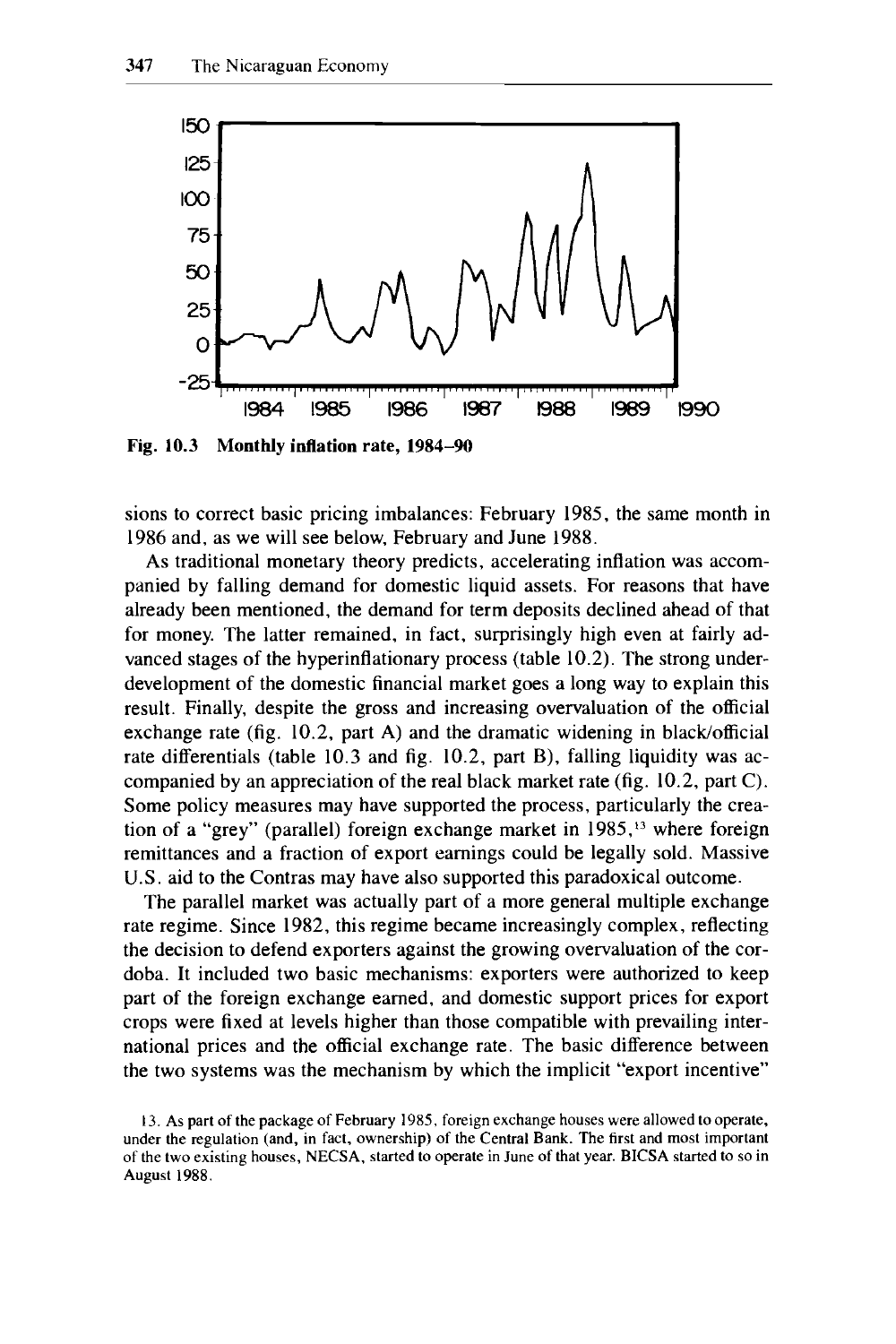was financed. In the first case, it was paid by importers of goods and services who bought the foreign exchange in the parallel market. In the second, it was financed by the Central Bank.

As table 10.4 indicates, both mechanisms were quite effective in raising the average exchange rate for exports significantly above the official rate (to almost 100 times greater by January 1988). The latter was increasingly relevant only for a few exports (mainly from state enterprises) and most imports. Under these conditions, the government had to rely on direct import controls to ration import demand. As most imports were sold by parastatals, the massive subsidy implicit in the grossly overvalued official rate was, to a large extent, passed on to the final user, subject, in any case, to significant resource misallocation, rationing, and growing secondary black markets. Late in the process (June 1987), the government adopted a surcharge for most imports (the *tasa de estabilizacidn monetaria,* or TEM) to finance the foreign exchange losses of the Central Bank. By January 1988, this mechanism had raised the average import rate significantly above the official rate; still, the average export rate was almost **13** times higher than that applicable to imports.

Given the features of the multiple rate system, the collapse of exports that took place through most of this period (table 10.3) was only partly associated to exchange rate policies. A myriad of factors, affecting both the domestic supply and the external demand, account for the collapse of exports: the effects of war in some areas of the country; lack of confidence by the private sector; stronger incentives (price and, particularly, credit) given to food crops; inefficiencies of state enterprises; the exodus of skilled labor and other laborsupply shortages; and the collapse of the CACM, which was decisive for nontraditional exports. These same factors were responsible for the decline in economic activity since 1984 (table lO.l), as production for the domestic market continued to grow at moderate rates up to 1987 **(I** *.2%* a year in the period 1984-87).

Although imports fell with respect to the early postrevolutionary peak, they remained at historically high levels. In any case, the country was able to finance its record external deficits, despite skyrocketing debt ratios and the interruption of capital flows (table 10.3). Three sources were basically used to finance the deficits: mounting payments arrears, bilateral assistance from socialist countries, and prefinancing of export crops.

#### 10.5 1988 Stabilization and Hyperinflation<sup>14</sup>

By early 1988, economic conditions were critical. The most transparent to all economic observers were the massive distortions associated with the mul-

<sup>14.</sup> For a more extensive analysis of the 1988 and 1989 stabilization packages, see Arana  $(1990)$ , Ocampo and Taylor $(1990)$ , and Taylor et al.  $(1989)$ .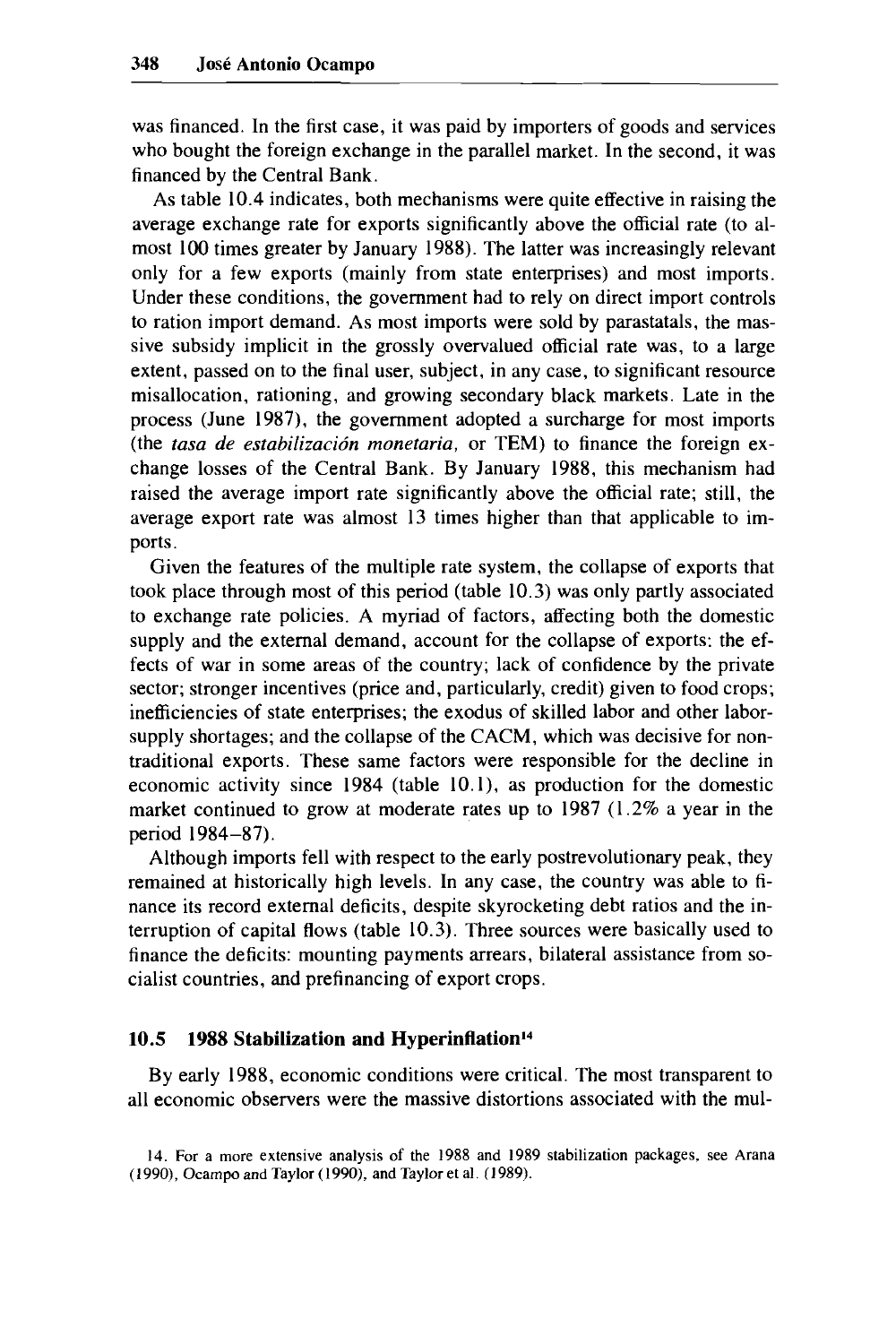|                                    | 1980  | 1981  | 1982  | 1983   | 1984   | 1985   | 1986     | 1987   | January 1988 |
|------------------------------------|-------|-------|-------|--------|--------|--------|----------|--------|--------------|
| Official market                    | 10.00 | 10.00 | 10.00 | 10.00  | 10.00  | 28.00  | 70.00    | 70     | 70           |
| <b>Black market</b>                | 17.33 | 28.47 | 55.40 | 122.90 | 275.80 | 716.70 | 2,183.30 | 12,400 | 40,000       |
| Exports:                           |       |       |       |        |        |        |          |        |              |
| Coffee                             | 7.18  | 8.40  | 9.79  | 16.82  | 25.25  | 110.15 | 179.89   | 1,611  | 18,400       |
| Cotton                             | 11.79 | 11.19 | 12.28 | 12.50  | 12.50  | 144.30 | 733.32   | 2,118  | 10,509       |
| Sesame seeds                       | 5.59  | 6.96  | 8.35  | 7.73   | 13.58  | 64.09  | 177.70   | 2,209  | 7,158        |
| <b>Bananas</b>                     | 10.00 | 10.00 | 10.00 | 10.00  | 10.00  | 28.00  | 70.00    | 2,021  | 5,053        |
| Meat                               | 10.00 | 10.00 | 12.00 | 12.00  | 12.00  | 28.00  | 70.00    | 70     | 70           |
| Shellfish                          | 10.00 | 10.00 | 10.00 | 10.00  | 10.00  | 28.00  | 70.00    | 70     | 70           |
| Other agricultural                 | 10.00 | 10.00 | 12.40 | 12.40  | 12.40  | 28.00  | 70.00    | 3,415  | 10,035       |
| Manufacturing                      | 10.00 | 10.00 | 13.20 | 13.20  | 13.30  | 28.00  | 70.00    | 2,021  | 5,053        |
| Average export rate <sup>®</sup>   | 8.89  | 9.64  | 10.64 | 13.15  | 16.03  | 106.12 | 267.63   | 1,978  | 6,840        |
| Imports:                           |       |       |       |        |        |        |          |        |              |
| Oil and derivatives                |       |       |       |        |        |        |          | 70     | 70           |
| Subject to TEM <sup>b</sup>        |       |       |       |        |        |        |          | 306    | 269          |
| Financed in the parallel<br>market |       |       |       |        |        |        |          | 7,856  | 21,000       |
| Average import rate <sup>a</sup>   | 10.00 | 10.00 | 10.00 | 10.00  | 10.00  | 28.00  | 70.00    | 191    | 536          |
| Average exchange rate              | 9.70  | 9.90  | 10.18 | 10.89  | 11.45  | 42.72  | 101.78   | 516    | 1,920        |
| Ratios:                            |       |       |       |        |        |        |          |        |              |
| Average export/import rate         | 0.89  | 0.96  | 1.06  | 1.32   | 1.60   | 3.79   | 3.82     | 10.36  | 12.76        |
| Average export/official rate       | 0.89  | 0.96  | 1.06  | 1.32   | 1.60   | 3.79   | 3.82     | 28.26  | 97.71        |
| Average import/official rate       | 1.00  | 1.00  | 1.00  | 1.00   | 1.00   | 1.00   | 1.00     | 2.73   | 7.66         |
|                                    |       |       |       |        |        |        |          |        |              |

# **Table 10.4 Differential Exchange Rates, 1980 through January 1988**

Source: Central Bank.

Goods and services.

<sup>b</sup>Monetary stabilization rate.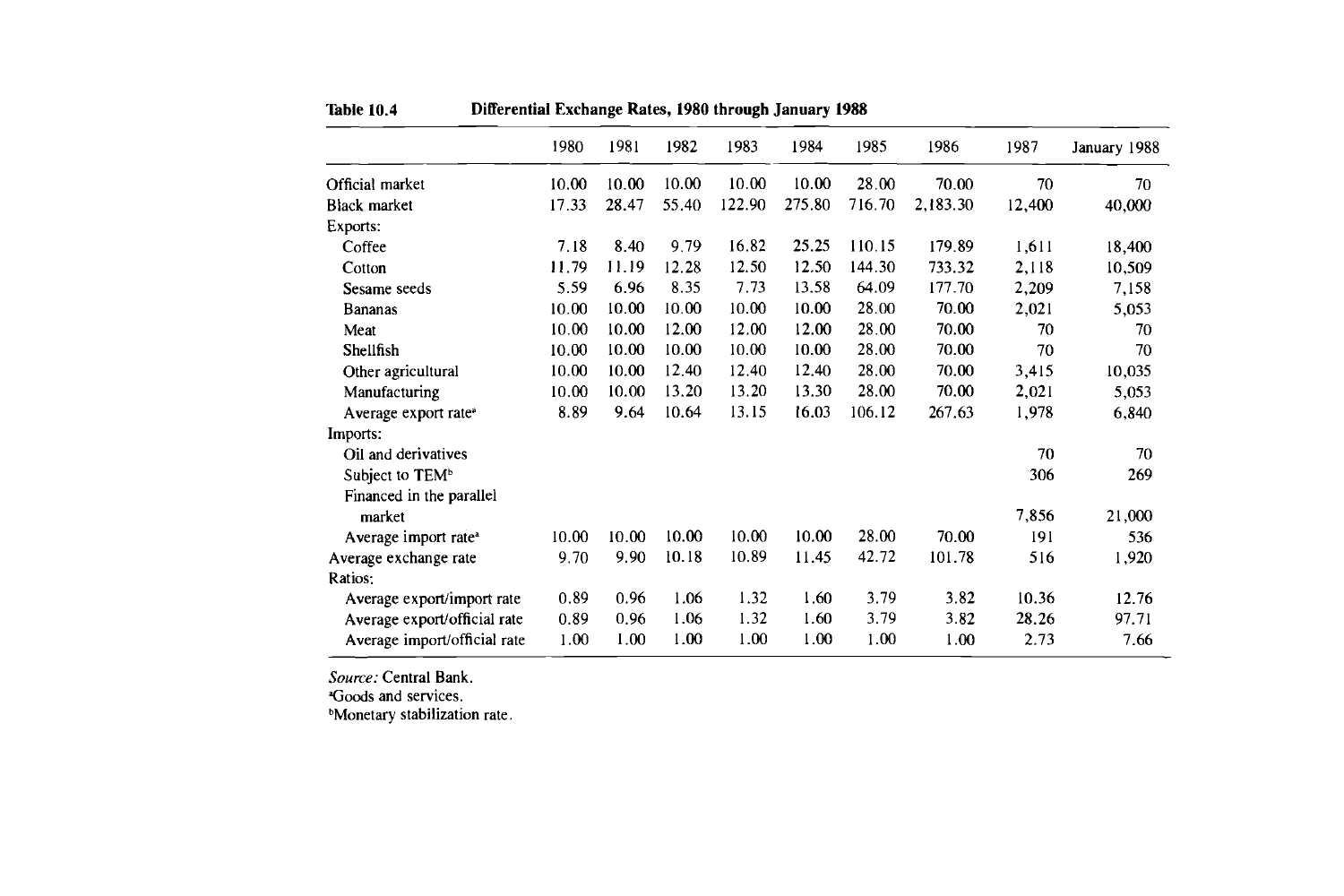tiple exchange rate system (table 10.4). However, this was only a manifestation of generalized macroeconomic disequilibria. Monetary and fiscal imbalances were already reflected in extremely high inflation rates—an average monthly rate of  $24.9\%$  in 1987 (see table 10.1)—which had led to the virtual collapse of price controls. External deficits had also resulted in near generalized moratoria on the foreign debt. Finally, the country had already experienced a substantial fall in GDP per capita and an even stronger contraction of real wages and private consumption per head. This dramatic deterioration in economic conditions were combined by clear signs that the Contras were in disarray, that the war was losing intensity, and that peace talks among Central American presidents were being successful, as reflected in the Esquipulas **I**  Accord of August 1987.

These conditions were the background to the two massive stabilization packages implemented in February and June 1988. The goals of these programs were multiple and ambitious (Secretaria de Planificacion y Presupuesto 1988a). They included (1) the realignment of relative prices; (2) a reduction of inflation rates by austere fiscal and monetary policies; it was stated early in the year that the central government deficit would be reduced to 10% of GDP in 1988 and eliminated altogether by 1990; (3) reversing the deterioration of the formal sector of the economy generated by price controls and falling real wages; and (4) reconstituting the normal economic functions of the wage payments system. Wage policy aside—which was explicitly conceived as a *supply-side* policy—the objectives and instruments of the stabilization plan were fairly orthodox, as the IMF (1988) acknowledged later in the year.

Although these stabilization packages were more ambitious than any previous effort, they tended to reproduce patterns that had been common to macroeconomic policy since 1984. Particularly, the different goals were not pursued with the same vigor, nor were the packages globally consistent. Emphasis was placed on relative price realignment. This fact was reflected in the outcomes of the programs, as we will see below. On the contrary, fiscal and monetary policies were not made consistent with the inflation targets. Also, as in 1985, the attempt to defend or even increase real wages was soon abandoned, giving way to a different policy later in the year.

The February package included five major provisions. The first was a monetary reform, by which 1,000 old monetary units were converted into one new cordoba. This reform included the demonetization of some 20% of existing liquid assets, which had, attached to it, explicit political goals.<sup>15</sup> The monetary reform was accompanied by the consolidation of all explicit and implicit exchange rates into two legal rates: 10 new cordobas in the "official" and

<sup>15.</sup> The short period necessary to make the conversion in the banks (three days) was planned to leave the Contra with a sizable stock of **useless** bills. It was also determined that households converting more than 10 million old cordobas had to leave their money in deposit at the banks for 12-14 months. This was aimed at speculators and black market arbitrageurs holding sizable amounts of **cash.**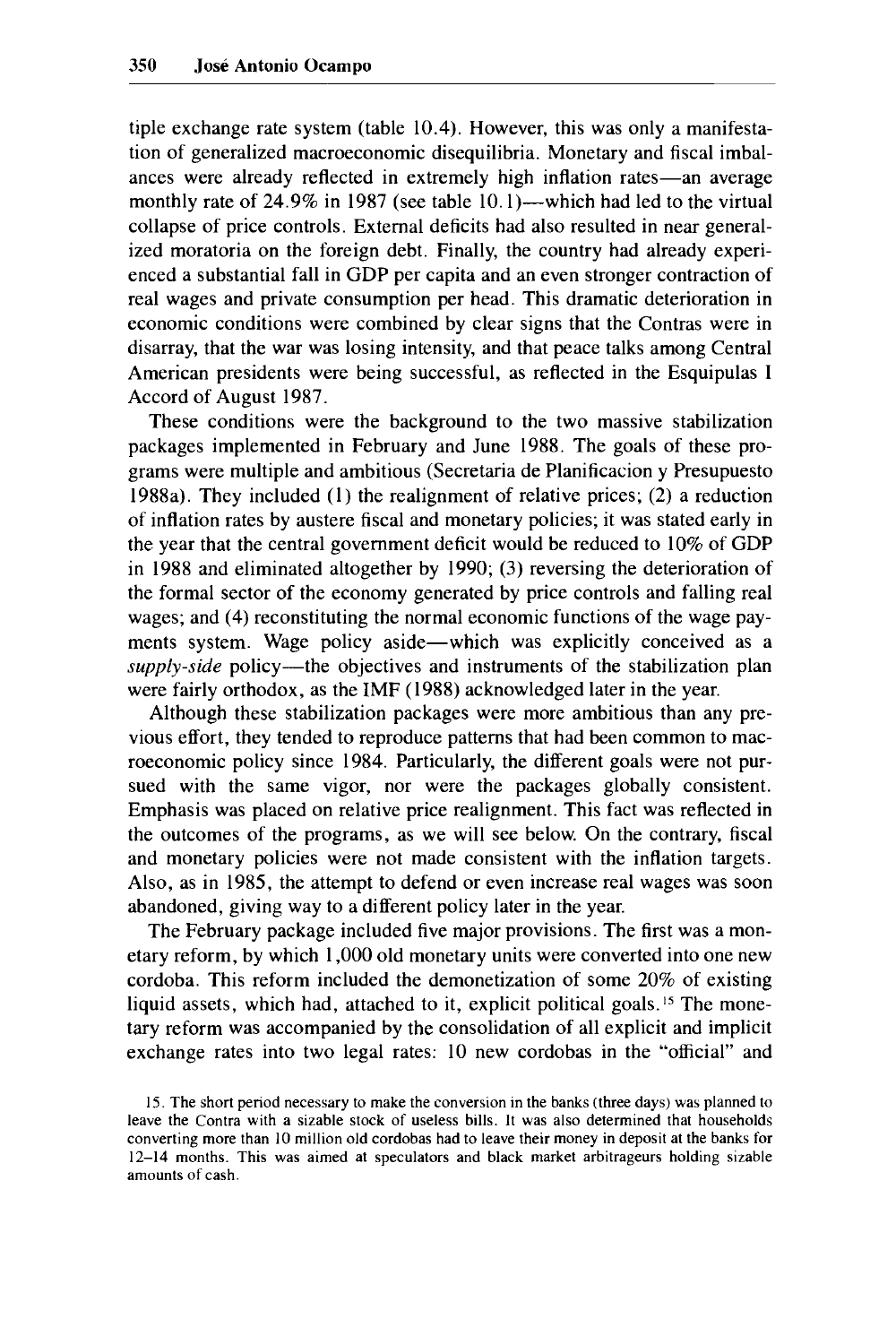10.25 in the "parallel" market. In relation to January levels (table 10.4), this implied that the official and average import rates were multiplied by 143 and 19, respectively, and the average export rate was devalued by 46%. However, the new legal rates were set significantly below the black market rate. Third, the government decreed significant increases in controlled prices. This was accompanied by a 675% increase in the average SNOTS wage level. Finally, it announced a 10% cut in central government expenditure.

The major successes of this package were associated with exchange rate policies: the official rate was massively devalued in real terms, as the black market rate appreciated and exchange rate differentials narrowed (fig. 10.2, parts A and C). Nonetheless, the official rate remained clearly overvalued, and no mechanism was adopted to avert its further real appreciation (only two minor devaluations of one new cordoba per dollar each were adopted in April and May).

The major weaknesses of the February package were related, however, to fiscal and, particularly, monetary policies. The initial cut in central government expenditure was clearly insufficient to reach the target deficit, as the Olivera-Tanzi effect was eroding the tax base at a fairly rapid rate (see n. 9 above). On the other hand, the maximum domestic lending rate was kept at 45% a year, and the government decided that the devaluation of the official rate would not be passed on to dollar-denominated liabilities. Under prevailing conditions, these decisions were equivalent to a generalized debt forgiveness. They also implied that the Central Bank would continue to incur in massive losses in foreign exchange transactions and that any *nominal* increase of domestic credit would have to be financed by money creation.

The mix of massive exchange rate, price and wage adjustments, and weak demand policies initiated a new inflationary cycle, more intense than those experienced in previous years (fig. 10.3). Under these conditions, price controls were totally ineffective and real wages soon fell below 1987 levels (see table 10.1 and table 10.6 below). The government then abandoned any attempt to arrest the fall in real wages.

The June package liberalized most prices and wages, decreed massive increases in those prices that remained under the government's control (particularly gasoline), and deepened the exchange rate reforms but did little to make the global stabilization policy more consistent. The official exchange rate was then devalued by 700%, and the parallel/black market differential considerably narrowed. In the following months, the parallel and, since late August, the official rate were devalued more frequently (the latter five times between 31 August 1988 and 4 January 1989). As a result, the overvaluation of the official rate was considerably reduced. Although the black/official exchange rate differential remained substantial, it narrowed considerably with respect to previous years.

Nonetheless, fiscal policy was not significantly affected by the June decisions. There was also no attempt to control the growth of credit. However,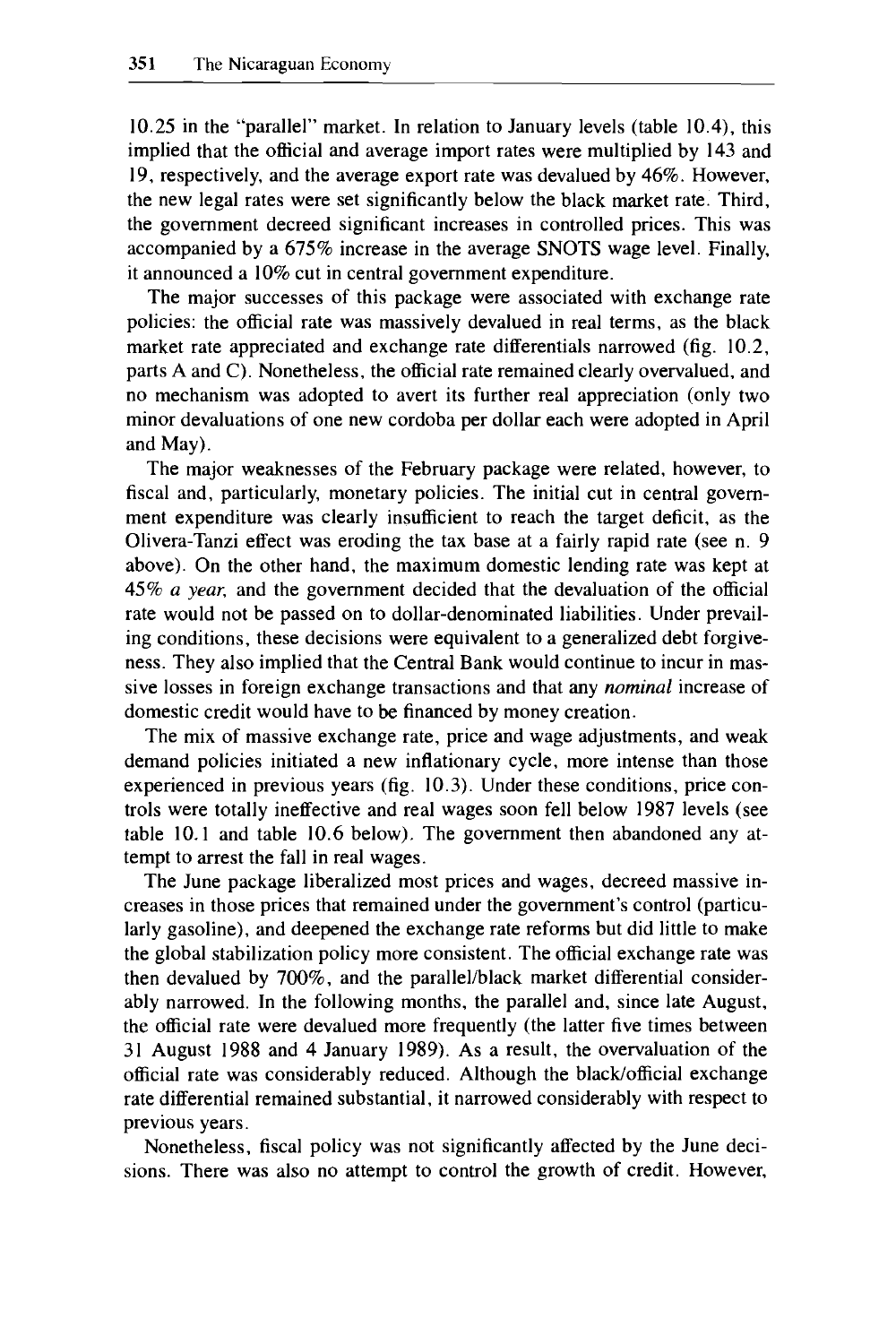two important reforms in monetary policy took place in June. First, the government did not assume the exchange rate risks on dollar-denominated domestic debts. Given devaluation policy, this decision considerably raised the costs of such debts, if contracted after February.<sup>16</sup> Second, authorities decided to index domestic interest rates. However, the "indexing rule" used was imperfect, particularly in the first few months." Thus, from mid-June to mid-September, the maximum effective lending interest rate was set at 14.9% a month. Beginning in mid-September, the rule was improved. Still, in the last months of the year, interest rates ran significantly below inflation levels (see table 10.5).

In June, government wages were adjusted by 30%. Given massive price increases accumulated since February (790%), this was an extremely moderate rise. They were adjusted more frequently after September (monthly, except in December) but at a level systematically below inflation rates. To compensate for this fact, government employees were granted a food subsidy  $(AFA)$  in August.<sup>18</sup>

The series of maxidevaluations and massive adjustments in regulated prices, together with the inability of the authorities to control the major sources of monetary growth were the fundamental sources of the 1988 hyperinflation. As figure 10.3 indicates, the economy underwent three distinct price cycles between January 1988 and the first moths of 1989. The first two of them were clearly unleashed by the adjustment programs of February and June. The third was more closely associated with the effects of Hurricane Joan, which hit the country in October, generating losses estimated by ECLAC at \$840 million (CEPAL 1988b). The third cycle was the most intense. In total, the inflation rate ran close to 100% a month between September 1988 and January 1989.

Overall, the monthly inflation rate was 64.5% between December 1987 and January 1989. It was led by public-regulated prices (public utilities and transportation), which increased by more than 80% a month during this period. Following a classical pattern, this process was accompanied by rapid demonetization. By January 1989, M1 as a share of GDP had fallen to 6.5% (table 10.5). On the other hand, reductions in aggregate demand, relative price changes induced by the adjustment programs (real devaluation and wage cuts, in particular), and supply shocks (the hurricane and electric supply failures during the first semester) led to a 10.9% fall in GDP. This was accompanied by a renewed deterioration of exports and the balance of payments.

**16. For a debt contracted just after the February devaluation and paid in mid-January 1989, the monthly interest rate was 61.9%, somewhat below inflation (63.7% a month in the same period). However, the closer the debt was contracted before the June devaluation, the higher the implicit interest rate. Thus, a liability contracted just before that devaluation and paid in January 1989 had a monthly cost of 107.7%, or 19.3% in real terms.** 

**17. An annual interest rate was determined by** *adding up* **the monthly inflation rates.** 

**18. The subsidy took the form of the right to buy a basket of basic food products** (10 **lbs. of rice, 10 Ibs. of beans, and 5 Ibs. of sugar) paying between 5% and 10% of their nominal wages.**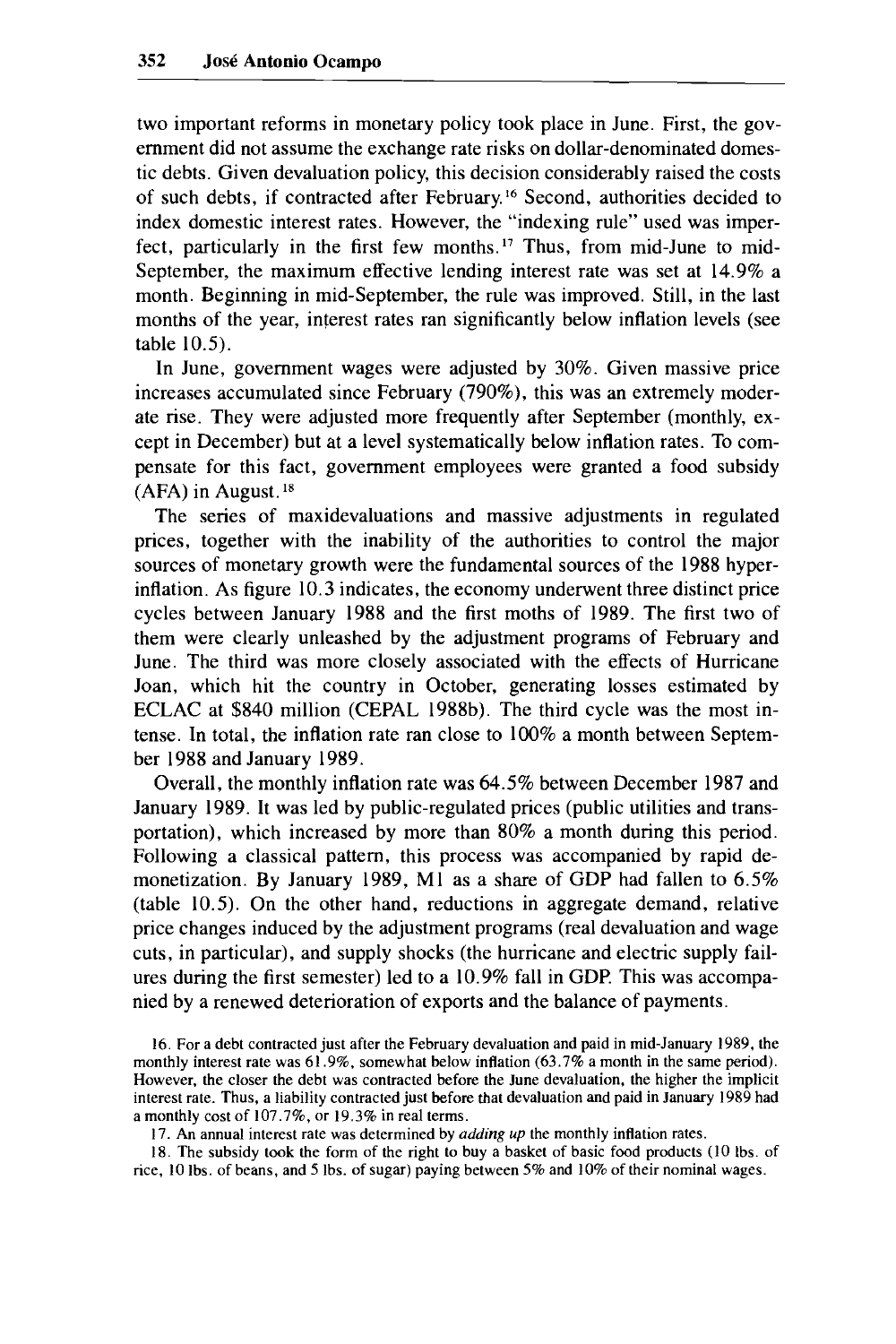# Table **10.5 1989 Adjustment Program**

|                                         |         | 1988                    |                |          |       |       |       |           |
|-----------------------------------------|---------|-------------------------|----------------|----------|-------|-------|-------|-----------|
|                                         | Average | <b>Last Quarter</b>     | January        | February | March | April | May   | June      |
| Fiscal/monetary connection (% of GDP):  |         |                         |                |          |       |       |       |           |
| Central government deficit <sup>3</sup> | 24.9    | 21.6                    | 2.7            | 6.4      | 4.1   | 1.9   | $-.8$ | $-6.9$    |
| Monetary emission-Deficit               | 6.6     | 3.5                     | 2.9            | $\cdot$  | 5.7   | 6.4   | 9.4   | 13.8      |
| Total monetary emission                 | 31.5    | 25.1                    | 5.6            | 6.8      | 9.7   | 8.2   | 8.7   | 6.8       |
| Monetary aggregates                     |         |                         |                |          |       |       |       |           |
| $(\% \text{ of GDP})$ :                 |         |                         |                |          |       |       |       |           |
| Means of payments                       | 16.6    | 11.6                    | 6.5            | 5.7      | 7.4   | 8.5   | 8.8   | 6.9       |
| Quasi money                             | 12      | $\overline{\mathbf{5}}$ | $\overline{4}$ | -6       | .9    | 1.0   | 1.2   | $\cdot$ 8 |
| Real exchange rate $(1980 = 100)$ :     |         |                         |                |          |       |       |       |           |
| Official                                | 69.4    | 77.5                    | 684            | 70.4     | 93.3  | 105.6 | 102.6 | 135.4     |
| <b>Black</b>                            | 202.1   | 213.2                   | 109.7          | 67.4     | 58.9  | 68.5  | 73.0  | 124.2     |
| Differentials:                          |         |                         |                |          |       |       |       |           |
| Black/official rate                     | 361.3   | 375.5                   | 177.5          | 59.6     | 9.1   | 10.6  | 22.9  | 58.5      |
| Parallel/official rate                  | 243.5   | 257.8                   | 128.8          | 41.3     | 2.9   | 3.1   | 9.0   | 32.6      |
| Monthly inflation (CPI)                 | 65.7    | 97.7                    | 918            | 45.8     | 20.1  | 12.6  | 15.5  | 62.2      |
| Nominal monthly interest rates:         |         |                         |                |          |       |       |       |           |
| Lending: agriculture                    |         | 38.3                    | 50.5           | 56.0     | 52.4  | 22.0  | 14.0  | 14.0      |
| Lending: industry                       |         | 358                     | 50.8           | 58.0     | 54.0  | 26.0  | 15.0  | 180       |
| Lending: commerce                       |         | 44.4                    | 80.4           | 86.3     | 68.9  | 28.0  | 19.0  | 20.0      |
| Term deposits (3ms)                     |         | 42.4                    | 63.1           | 55.1     | 51.6  | 23.6  | 16.0  | 28.9      |

*(continued)*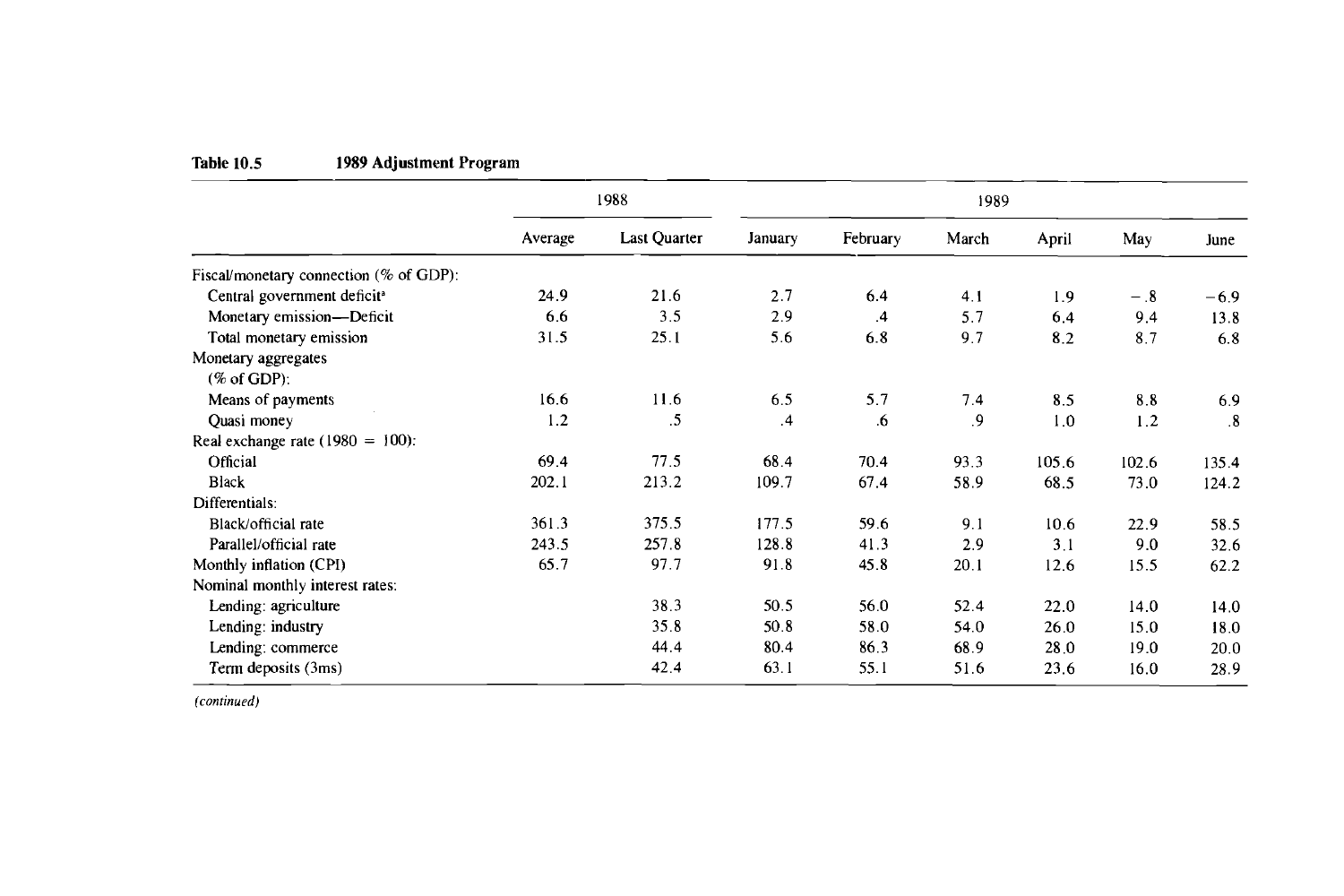# **Table 10.5 (continued)**

|                                           |                         |        |           | 1990    |          |                   |         |          |
|-------------------------------------------|-------------------------|--------|-----------|---------|----------|-------------------|---------|----------|
|                                           | July                    | August | September | October | November | December          | January | February |
| Fiscal/monetary connection $(\%$ of GDP): |                         |        |           |         |          |                   |         |          |
| Central government deficit <sup>a</sup>   | 1.4                     | $-4.0$ | $-2.6$    | 1.6     | .6       | $\boldsymbol{.8}$ | $-3.1$  | 3.4      |
| Monetary emission-Deficit                 | 8.3                     | 8.0    | 8.6       | 4.9     | 11.1     | 14.8              | 13.2    | 10.1     |
| Total monetary emission                   | 9.7                     | 4.0    | 6.0       | 6.5     | 11.7     | 15.6              | 10.0    | 13.5     |
| Monetary aggregates<br>(% of GDP):        |                         |        |           |         |          |                   |         |          |
| Means of payments                         | 6.9                     | 7.7    | 7.9       | 7.8     | 7.9      | 8.4               | 8.3     | 8.5      |
| Quasi money                               | $\overline{\mathbf{8}}$ | 1.1    | 1.4       | 1.5     | 1.3      | 1.5               | 1.5     | 1.4      |
| Real exchange rate $(1980 = 100)$ :       |                         |        |           |         |          |                   |         |          |
| Official                                  | 126.2                   | 118.2  | 111.7     | 103.5   | 103.5    | 104.1             | 104.7   | 94.0     |
| <b>Black</b>                              | 87.7                    | 83.4   | 73.3      | 65.3    | 82.7     | 80.3              | 90.4    | 86.3     |
| Differentials:                            |                         |        |           |         |          |                   |         |          |
| Black/official rate                       | 20.2                    | 22.0   | 13.5      | 9.1     | 38.1     | 33.5              | 33.2    | 49.5     |
| Parallel/official rate                    | 25.0                    | 22.0   | 13.5      | 7.7     | 29.2     | 24.4              | 19.2    | 22.2     |
| Monthly inflation (CPI)                   | 32.3                    | 7.7    | 11.9      | 14.4    | 16.2     | 19.2              | 34.2    | 11.4     |
| Nominal monthly interest rates:           |                         |        |           |         |          |                   |         |          |
| Lending: agriculture                      | 14.9                    | 15.0   | 14.1      | 10.0    | 10.0     | 130               | 15.0    | 13.0     |
| Lending: industry                         | 18.0                    | 18.0   | 14.4      | 10.0    | 10.0     | 13.0              | 150     | 13.0     |
| Lending: commerce                         | 20.0                    | 20.0   | 17.3      | 13.0    | 13.0     | 17.0              | 19.0    | 15.0     |
| Term deposits (3ms)                       | 33.8                    | 27.2   | 24.0      | 19.6    | 23.4     | 26.0              | 21.1    | 16.0     |

*Source\$:* SPP. Central Bank, and INEC.

Negative sign indicates fiscal surplus. Excludes foreign transfers in 1988.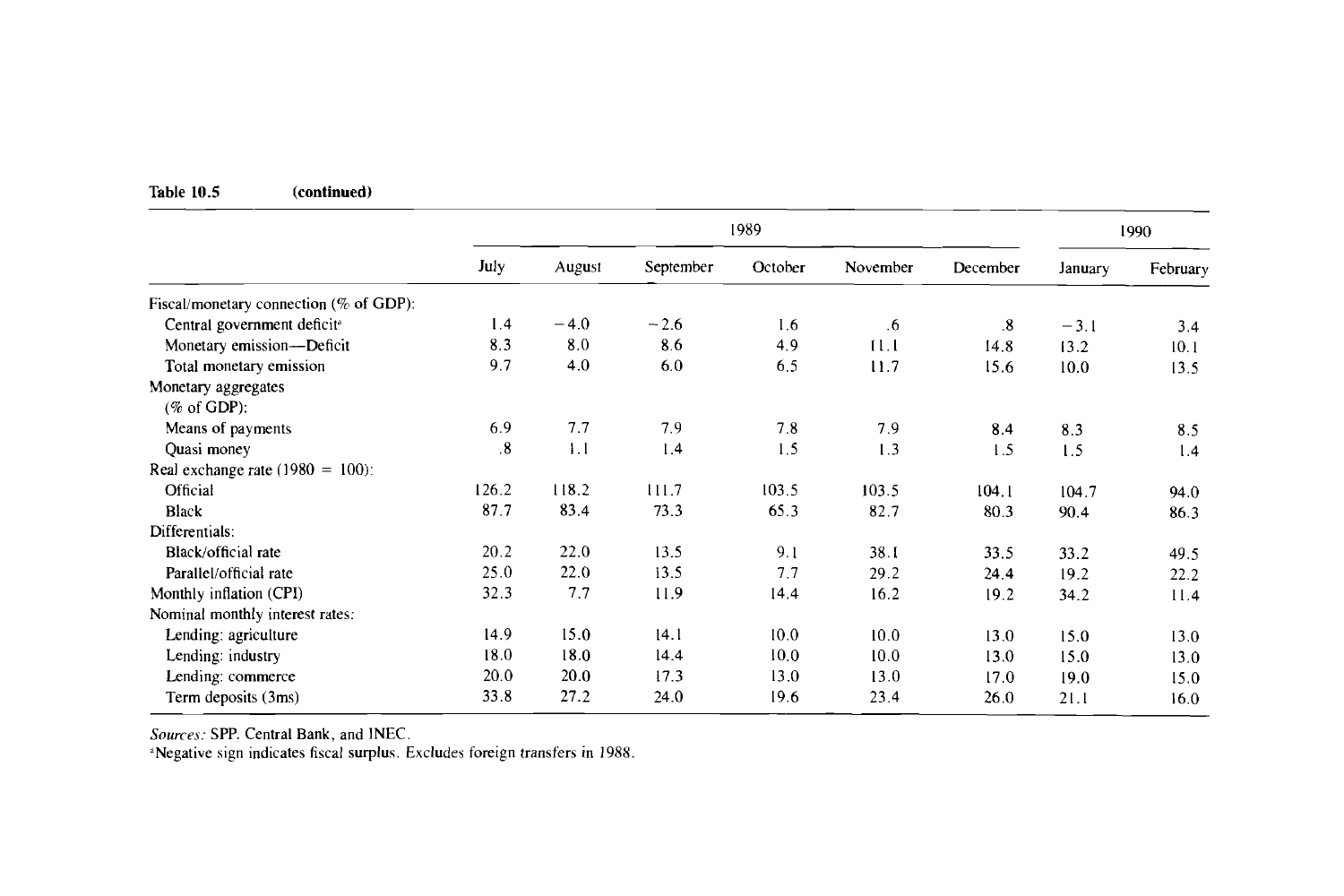### **10.6 The 1989 Adjustment Program**

If massive relative price distortions associated with the multiple exchange rates and price controls were the dominant economic feature of Nicaragua in January 1988, hyperinflation had taken over that place one year later. The urgent need for action was reflected in the rapid pace of demonetization and the generalized lack of confidence in government policies. Moreover, the authorities had few instruments to handle the explosive price dynamics. Price controls had collapsed in mid-1988 after several years during which they became increasingly ineffective. The official exchange rate was still overvalued and too distant from the parallel and black market rates to be used as an antiinflationary weapon. Finally, scarce foreign exchange placed severe restrictions on any attempt to fix the exchange rate or liberalize imports.

Under these conditions, the government correctly understood that a very orthodox policy was called for, combining fiscal and monetary austerity with additional relative price adjustments. The package adopted by the authorities in January included six major provisions. First of all, central government expenditure was massively cut to reach an expected deficit of *5.6%* of GDP (Ministerio de Finanzas 1989). In practice, expenditure was cut even further by transferring to the ministries in the first months of the year less resources than were demanded according to budget allocations. **I9** An essential element of fiscal austerity was a significant cut in public-sector employment *(compuc*tación).

Second, the government adopted a restrictive credit policy, accompanied by active interest rate management. The authorities aimed at keeping positive real returns on term deposits and real costs for all (or most) types of credit. Third, a system of gradual devaluation was adopted in late January. In practice, this led to small or medium-size devaluations some three times a month. This was accompanied by important readjustment of real regulated prices in the first months of the year. On the other hand, as in 1988, the authorities stated the objective of arresting further deterioration of real wages in the public sector.

In the speech in which President Ortega made public the new program, he also announced willingness to establish new rules of the game for the private sector; as a first step in that direction, he informed that expropriations would cease.<sup>20</sup> Finally, the government adopted a financial programming system coordinated by the Planning Secretariat (SPP) and significantly improved the data base for short-term macroeconomic analysis.

In terms of some of its major targets, the stabilization program was initially

19. Transfers were cut by **33%** in January, 25% in February, 20% in March, and 18% in April. See Secretaria de Planificacion y Presupuesto, *Sintesis evaluativa de las principales variables econdmicas de abril I989 yprogramacidn de mayo 1989,* May 1989, p. 6 (similar documents will be quoted hereafter as *Sintesis evaluativa).* 

20. See "Esfuerzo nacional por la Paz **p** la Reconstrucci6n," *Barricada* **(31** January 1989, pp.  $3-4$ ).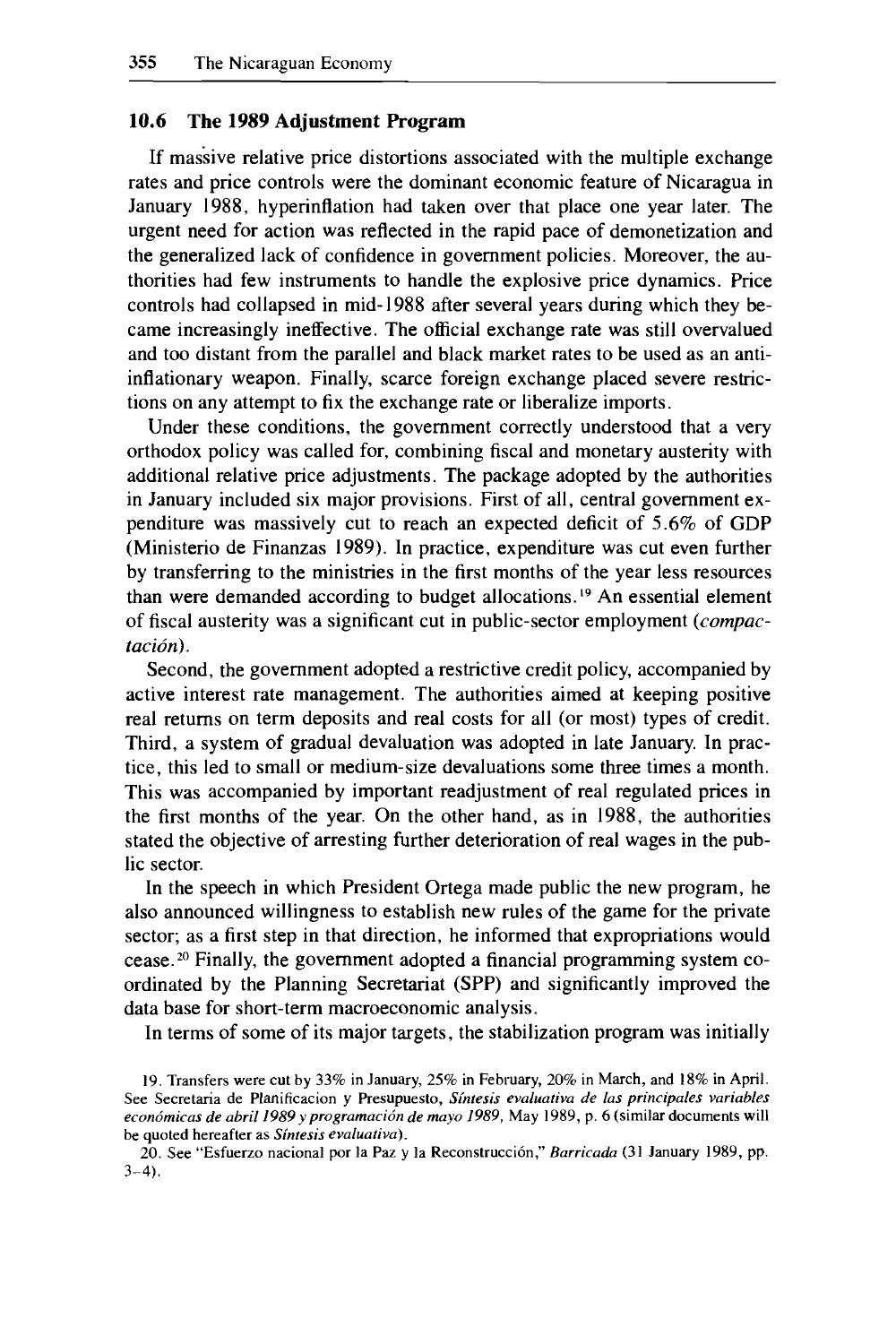very successful. Inflation rates fell rapidly (fig. 10.3). Actually, by March, the CPI increased by 8%, excluding public utilities and transportation. This implies, in turn, that the government was effective in increasing real regulated prices. On the other hand, the government was quite successful in devaluing the official exchange rate in real terms and in stabilizing the parallel and black markets. By March, differentials between the different foreign exchange markets had been reduced to less than 10%.

In the face of falling inflation rates, demonetization ceased in February (table 10.5). The demand for term deposits also increased since that month, but remained fairly low by historical standards. The government cut and maintained central government expenditure at low levels. Indeed, as table 10.2 indicates, such expenditure stabilized around 20%-23% of GDP, less than half the average 1988 level. Starting in June, the government actually ran fiscal surpluses in a few months. Finally, the fall in real wages was also arrested (table 10.6).

The major initial cost of stabilization was a strong recession. In the first quarter of the year, industrial production fell by 17% with respect to the same period in the previous year. However, it started to recover in the second quarter (table 10.6). Cattle production for the domestic market was also severely hurt. On the contrary, with a few exceptions (cotton), exportables experienced a boom. Other inward-oriented sectors (e.g., agricultural foodstuffs and electrical energy) were either stagnant or experienced some recovery. **<sup>21</sup>**

Employment effects were significant. By June, central government employment had fallen by 14.3% with respect to the same month in 1988-11,000 employees, approximately (Secretaria de Planificacion y Presupuesta 1989). Interestingly enough, there were also a significant number of unfilled vacancies in the central government, as the way budget allocations were transferred to the different ministries actually encouraged this phenomenon.<sup>22</sup> In the same month, 16,500 civil employees, including those in public-sector enterprises, had been affected by *compuctucibn.* This figure had increased to 17,000 by October.<sup>23</sup> This was equivalent to  $2\%$  of the labor force of the country. Managua household surveys reflected this massive reduction of public-sector employment. However, they indicated that it did not lead to increased open unemployment (which remain surprisingly low, at 5%-6% of the labor force) but to growing informality (rising proportion of self-employment and workers in very small enterprises) and longer unemployment spells.<sup>24</sup>

The major problems faced by the stabilization program in the first months of the year were both related to monetary policy. Aside from the central government, other domestic agents were subject to a credit crunch (table 10.6).

24. *Sintesis evuluutivu* **(September** 1989, **App.** 2).

<sup>21.</sup> *Sinresis evuluutivu* **(June** 1989, **and succeeding months).** 

<sup>22.</sup> **The wage costs of vacant positions were transferred by the Ministry** of **Finance. The different ministries used them to selectively increase wages of existing employees.** 

<sup>23.</sup> *Sinresis evuluutivu* **(August** 1989, **p.** 21; **December** 1989, **p.** 23).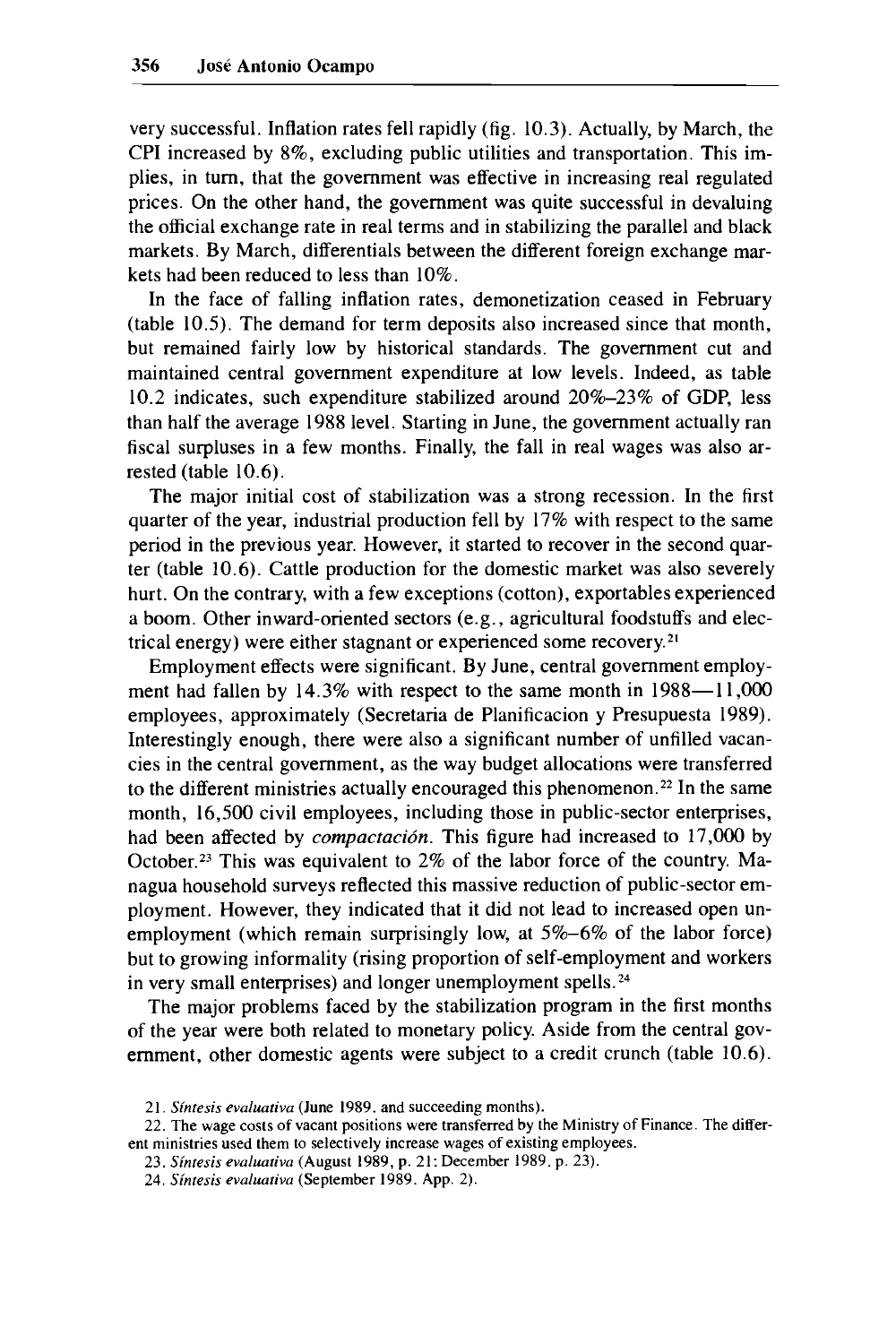|                                                                                        | 1988    |         |         |         |         | 1989         |          |          |                   |  |
|----------------------------------------------------------------------------------------|---------|---------|---------|---------|---------|--------------|----------|----------|-------------------|--|
|                                                                                        |         | П       | III     | IV      |         | $\mathbf{I}$ | Ш        | IV       |                   |  |
| Domestic credit (millions of<br>1980 cordobas) <sup>a</sup>                            |         |         |         |         |         |              |          |          |                   |  |
| Short term                                                                             | 879.1   | 1,040.0 | 1,128.5 | 697.9   | 110.6   | 219.2        | 204.3    | 227.4    | 187.1             |  |
| Long term                                                                              | 87.0    | 125.4   | 141.0   | 144.1   | 28.6    | 29.2         | 21.7     | 26.3     | 35.3              |  |
| Trading companies                                                                      | 302.0   | 44.4    | 63.1    | 163.6   | 322.4   | 257.0        | 134.5    | 185.2    | 381.7             |  |
| Total                                                                                  | 1.268.1 | 1,209.8 | 1,332.6 | 1,005.6 | 461.6   | 505.4        | 360.6    | 438.9    | 604.1             |  |
| Transactions in the foreign<br>exchange houses (thousand dollars,<br>monthly average): |         |         |         |         |         |              |          |          |                   |  |
| Purchases                                                                              | 1,344.5 | 604.5   | 1,782.1 | 1,452.4 | 4,824.1 | 5,955.2      | 11,989.8 | 13,221.0 | 12,654.7          |  |
| <b>Sales</b>                                                                           | 1,171.0 | 715.5   | 1,689.4 | 1,627.1 | 4,459.0 | 5,062.0      | 9,093.6  | 17,176.7 | 12,787.2          |  |
| Real wage $(1985 = 100)$ :                                                             |         |         |         |         |         |              |          |          |                   |  |
| With GDP deflator                                                                      | 94.8    | 55.4    | 26.5    | 25.4    | 30.2    | 36.5         | 33.2     | 38.5     | 41.9 <sup>b</sup> |  |
| With CPI                                                                               | 28.0    | 16.0    | 7.8     | 7.9     | 10.0    | 12.7         | 12.1     | 14.8     | 16.7 <sup>b</sup> |  |
| Manufacturing production<br>(billions of May 1989                                      |         |         |         |         |         |              |          |          |                   |  |
| cordobas)                                                                              | 134.9   | 123.7   | 127.8   | 124.6   | 103.7   | 119.7        | 113.3    | 111.1    | 125.6             |  |

**Table 10.6 Additional Quarterly Indicators, 1988-89** 

*Sources:* Central Bank, Ministry of Labor, and MEIC.

'Using **GDP** deflator as the price index. bJanuary and February.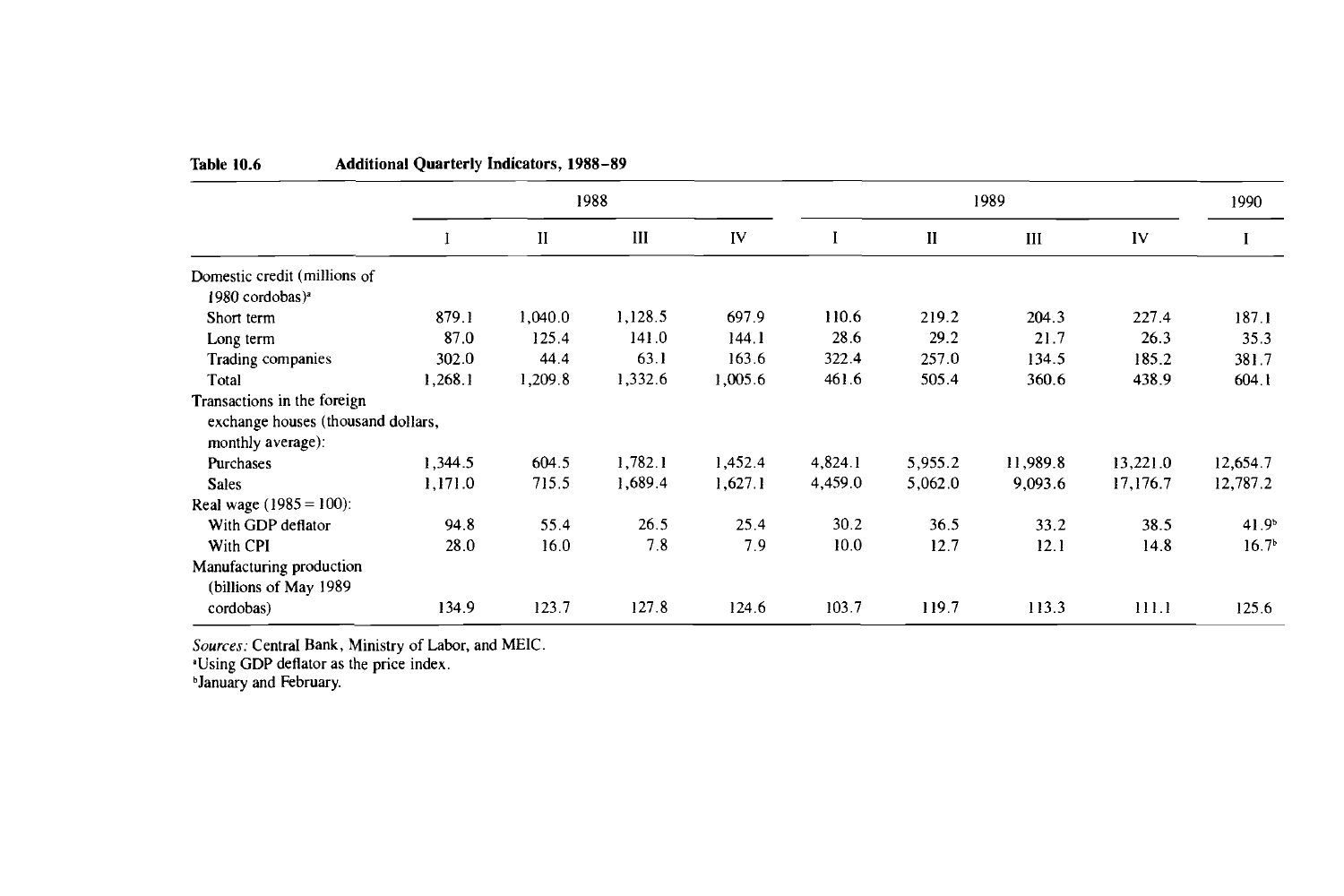The most important exception was found in the government trading companies, which, at the same time, continued *to* receive massively subsidized credit. The profits made by these companies by the joint effect of credit subsidies and real devaluation were transferred to the producers of export crops (particularly coffee and cotton) by periodic resettlement of accounts *(reliquiduciones),* fueling the money supply.

Interest rate policy became also a major source of complications. Nominal rates were raised effective **15** February. **In** the face of rapidly falling inflation, ex post real rates were extremely high from February to April (table 10.5). Pure backward indexation rules and significant lags in decisions-rates were adjusted only once a month-and information contributed to the same phenomenon. Some of these problems were eventually solved: "forward' indexation criteria were introduced in April and weekly readjustments in June. However, the political opposition to high interest rates led the government, in a meeting with agricultural producers on 17 and **18** April, to agree to stabilize lending rates, to establish ceilings on lending rates and new subsidized longterm rates, and to grant a mix of debt forgiveness and debt restructuring at low interest rates for foodstuffs and cotton producers. Starting in May, these agreements led the government to fix some and, in June, *all* lending rates *below* deposit rates (table 10.5).

More generally, the authorities were unable to control sources of monetary growth different to the central government (see "Monetary Emission-Deficit" in table 10.5). From March to May, this led to a sizable expansion of liquidity. Monetary expansion was reflected in moderately rising inflation rates in May and, particularly, in a speculatory wave in the foreign exchange market. The latter process was interpreted in some parts of the government as a sign that the official rate was still overvalued and that a maxidevaluation was called for. These sectors were apparently successful in restricting the official supply of dollars to the parallel market. Expectations of devaluation then became generalized and were reflected in massive speculation in the parallel and black markets. The authorities then decided to "follow the market" and devalued the official rate by 111% on June 12.

This devaluation was soon reflected in massive inflation, which rapidly eroded most of its real effects (see table 10.5). It also initiated a new "stopgo" cycle, not unlike that experienced during the first semester. Inflation came down fairly rapidly, reaching **8%** in August. This was initially accompanied by a dramatic fall in liquidity. However, as the government was unable to control all sources of monetary expansion, liquidity and inflation started to pick up. Once more, this was reflected in speculation in the foreign exchange market in November. This time, the government maintained the system of gradual devaluation of the official rate, thus averting major foreign exchange speculation and a new inflationary shock. However, it also kept liquidity at high levels. Aside from this basic change in policy reactions, there were also two important changes with respect to the inflation cycle early in the year.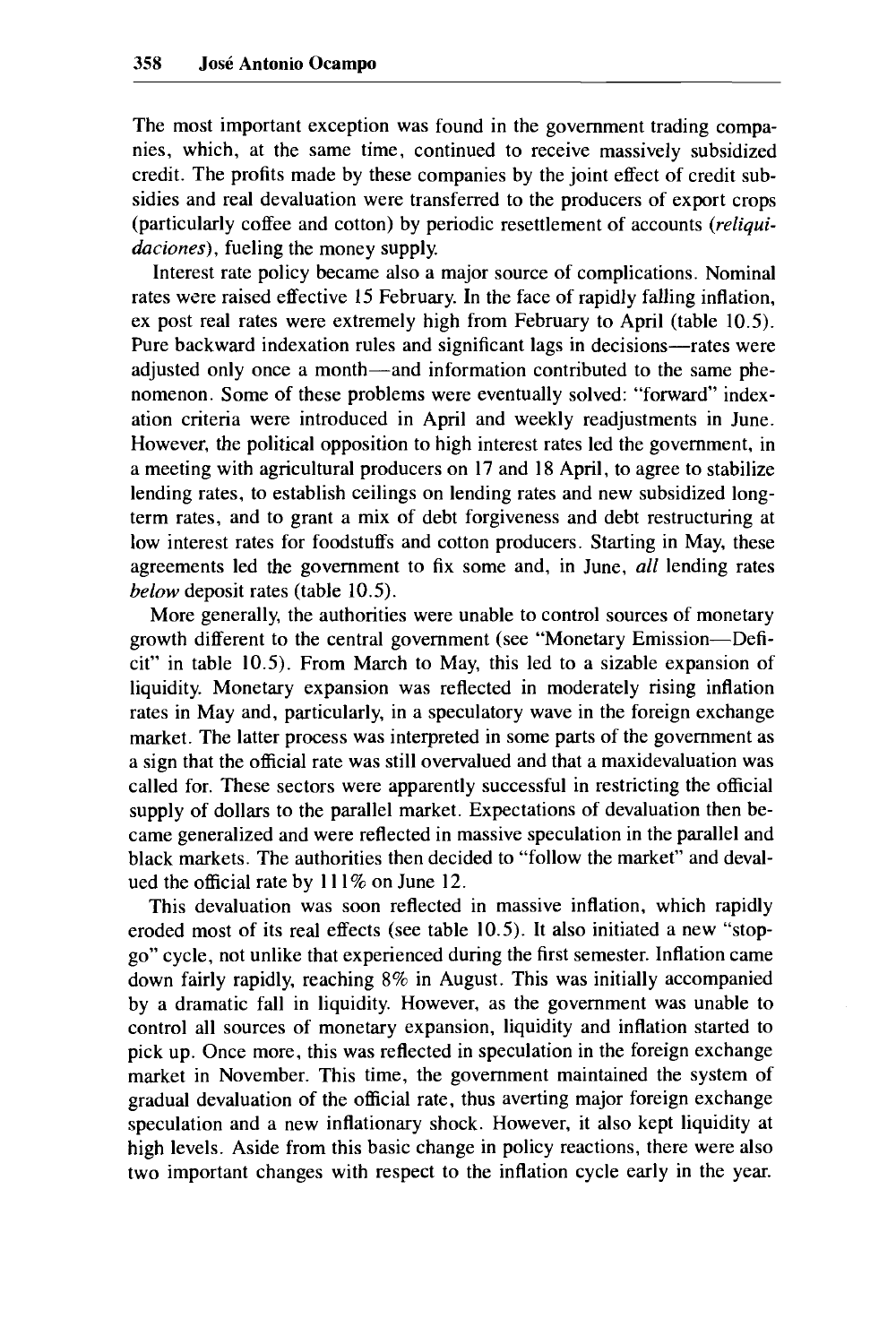First, the negative interest rate margins widened (table 10.5). Second, the size of the parallel market doubled (table 10.6). This was equivalent, in fact, to an unplanned import liberalization.

Overall, the 1989 stabilization program was less contractionary and more effective in terms of the inflation and exchange rate targets than its 1988 predecessor. However, its inconsistency and fragility were apparent to many economic observers (see, e.g., Fishlow et al. **1990).** First of all, it was clear that the cut in central government expenditure could not be indefinitely maintained. On the other hand, as we have seen, monetary and interest rate policies remained a source of considerable difficulties. The sensibility of the foreign exchange market continued to be a major source of instability. This reflected, in turn, the inability of the government to raise an adequate supply of liquid foreign aid. Indexation increased in 1989 to levels, which are incompatible with permanent reductions in the inflation rate. Finally, although the room for private initiative considerably widened, no major advance was made in terms of designing stable rules of the game for the private sector.

The February 1990 elections changed the course of macroeconomic events. Attempts to maintain previous stabilization efforts ceased altogether. By April, strong increases in government wages were reflected again in high fiscal deficits, rapid growth in the money supply and an imminent new wave of hyperinflation. Moreover, the official and parallel exchange rates were grossly overvalued and regulated domestic prices were considerably repressed. Massive macroeconomic disequilibria induced by these policy decisions forced the Chamorro administration, inaugurated on 25 April 1990, to undertake, once more, massive adjustment efforts. This time, however, they faced a strong labor union resistance. This, as well **as** other events at the outset of the new administration clearly indicate that the February elections had done so far little to overcome the political paralysis that affects the relations between the Sandinistas and the powerful private interests of Nicaragua.

# References

- **Arana, M.** 1990. **Nicaragua: Estabilizacion, ajuste** y **estrategia economica. In** *Politicas de ajuste en Nicaragua: Reflexiones sobre sus implicaciones estratégicas, ed. M.* Arana, R. Stahler-Sholk, and C. Vilas. Managua: CRIES.
- **Arana, M., R. Stahler-Sholk, G. Timossi, and C. Mpez.** 1987. *Deuda, estabilizacidn*  y *ajuste: La transformucibn de Nicaragua, 1979-1986.* **Managua: CRIES.**
- **Baumeister, E., and Oscar Neira.** 1986. **The making** of **a mixed economy: Class struggle and state policy in the Nicaraguan transition.** In *Transition and development: Problems of third world socialism,* **ed. R. R. Fagen, C. D. Deere, and J. L. Coraggio, pp.** 171-91. **New York: Monthly Review Press.**
- **Brundenius, C.** 1987. **Industrial development strategies in revolutionary Nicaragua. In**  *The political economy of revolutionary Nicaragua, ed. R. J. Spalding, chap. 4. Bos***ton: George Allen** & **Unwin.**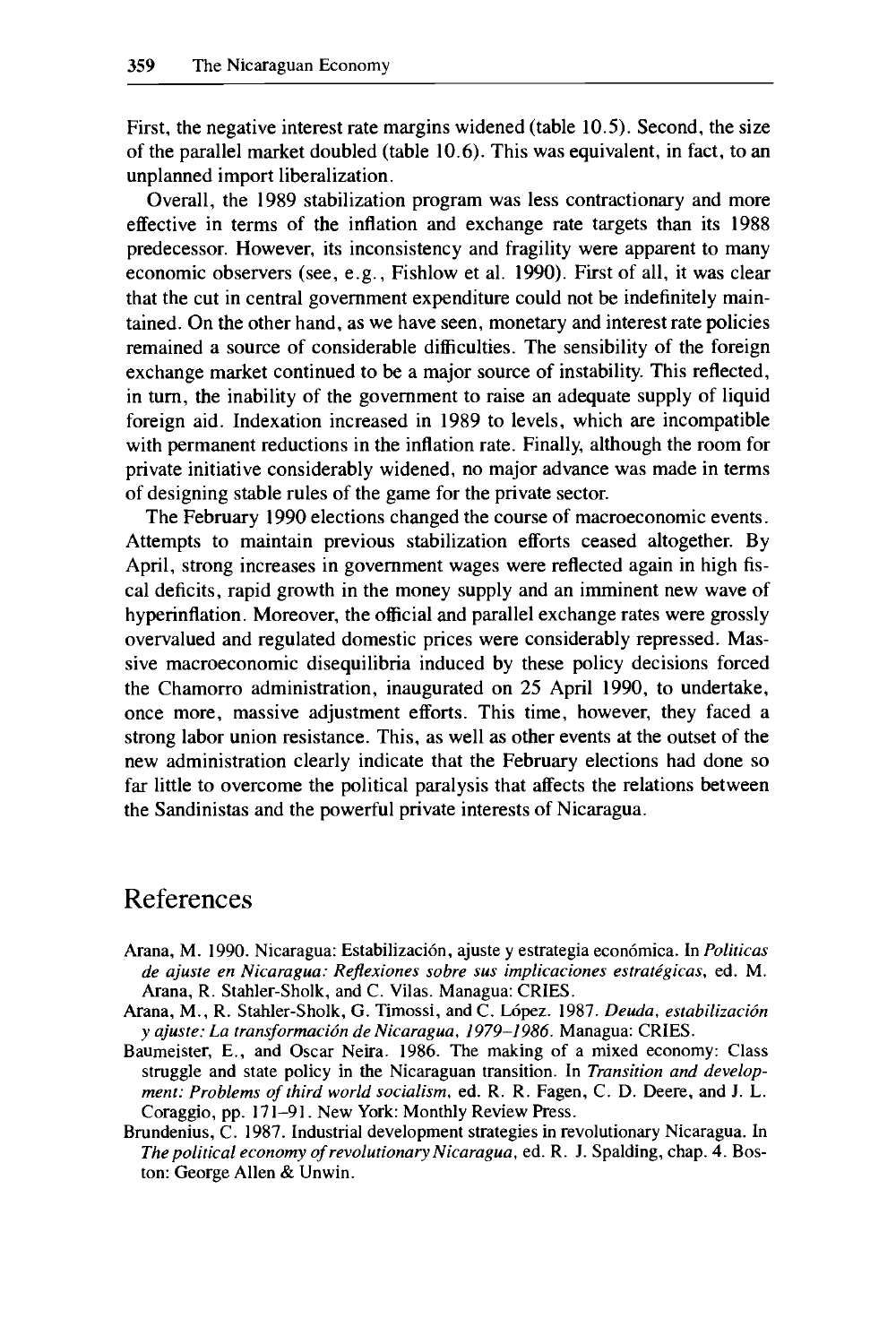- Bulmer-Thomas, V. 1987. The political economy of Central America since 1920. Cambridge: Cambridge University Press.
- CEPAL. 1976. América Latina: Relación de precios de intercambio. Santiago: CEPAL.
- . 1981. Nicaragua: El impact0 de la mutacibn politica. Santiago: CEPAL.
- . 1987. America Latinu: Indices de comercio exterior. Santiago: CEPAL.
- . 1988a. Anuario estadistico de América Latina y el Caribe. Santiago: CEPAL.
- . 1988b. Damage caused by Hurricane Joan in Nicaragua. Santiago, December. Mimeograph.
- Colborn, Forrest D. 1990. Managing the commanding heights: Nicaraguas' state enterprises. Berkeley: University of California Press.
- Dornbusch, R., and S. Edwards. 1990. The macroeconomics of populism in Latin America. Journal of Development Economics 32, no. 2 (April): 247-77.
- Enriquez, L. J., and R. J. Spalding. 1987. Banking systems and revolutionary change: The politics of agricultural credit in Nicaragua. In The political economy of revolutionary Nicaragua, ed. R. J. Spalding, chap. 5. Boston: George Allen & Unwin.
- Fishlow, A,, E. Bacha, G. HelIeiner, and L. Velasco. 1990. Final report of the monitoring group. April. Mimeograph.
- Fitzgerald, E. V. P. 1987. An evaluation of the economic costs to Nicaragua of U.S. Aggression: 1980-1984. In The political economy of revolutionary Nicaragua, ed. R. J. Spalding, chap. 9. Boston: George Allen & Unwin.
- . 1989. Problems in financing a revolution: Accumulation, defense and income distribution in Nicaragua, 1979-86. In Financing economic development: A structural approach to monetary policy, ed. E. V. P. Fitzgerald and R. Vos. Aldershot: Gower.
- Gibson, B. 1987a. Structural overview of the Nicaraguan economy. In The political economy of revolutionary Nicaragua, ed. R. J. Spalding. Boston: George Allen & Unwin.

. 1987b. Nicaragua. In Stabilization and adjustment policies and programmes. Country Study no. 3. Helsinki: WIDER.

- IMF. 1988. Nicaragua: Recent economic developments. Washington, D.C., August.
- Medal, J. L. 1988. Nicaragua: Crisis, cambio social y politica económica. Managua: CINASE.
- Ministerio de Finanzas. 1989. Proyecto del presupuesto general de la Republica. Managua, January.
- Neira, Oscar. 1988. La reforma agraria nicaraguense: Balance de ocho años. In Nicaragua: Cambios, estructurales y politicas económicas, 1979-1987, chap. 4. Managua: INIES.
- Ocampo, J. A., and L. Taylor. 1990. La hiperinflación nicaraguense. In Inflación rebelde en America Latina, ed. **Jost** Pablo Arellano, pp. 71-108. Santiago: CIEPLAN-HACHETTE.
- Pizarro, R. 1987. The new economic policy: A necessary readjustment. In The political economy of revolutionary Nicaragua, ed. R. J. Spalding, chap. 10. Boston: George Allen & Unwin.
- Repdblica de Nicaragua. 1990. Documento presentado ante la conferencia de donantes en Roma. Managua, June.
- Ruccio, D. 1987. The state and planning in Nicaragua. In The political economy of revolutionary Nicaragua, ed. R. J. Spalding, chap. 3. Boston: George Allen & Unwin.
- Secretaria de Planificacion y Presupuesto. 1988a. Tesis centrales del plan de ajuste econ6mico. Managua, February. Mimeograph.
	- . 1988b. Analisis de **10s** efectos de las medidas economicas. Managua, July. Mimeograph.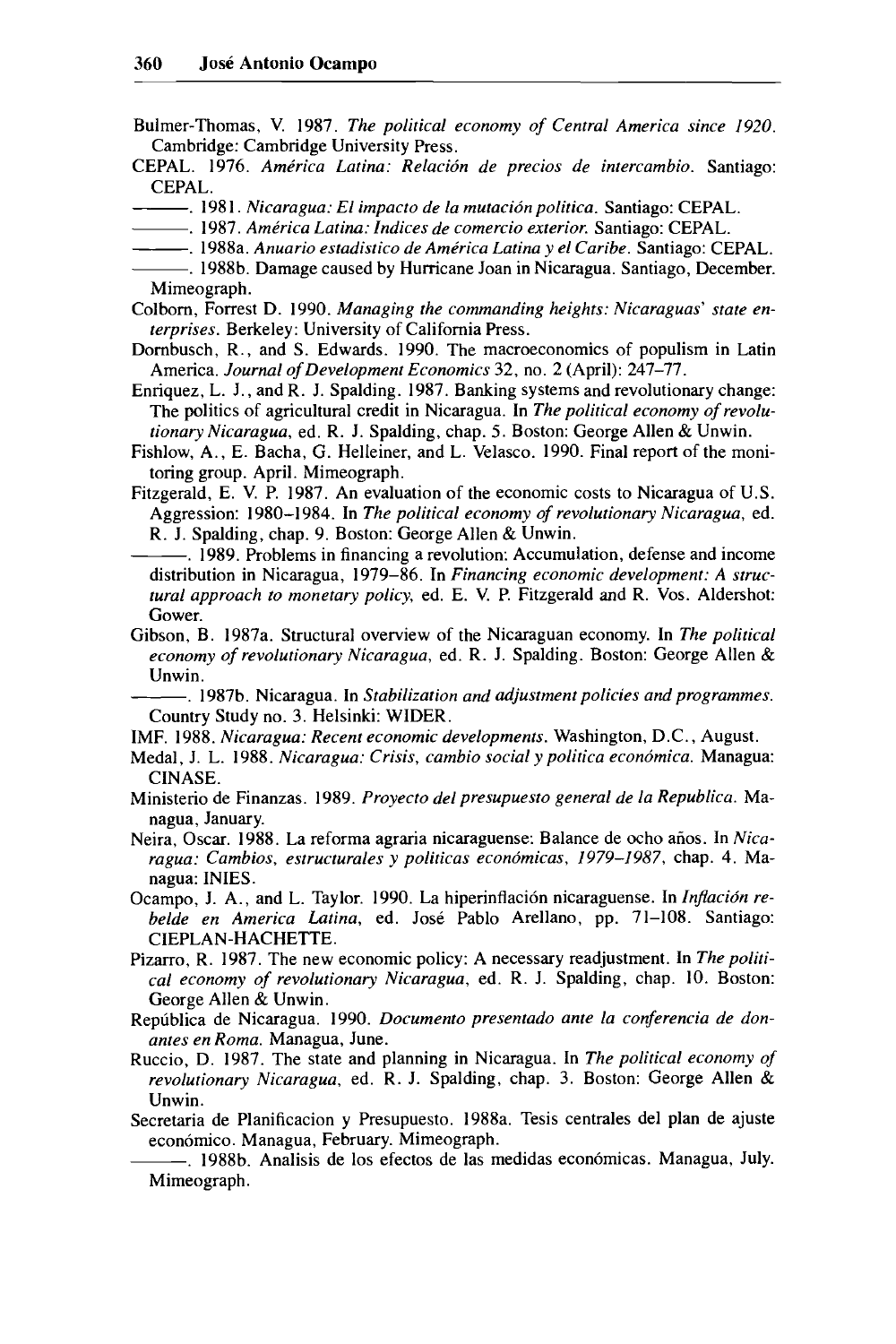. 1989. Situacidn de **10s** salarios en el gobierno central. Managua, July. Mimeograph.

- Stahler-Sholk, R. 1987. Foreign debt and economic stabilization policies in revolutionary Nicaragua. In *The political economy* of *revolutionary Nicaragua,* ed. R. J. Spalding, chap. 7. Boston: George Allen & Unwin.
- Stahler-Sholk, R., C. López, G. Vunderink, and M. V. Frenkel. 1989. *La politica econdmica en Nicaragua, 1979-88.* Managua: CRIES.
- Taylor, L., R. Aguilar, S. de Vylder, and J. A. Ocampo. 1989. *Nicaragua: The transitionfrom economic chaos toward sustainable growth.* Stockholm: SIDA.
- Vilas, C. M. 1987. *Perfiles de la revolucidn sandinista.* Managua: Editorial Nueva Nicaragua.
- Wheelock, J. 1989. Diez años de transformación agraria sandinista. *Revolución y Desarrollo,* no. 5: *5-10.*
- World Bank. 1981. *Nicaragua: The challenge* of *reconstruction.* Washington, D.C.: World Bank, October.

# Comment Ann Helwege

Jose Antonio Ocampo's essay is rich in detail about economic policies pursued by the Sandinista regime. It also makes available data that has been virtually inaccessible to those outside the Nicaraguan government.

The paper presents the economy as one in a chronic state of disequilibrium. Ocampo describes a series of short-run policies aimed shoring up the economy, all of which ultimately failed. The paper is thorough and meticulous in its description of these policies. My main recommendation would be to highlight fundamental reasons for the instability and the failure of stabilization efforts, and to set these apart from less significant specific policies.

#### **What Went Wrong?**

At the risk of being a bit repetitive, let me emphasize arguments that Eliana Cardoso and I made earlier (see chap. 3, in this volume). The Sandinistas do not represent a classic case of populism. Urban wage earners lost throughout the regime's tenure. Real wages fell every year after 1981 and even 1979-81 wages were below prerevolution wages. Unlike classic populists who served employed workers, the Sandinista's redistributive efforts were directed toward the poor in the form of literacy campaigns, health programs, and agrarian reform. Although the regime meets Dornbusch and Edwards' criteria for "economic populism," namely, it ran large deficits leading to hyperinflation,

<sup>.</sup> 1986. *Nicaragua: Recent economic developments and prospects.* Washington, D.C.: World Bank, October.

Ann Helwege is assistant professor at the Urban and Environmental Policy Department, Tufts University.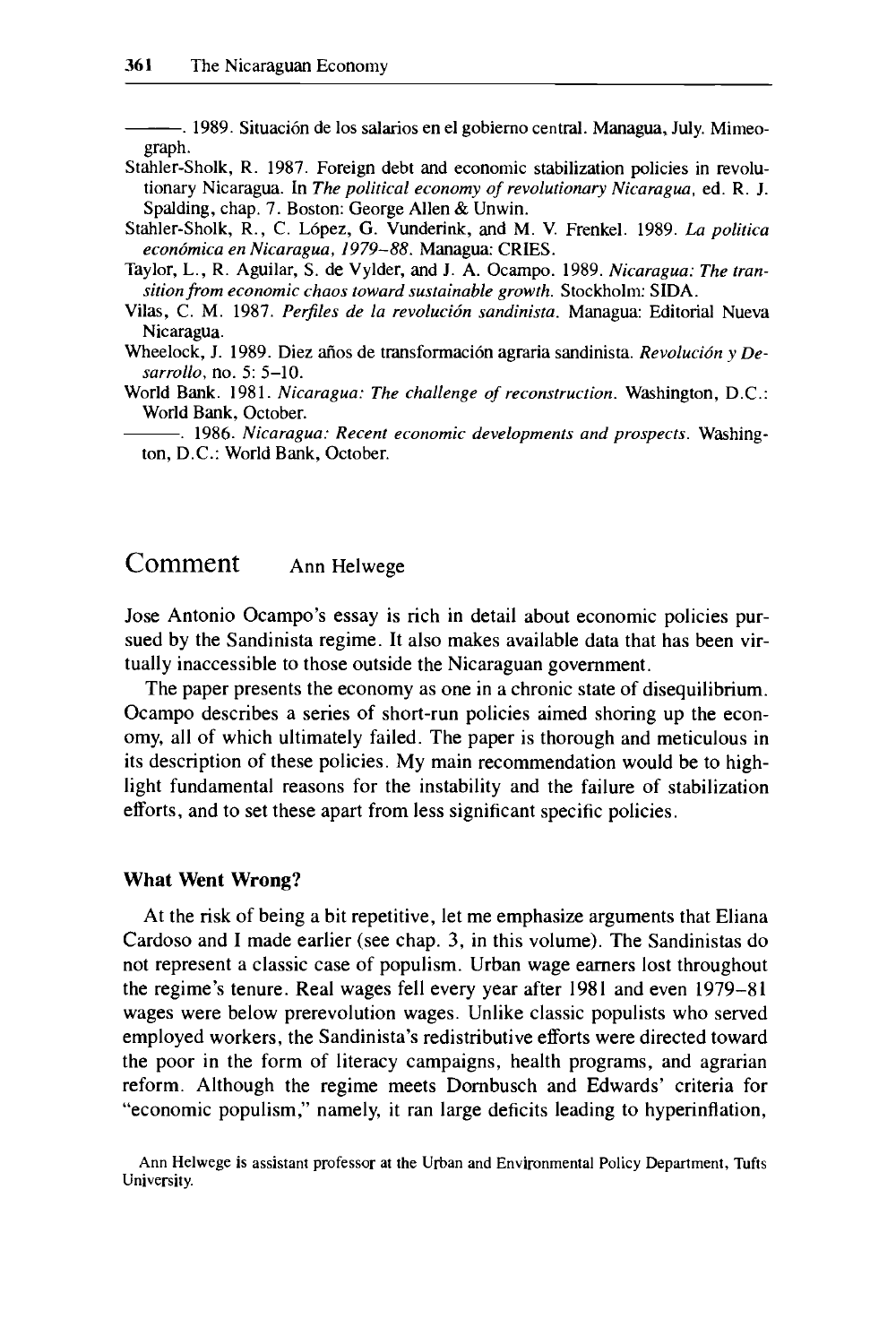it does not share populist characteristics common to Peron, Vargas, and Velasco.

There are several underlying reasons for the economic crisis that developed under the Sandinistas.

From the start, socialist rhetoric and threats to expropriate property created uncertainty for private producers, who were expected to generate the bulk of output. This uncertainty made early consolidation of the economy difficult.

Second, overvaluation meant that investment was not only risky, but unprofitable.

Third, world prices of cotton and coffee slumped. Uncertainty about property rights, overvaluation, the U.S. embargo, and low world prices made export production unattractive. Neither cotton nor coffee production ever recovered its prerevolution level.

Fourth, the large government deficit played a significant role in generating hyperinflation once Contra activity began. Before then, massive foreign aid financed social spending and kept inflationary pressure under control. With the onset of the war, the deficit soared to **30%** of GDP in **1983** and stayed in the  $15\% - 25\%$  range thereafter. Foreign donors lost interest, and the printing press took over as a major means of finance.

The war made a bad situation unmanageable. It forced the government to devote half its budget to the military; it exacerbated labor shortages and destroyed infrastructure; and it diverted foreign exchange toward weapons, forcing industry and agriculture to struggle along without imported parts and fertilizers. It also made a mockery of Sandinista intentions to redistribute income. Not only were social programs ultimately cut, but generous subsidies were given to large agricultural producers in the hope of maintaining exports to finance the war. By **1986,** private consumption had fallen to only one-third of its prerevolution level.

Parenthetically, I would add that it is a mistake to emphasize the role of bad weather in the development of the economic crisis. Agricultural output was depressed throughout the **1980s. FA0** data show that even the best harvest, that of **1982,** fell **20%** below that of **1978.** Although the agrarian nature of the Nicaraguan economy makes it unusually vulnerable to climatic shocks, the factors described above are more important in explaining a decade of agricultural stagnation.

A massive stabilization effort was implemented in **1988.** On a technical level, its failure can be attributed to the fact that the devaluations did not keep up with inflation, impressive as they were in nominal terms. Moreover, the fiscal deficit remained excessive for reasons pointed out by Ocampo, including the effect of inflation on the tax base. New attempts at stabilization in **1989**  also collapsed.

At a more basic level, the failure of stabilization programs can be attributed to the inability of the Sandinistas to reduce uncertainty and to establish clear rules of the game. Having challenged property rights, they could not restore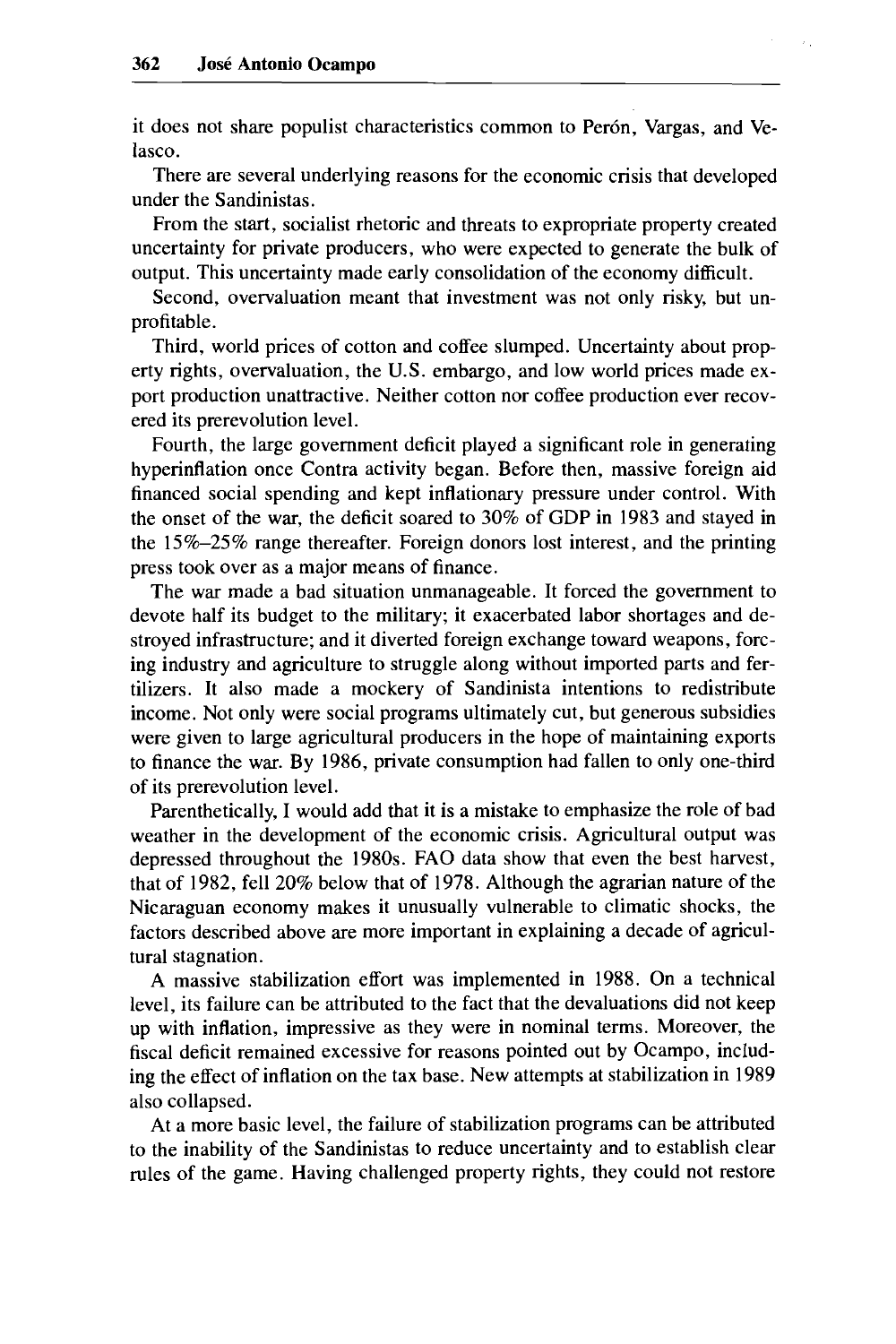the confidence of private producers. Expropriation of a major sugar mill in July 1988 did not help. Compounding the uncertainty about property rights was concern that defense expenditures would continue to create fiscal imbalances.

# **Whither the Future of Socialism in Latin America?**

I have argued elsewhere that the Allende regime faced problems that were quite different from those faced by the Sandinistas.<sup>1</sup> In contrast to Nicaraguans, Chileans were more urbanized, better educated, and enjoyed a markedly higher standard of living. Allende's challenge was to maintain industrial output to satisfy a large, politically powerful middle class. The agrarian nature of the Nicaraguan economy and the simple lifestyle of its people enabled the Sandinistas to build a constituency through land reform and basic social services. Nonetheless, both Allende and the Sandinistas challenged property rights while depending on a market economy.

Oscar Lange argued in 1938:

A socialist government really intent upon socialism has to decide to carry out its socialization program at one stroke or to give it up altogether. The very coming into power of such a government must cause a financial panic and economic collapse. Therefore, the socialist government must either guarantee the immunity of private property and private enterprise in order to enable the capitalist economy to function normally, in doing which it gives up its socialist aims, or it must go through with its socialization programs with maximum speed. Any hesitation, vacillation and indecision would provoke the inevitable economic catastrophe. Socialism is not an economic policy for the timid.<sup>2</sup>

The problem with massive expropriation is that a fully centralized economy is hard to manage and tends to lead to stagnation in poor countries. The Cubans have succeeded because of Soviet aid; neither Nicaragua nor Chile received enough aid to follow Cuba's path.

Is socialism in Latin America due for a requiem? Yes. The Soviets are no longer interested in supporting revolutions abroad. Two failures have tarnished the model's appeal regionally. It is possible that a socialist regime will again take power, in Peru or El Salvador, for example, but it is unlikely that it can succeed in meeting popular expectations.

The demise of socialism need not mark the end of serious efforts to redis-

I. A. Helwege, "Three Socialist Experiences in Latin America: Surviving U.S. Economic Pressure" *(Bullerin* of *Latin American Research 8,* no. 2 [ 19891: 21 1-34). Also, **see** Helwege, "Is There any Hope for Nicaragua?" (Challenge [November/December, 1989]: 22-28).

<sup>2.</sup> See D. Morowitz, "Economic Lessons from Some Small Developing Countries" (World Development 8 [1980]: 337–69) for Lange quote. The original statement is found in O. Lange and F. Taylor, On *the* Economic *Theory of Socialism* (Minneapolis: University of Minnesota Press, 1938), p. 354.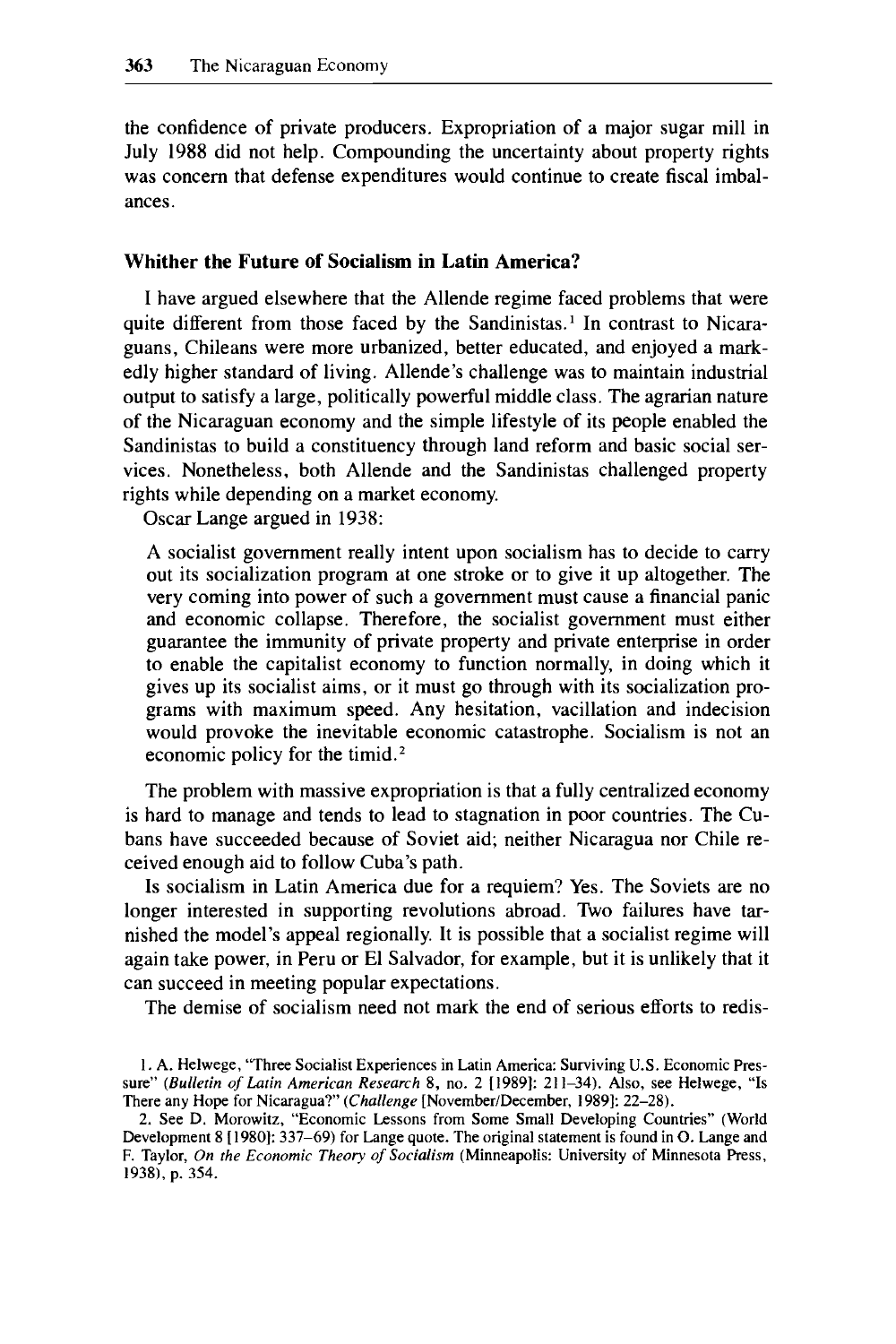tribute income. Income distribution in Latin America remains very inequitable relative to the rest of the world. Capitalist growth requires clear rules of the game and secure property rights, but there is no evidence that growth depends on continued inequity.

# **Lessons for the Region**

The Nicaraguan experience with unsuccessful stabilization efforts provides useful lessons for nonsocialist regimes.

First, the rules of the game with respect to private property need to be clear whether or not the government is socialist. By freezing bank assets, the Collor administration has created a major credibility problem for investors in Brazil. It takes years to regain the trust that is lost with one such freeze. The Mexicans learned this in 1982. Rudiger Dornbusch likens the move to wife beating: once done, the relationship is irrevocably changed, whether or not the beating occurs again.

One can make this argument somewhat more general. Having once let an economy spin out of control, it is difficult for a regime to regain public confidence. For this reason, a change in regime (not necessarily a coup) may be important for stabilization to succeed.

Second, for all the ease with which economists prescribe stabilization measures, they are remarkably difficult to implement. If austerity were as easy as swallowing a bitter pill, we would see more of it today. Political pressure prevents cuts in government programs, and tax compliance is hard to enforce. We need more work by political scientists to understand how one builds a consensus to support stabilization. Karen Remmer's work comparing the effectiveness of democratic and authoritarian regimes in stabilizing economies offers a useful starting point.<sup>3</sup>

A third lesson is that devaluations do not jumpstart an economy. They are effective in reducing external imbalances by cutting imports. They do not generate growth unless they are accompanied by renewed confidence in economic stability. In theory, devaluations stimulate the production of tradable goods. Together with high interest rates, they also encourage the return of flight capital. To do so effectively, however, investor trust is essential. No firm will expand its productive capacity if it expects continued instability and potential expropriation of assets. Devaluations may be the Latin American equivalent of "pushing on a string."

#### **What Does the Future Hold for Nicaragua?**

**U.S.** intervention and the Contra war have caused enduring damage. Most Nicaraguan professionals emigrated and are now unlikely to give up the new

*<sup>3.</sup>* **K.** Remmer, "Democracy and Economic Crisis: **The** Latin American Experience" *(World*  Politics **[April** *19901:* **315-35).**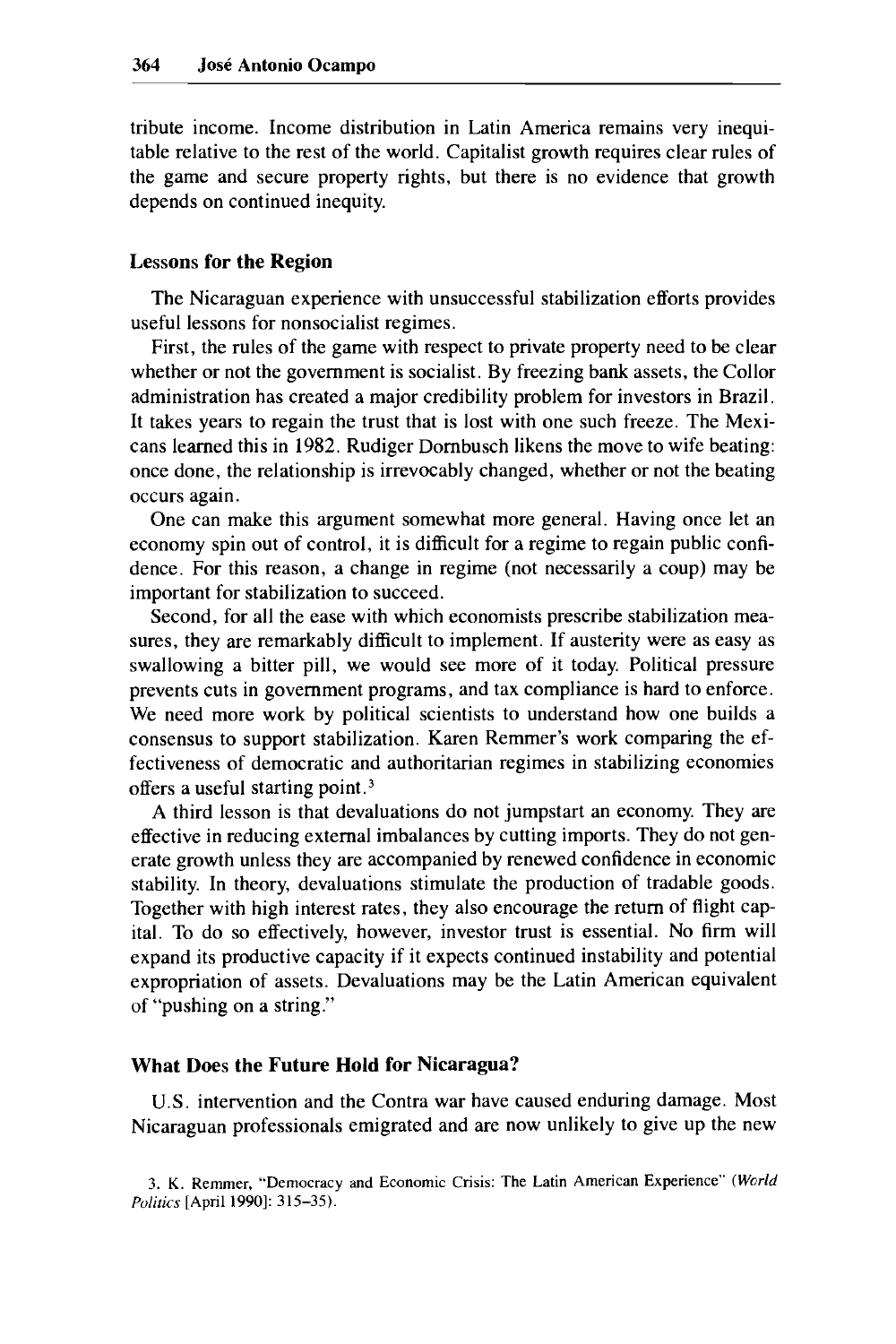lives they built in the United States. The war damaged a capital base that was weak to begin with: what industry existed in the 1970s depended on the Central American Common Market, which dissolved with regional hostilities. There is now very little industrial capacity in place. Furthermore, political polarization as a result of the Contra **war** leaves open the possibility of continued civil war. The new government will find it very difficult to attract investors.

Nicaragua is a poor agrarian society, made poorer by events of the past decade. Having shown that the Sandinistas could not match the strength of U.S. pressure, it remains for the United States to prove, through generous aid, whether the Nicaraguans have gained anything by crying uncle.

# Comment Arnold C. Harberger

It is hard for me to comment critically, maybe not even objectively, on the work of José Antonio Ocampo. For it is not an exaggeration to say that probably close to half of what I know about the Nicaraguan economy I learned from him (either through his writings or through contact with him in professional meetings and working sessions). My experience in other countries had led me to believe that populism on the political scene had bad economics as its handmaiden. In this I do not mean to equate populism with left-of-center politics-not by a long shot. Left-of-center governments have, in fact, run some quite good economic policies in recent years (Spain under Gonzalez, France under Mitterand, New Zealand under Lange, Australia under Hawke), but they have done so by trying to be consistent, to face reality, to live within budget constraints, to reduce economic distortions. In my opinion, left-wing governments, when they have succeeded in their economic policies, have done so precisely by eschewing populism.

Nothing in the Nicaragua story, as told by Ocampo, leads me to change the opinion expressed above. In the background we have the fact that prior to the Sandinista revolution, Nicaragua shared with other Central American countries the phenomenal economic boom of 1960-77. Indeed, Nicaragua tripled its GDP between 1959 and 1977, catching up to Guatemala and El Salvador and narrowing Costa Rica's lead in terms of per capita income. The boom did not bring an equally rapid improvement in social indicators, however, and undoubtedly the seeds of a successful revolution were sown by the Somoza family itself, in the virtually unbridled avarice with which it sought an everexpanding control over the economic as well as the political arena.

Perhaps because of the professional nature of the forum in which his paper was presented, Ocampo does not dwell on the vast numbers of sheer blunders

**Arnold C. Harberger is the Gustavus F. and Ann M. Swift Distinguished Service Professor, University of Chicago, and professor of economics, University of California, Los Angeles.**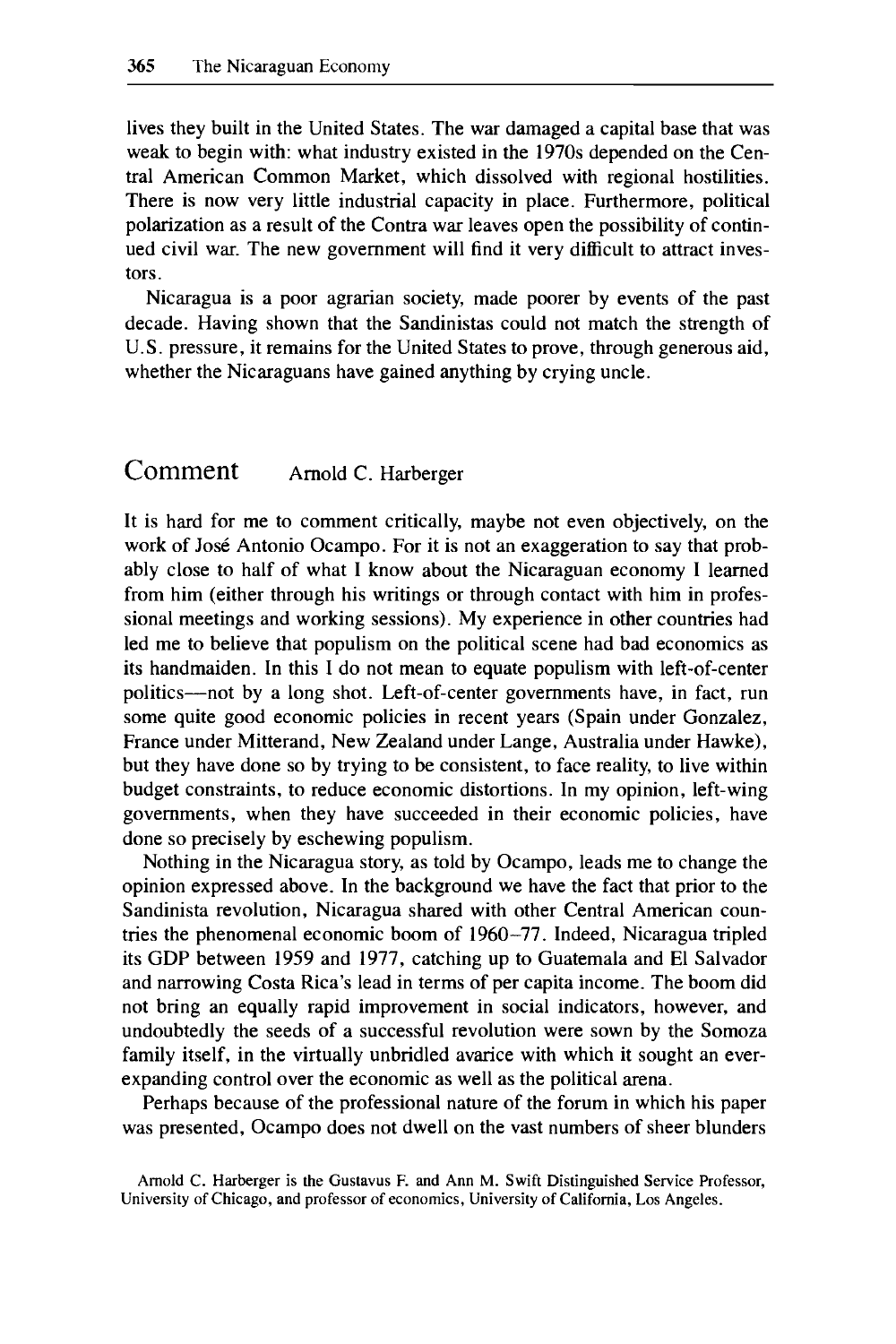(at the microeconomic level) that underlay the patchwork quilt of economic policy put together by the Sandinistas. To be sure, he mentions the extensive nationalization, the agrarian reform, the rapid expansion of the public sector, and the widespread use of price controls. But in the main he focuses on the macroeconomic side. Fiscal deficits, monetary expansion, artificially low interest rates, Central Bank losses, exchange-rate maladjustments, import controls, and multiple exchange rates-these are the items that are grist for his mill. Ocampo does not overlook the mistakes implicit in the elements just listed, but the main message that comes through-at least to this reader-is one of surprise of how "traditional" were the measures taken to stabilize the economy, once the **goal** of stabilization was taken seriously. He mentions the dramatic reductions of government spending, the conscious efforts to raise the average real exchange rate facing exporters, and the freeing **of** many prices in June **of** 1988. He points out, too, the halving of government expenditure by 1989, the reduction of public employment, the application of a restrictive credit policy, the use of active interest rate management and the adoption of a sort of crawling-peg exchange rate system. All these are familiar components of "standard" Latin American stabilization.

This helps explain why a reaction of surprise is triggered in a professional audience. Why surprise? Because amid the jungle of policy mistakes there appears clear evidence that at least *some* voices were striving to bring about more rational economic policies. First, partial measures (starting in 1985), then more full-blown stabilization efforts (in 1988 and 1989) represent the fruits of their strivings. Central government expenditure reached its peak in 1984, at close to *60* percent of GDP, which was reduced to 44 percent by 1987 and to below 30 percent in 1989. An inflation which peaked at over **60** percent per month in 1988 was cut to some 27 percent per month in 1989. In the process, real wages were drastically reduced. By 1987 they were less than half their pre-revolutionary level; the stabilization programs led to still further drastic cuts.

**Is** this populism? To me, it certainly **looks** and tastes like something else. Yet a single visit to Nicaragua is enough to convince anyone with an economist's eye to see that the economy is in a shambles.

**<sup>I</sup>**do not have the basis (in either study of or experience with the Nicaraguan economy) to make sense out of the conflicting signals. What is clear to me is that the voices of reason did not prevail sufficiently, that vast uncorrected mistakes were still present in economic policy up through the passage of power from the Sandinistas to their loosely linked opposition, which presently controls the government.

What I would like to do now is concentrate on just one area—bank credit to the productive sector of the economy-in which **I** have had the occasion to work a bit, and to study the available data. Fortunately, this area is pregnant with lessons, both for economists and for policymakers.

We start with the story of the 1960s and 1970s. During this period, bank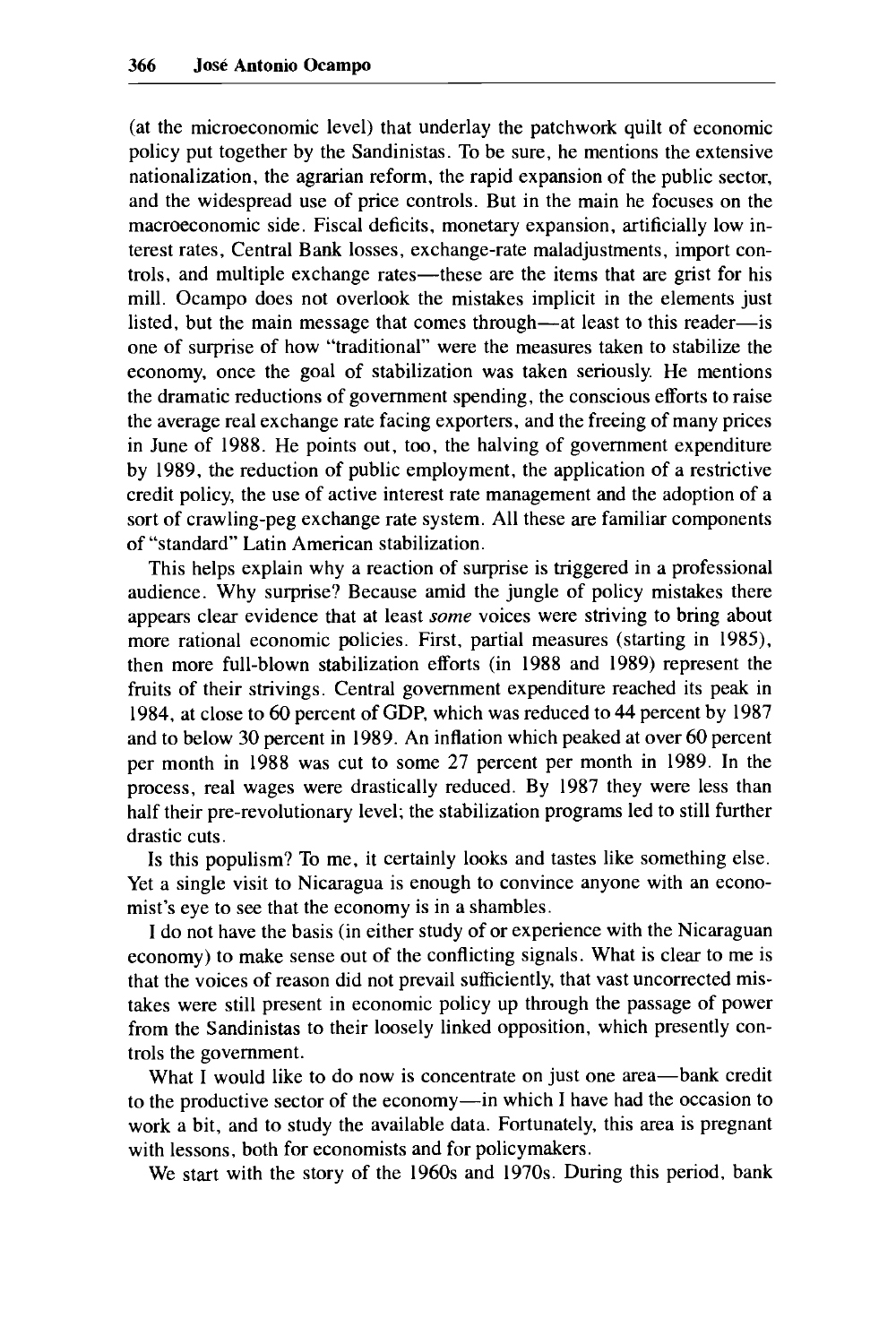credit to the private sector was abundant, by normal LDC standards. The yearend data from *International Financial Statistics* show that at no point in these two decades did private-sector credit fall short of M2. How did such an unusual relationship prevail for so long a time? Through a pattern in which the banking system borrowed abroad (and from some domestic sources) to finance loans well beyond the level dictated solely by its deposits. How large in absolute magnitude were these loans to the private sector? The answer is, simply huge. Starting from about 15 percent of GDP in 1960, they grew to some 25 percent of GDP by 1970, and reached over 50 percent of GDP by 1980. This was all, so far as I can see, genuine financial intermediation. The savings of some were being transferred to others, who put those savings to productive use, and who paid for the right to do so.

The story changed swiftly. By 1984, the strictly *private* sector had loans equal to about 15 percent; by 1985 that went below 10, and from 1987 to 1989 below 1 percent of GDP. If we include credit to the so-called APP (nationalized productive) sector along with the strictly private sector, we find such credit at some 35 percent of GDP in 1984, some 15 percent in 1985, going down to less than 3 percent in 1987, and less than 2 percent in 1989.

It is clear that whatever the economic function that bank credit to the productive sector was performing, that function was incredibly eroded over the decade of the 1980s. With credit so scarce, one would think it would come to carry a huge price, in real terms. But no, the actual story is just the reverse. Instead of carrying a positive price, it carried a hugely negative one. And instead of functioning as a vehicle for financial intermediation, bank credit to the private (productive) sector was permuted into a mechanism of transfer payments.

How does such a mechanism work? Imagine an economy in which bank loans are made for a term of six months, at zero nominal interest, and in which prices double every quarter. Let new loans be issued each quarter in the amount of 2 percent of GDP. By next quarter they amount to 1 percent, and by the end of the following quarter they are worth only .5 percent of GDP and are paid off. Each quarterly "cohort" of bank loan recipients gets 2 percent of GDP in credit, and pays off something like .5 percent of GDP six months later. Total outstanding credit follows a sawtooth pattern going down from 3 percent of GDP at the beginning of each quarter (after the maturing loans have been paid off and the new ones extended,) down to 1.5 percent of GDP at the end of each quarter (before the maturing loans are paid off and before the new ones are extended).

The above example shows how, with a very low *ratio* of bank loans to GDP, substantial transfers can nonetheless be effectuated using the machinery of bank loans at vastly negative real interest rates. This is basically what Nicaragua's bank credit system has been doing over the past several years. The figures are not as neat as those of the example, but they can be found by simply taking each quarter's (or month's or week's) "gross lending" minus "interest